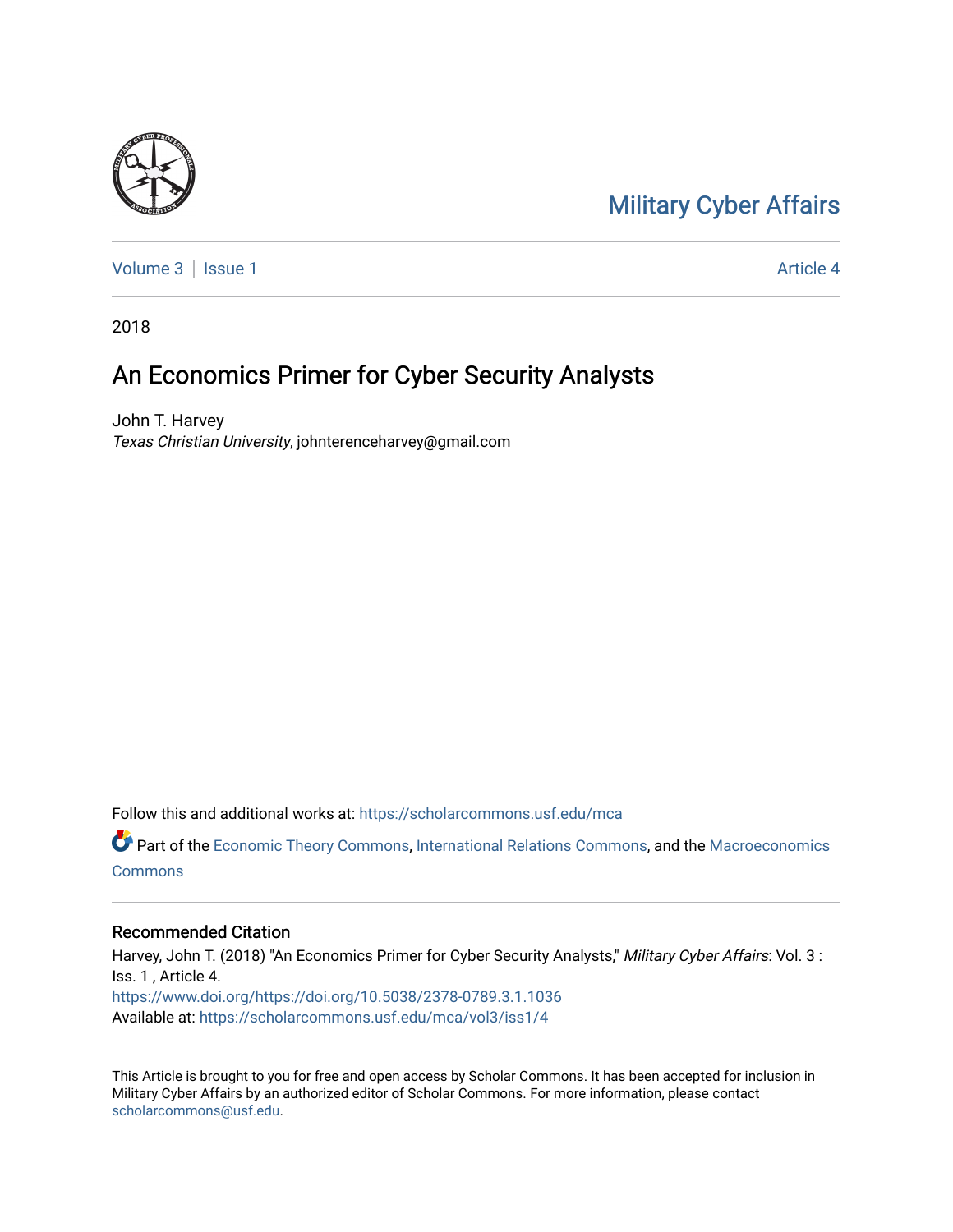## An Economics Primer for Cyber Security Analysts

## Cover Page Footnote

I would like to thank (without implicating) the many helpful suggestions of both the referees and the editors.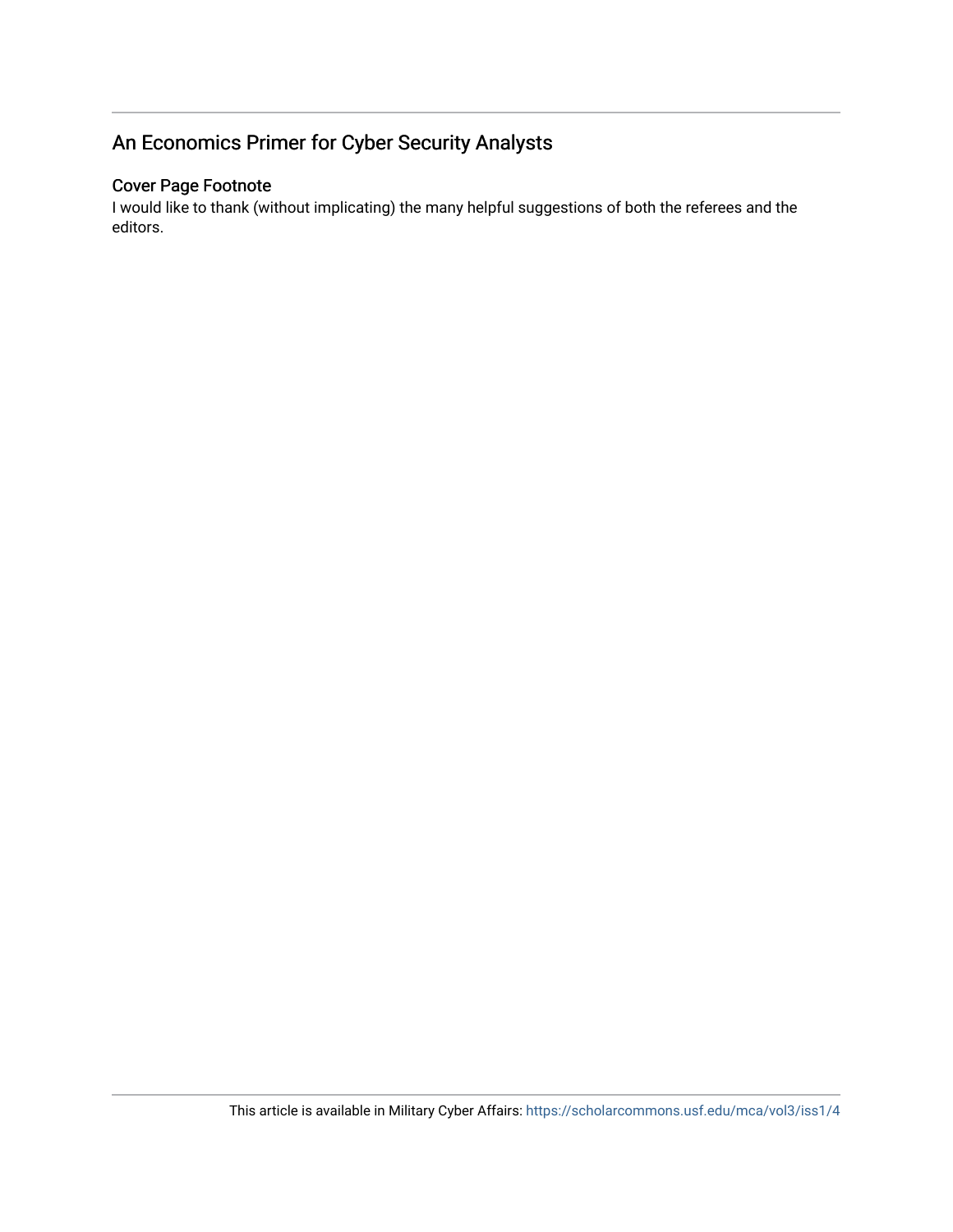# An Economics Primer for Cyber Security Analysts $1$

John T. Harvey<sup>2</sup>

To understand the systemic impacts of cyber attacks requires a reliable and updated model of the national economy one is trying to protect. Cyberspace today is an already potentially unstable system from cyber aggression; cyber defenders operating with a flawed understanding of the determinants of output, employment, asset prices, et cetera, condemn the nation to failure. Unfortunately, understanding of economic systems is challenged by the many economics approaches which vary not just in detail but in core foundational assumptions. These approaches differ dramatically in explanations of, for example, the 1930s Great Depression. The Monetarist view of the Great Depression argues that it occurred because workers 'voluntarily' quit their jobs in response to perceived (but not actual!) pay cuts, a misunderstanding created by bad monetary policy. The Keynesian model argues that the Great Depression was the result of an external shock to the economy that could not be processed efficiently due to "frictions." The Post Keynesian approach sees the Depression simply as a particularly significant example of the endogenouslygenerated business cycle characteristic of market systems. In just these three models we see explanations of the single most significant economic event of the twentieth century, and they run the gamut from policy errors to exogenous shocks to systemic fluctuations. Nor are these the only choices.

If deciding which is the most relevant is difficult for economists, it is doubly so for those outside the discipline such as those seeking to defend national wellbeing and security in cybersecurity. However, decide they must if the costs of cyber attacks are to be estimated and eventually reduced. This article will argue that the Post Keynesian school of thought is the one that not only best describes the operation of a modern financial, global, and industrial economy,

<sup>&</sup>lt;sup>1</sup> Please cite as: Harvey, John T., "An Economics Primer for Cyber Security," in Demchak, Chris and Benjamin Schechter, eds. *Military Cyber Affairs: Cyber, Economics, and National Security* 3, no. 1 (2018).

<sup>2</sup> Professor of Economics, Texas Christian University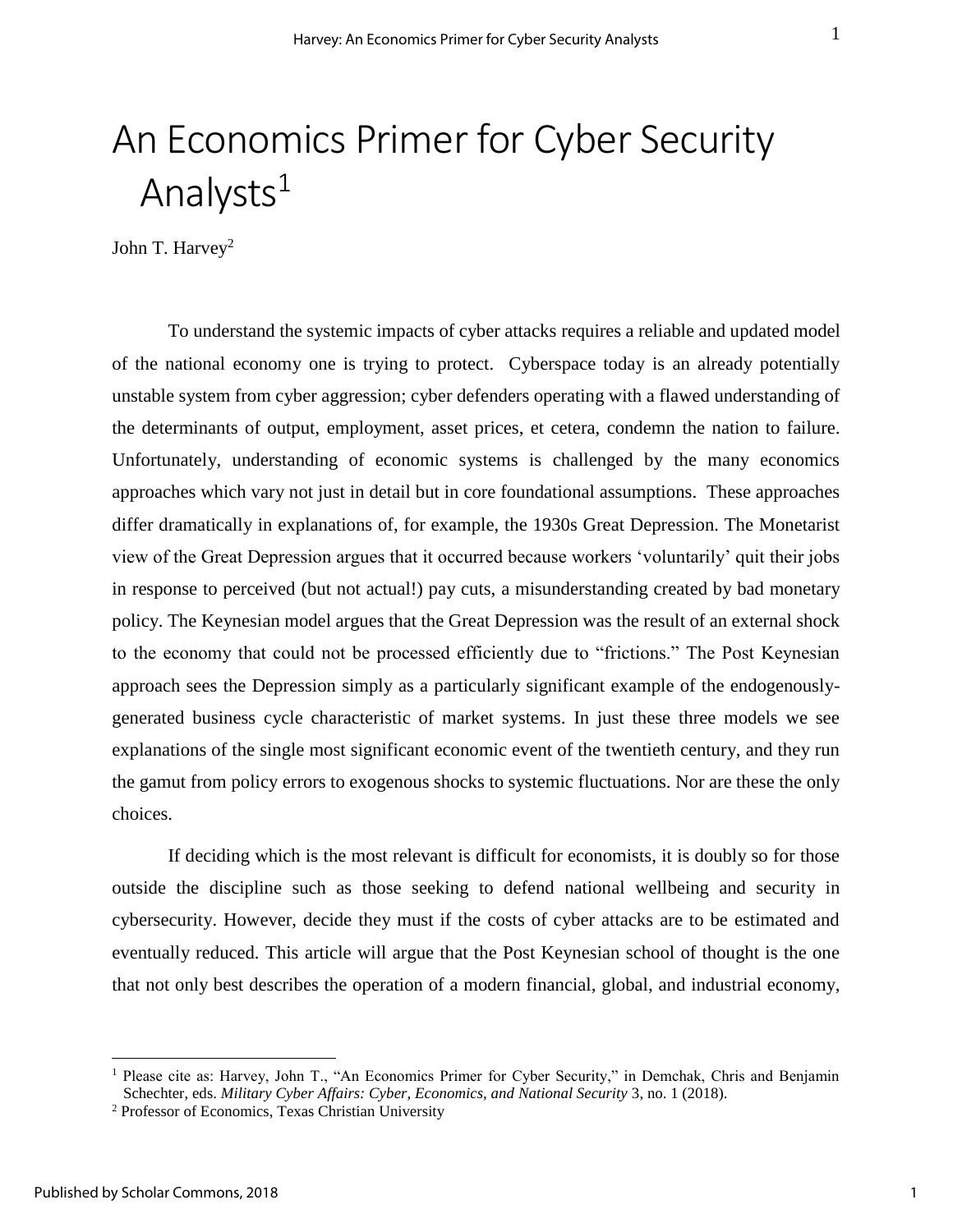but it is particularly useful in that it highlights those parts of the economy that would be most vulnerable to cyber attack.

The paper proceeds as follows. In section 1, the reasons why a solid understanding of economic theory is a prerequisite for effective policy design and implementation are outlined. Following that, Post Keynesianism is introduced and a brief justification for its choice is offered. Next, a simple model of the determinants of output and employment is built, both critically affected by losses due to illegal cyber financial and IP theft. Part of that will be an explanation of bank and non-bank financial institutions and asset markets – both targets for cyber state and nonstate adversaries. Section 4 focuses on the international economy, particularly exchange rates and trade flows – i.e., the mechanisms by which adversary states reap the benefits of cyber campaigns and subtle forms of cyber coercion. Both 3 and 4 close with a discussion of potential cyber issues. Conclusions follow, after which there is an appendix further clarifying those economic theories and concepts about which cyber experts are likely to be least comfortable and yet are critical to bridging this conceptual, practical, and ultimately critical knowledge gap.<sup>3</sup>

## Why Economic Theory Matters

There are two essential reasons why cyber experts need to be armed with a solid understanding of the macroeconomy. The first is straightforward and relates to having a sense of where bad actors may find points of leverage to disrupt and disable our system. As will be explained below, economic activity depends heavily on the state of investor and consumer confidence, the availability of financing, and the ability of economic agents at every level to communicate via efficient and reliable electronic networks. All of these make us vulnerable to cyber attack, much more so than standard economic analyses would suggest.<sup>4</sup> Furthermore, the longer we wait to address these, the more difficult it will become to do so.

<sup>&</sup>lt;sup>3</sup> The latter is based on impressions gained from my participation in the Cyber, Security, and Economics: Challenges to Current Thinking, Presumptions, and Future Cyber Defense Transformations Workshop (Naval War College, December 6-8, 2016).

<sup>4</sup> The mainstream school of thought in economics is Neoclassicism, which places (by their own admission) much less emphasis on the financial sector, something they, themselves, lamented after the Financial Crisis (see de Araujo, O'Sullivan, and Simpson 2013, Blinder 2010, and Shiller 2010). They also discount the likelihood that investment spending may not be sufficient to generate full employment (in part because they accept the loanable funds theory of interest discussed in section 3.1). Thus, analyses based on their premises would reveal many fewer potential problem areas.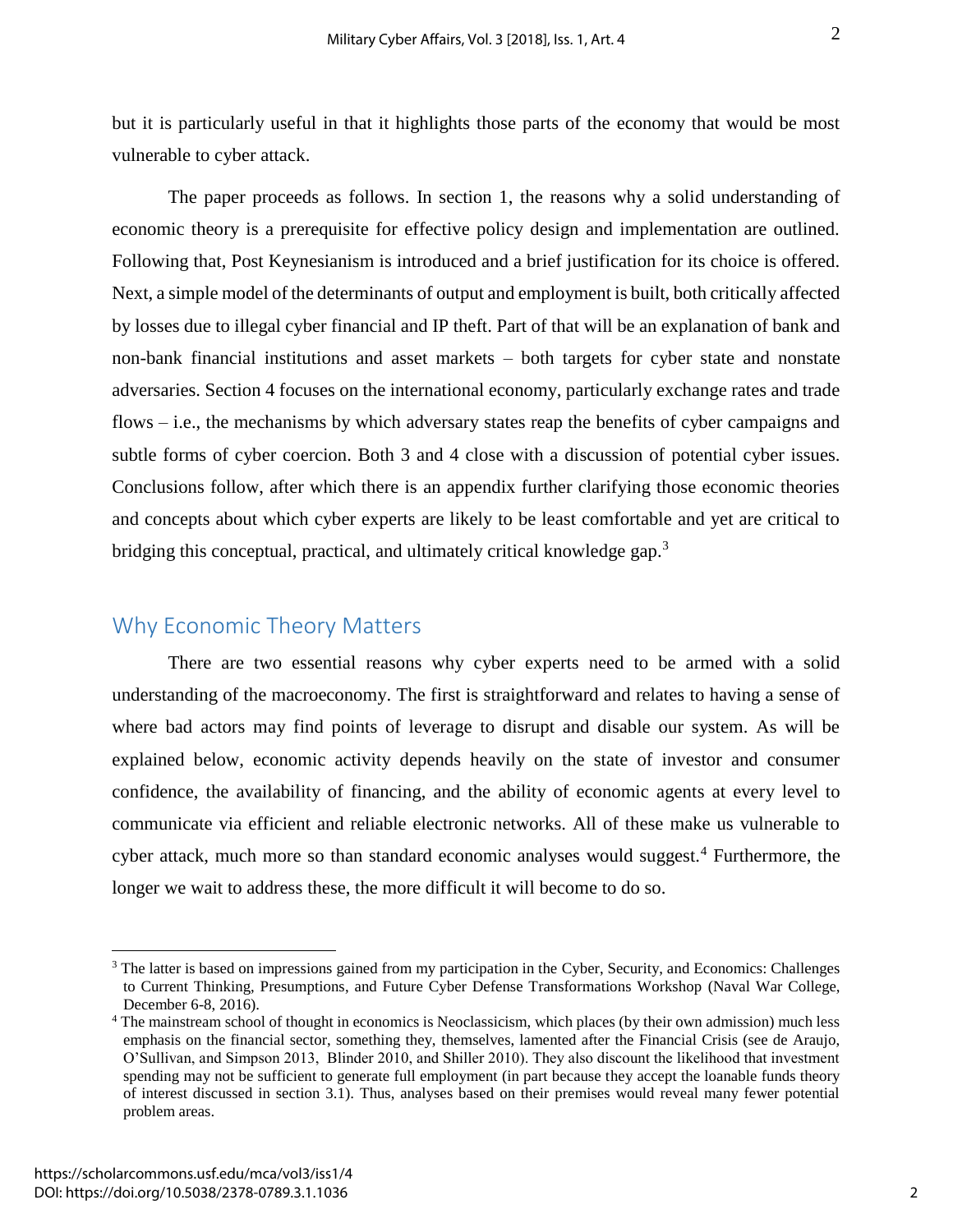The second reason is less obvious and relates to the philosophical and political obstacles that we may face in implementing reforms. We have raised capitalism to the level of a national mythology, so much so that we are extremely reluctant to intervene in ways that may be necessary in developing effective defenses for an emerging and dangerous cybered world. Worse yet, that mythological capitalism is a perverted version of that described by Adam Smith, et al, and it often ignores the system's weaknesses while recommending policies that diminish its strengths. Part of the reason for this state of affairs comes from that the perceived high stakes in political defense against Soviet-style socialism; during the Cold War, that scholars who did not profess undying faith in the capitalist system were suppressed and even persecuted (Amadae 2003, Harvey 2015: 45-6). Realistic and pragmatic analyses are difficult under such circumstances and the economics discipline continues to suffer from this legacy. Today, for example, it is quite common that, in the average economics classroom, potential problems with the capitalist model are assumed away and the ideal is presented as if it were the actual reality.

Also key is the fact that those most able to take control of the conversation are the firms and business people who have been educated during the Cold War. They are able to concentrate sufficient power to have their often dated assumptions built on the legacy capitalism-socialism divide dominate debates in the media and on the floor of Congress. As Adam Smith argued over two-hundred years ago, those business people will tend toward "conspiracy against the public, or in some contrivance to raise prices." When they argue for deregulation, it is almost never of the variety that would then create more competition and resilience supporting national defense. Rather, Adam Smith argued that it tends to be the type that allows them to concentrate power, take advantage of information asymmetries over their customers, and create additional barriers to entry. None of these distortions of Smith's original capitalism helps understand how to defend the whole nation against cyber adversaries. These policies simply allow yet another merger or supporting yet another bailout rather than the systemic responses required.

Perhaps most disturbing is the fact that these conflicting economic models are not something with which our adversaries have to contend. We are reluctant to recommend the systemic level of reforms that the Chinese do not hesitate to attempt to implement if deemed essential for national security. The western assumption is that these kinds of reforms would interfere with a well-functioning, efficient economic system, the very one that brought us victory over the Soviet Union and its satellites. But this Soviet system was already in the process of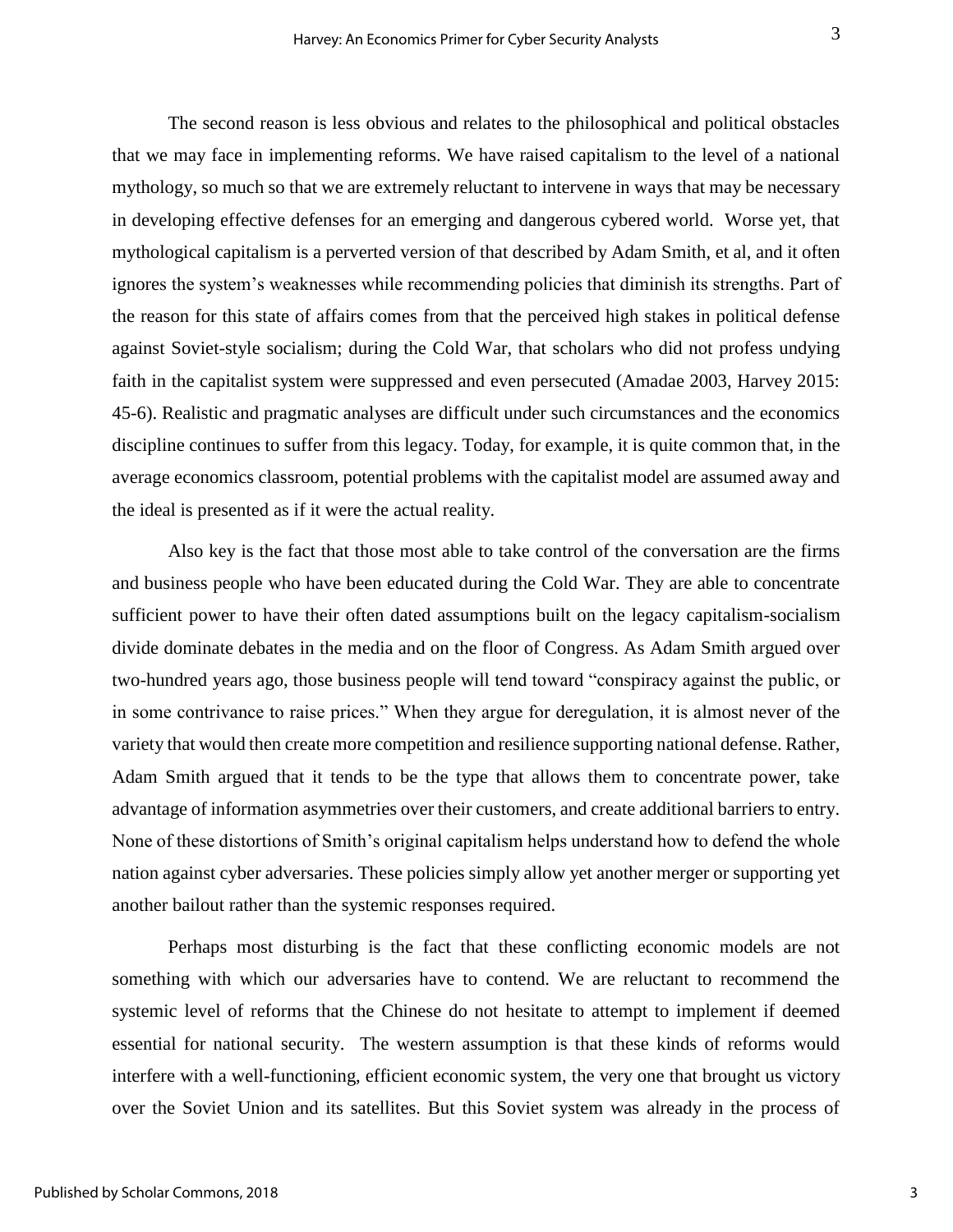deterioration before the Cold War ended and the internet had even been built. Today, we are left with an economic system based on a variety of capitalism that has experienced decades of declining levels of competition and a disappearing middle class (*The Economist* May 16, 2016). The legacy Cold War assumptions built into our economic models may be ill-structured to fix either competition or the fading center class given the emerging cybered world dominated by nonwestern states like China. Indeed, in the US, the fact that these degenerative processes occurred is now so widely accepted that both political parties treated them as facts in evidence during the 2016 presidential campaign. Power is concentrating today even though in our idealized economic as well as political models both capitalism and democracy operate on the philosophical assumption that it should be diffused.

Economic power is also diffusing out of the United States and the West to Asia at an alarming rate in the emerging cybered world. The lack of understanding of economic models and implications have accelerated the harmful effects of massive cybered extractions called the "greatest transfer of wealth in human history" by the first commander of the US Cyber Command in 2012. ((Paganini, 2013) We are not defending systemically across our critical economic system because those guiding and implementing national cyber defense simply do not understand how the choice of economic assumptions, models, and practices undermine the ability to defend successfully overall.

In summary, cyber experts would be well-served to develop a strong working knowledge of economic theory, and not just because this provides insights regarding possible chinks in our armor. An equally pressing problem is the fact that policy recommendations may face significant push back from both selected scholars and powerful vested interests. Readers of this journal need to be able to distinguish between reasonable objections and smoke screens, and to be keenly aware of the flimsy foundations upon which latter will be built.

## Post Keynesian Economics Best Suits Today's Reality

Mainstream economics is dominated by the Neoclassical paradigm and has been since the 1960s. Broadly speaking, this approach argues that economic systems seek resting points (i.e., equilibrium) and that those equilibria are routinely consistent with full employment and maximum GDP (Gross Domestic Product) growth. Only when frictions or external shocks occur do we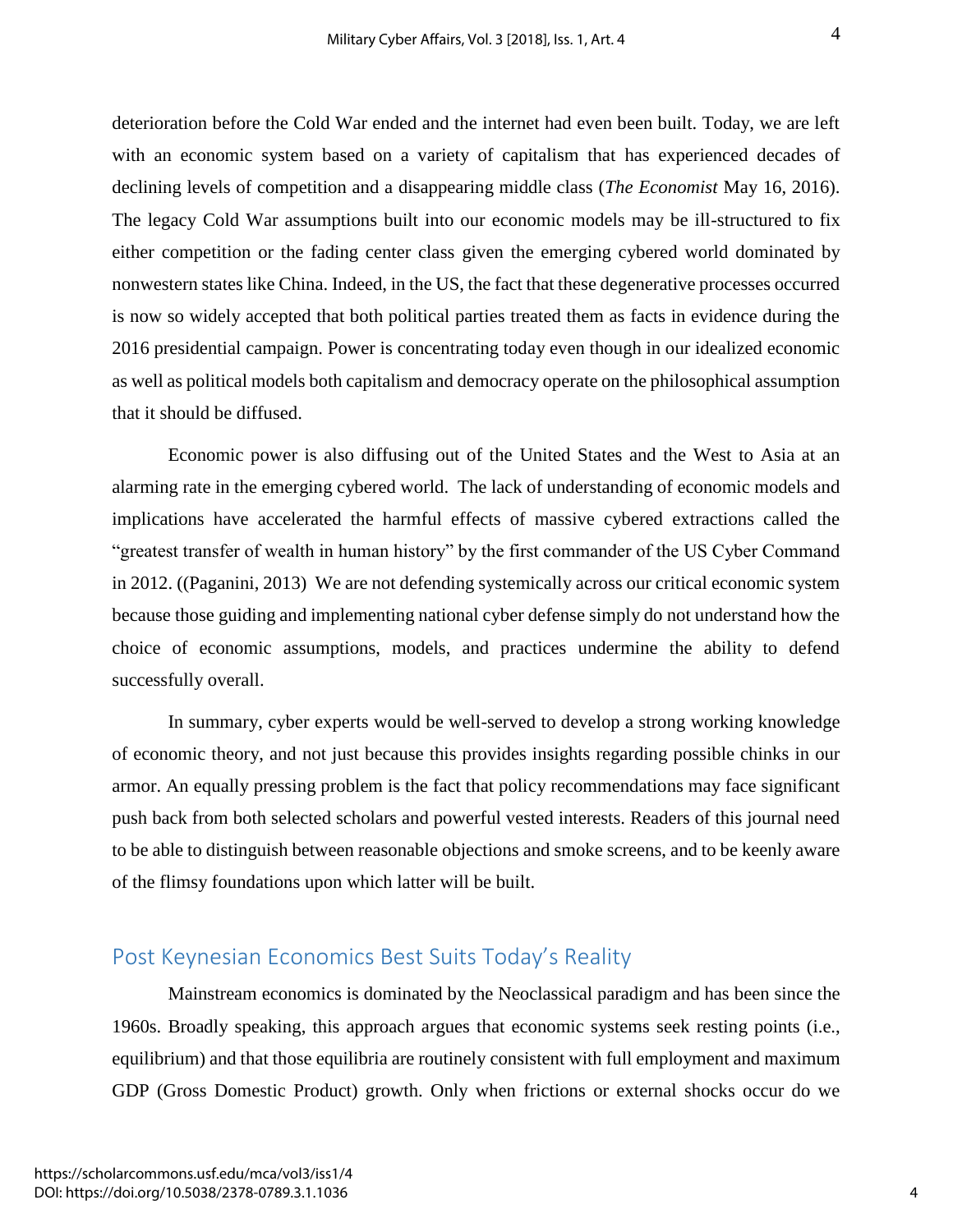experience less-than-optimal outcomes. Take for example this quote from a Neoclassical who was once the Chair of President Barack Obama's Council of Economic Advisors:

*"The prevailing view among economists is that there is a level of economic activity, often referred to as full employment, at which the economy could stay forever"*  (Romer 2008).

Within their adopted framework, the financial sector plays a passive, accommodative role. Indeed, it is typical to omit it entirely. Nobel Laureate and Neoclassical economist, Joseph Stiglitz, argued: *"But even more fundamentally, the Standard Models left out both banks and the shadow banking system, central to the determination of the flow of credit, which in turn is central to the determination of aggregate demand"* (Stiglitz 2011;604).

Nor is debt considered to be an important factor (these are again Neoclassical economists and Krugman is also a Nobel Laureate): "*Given the prominence of debt in popular discussion of our current economic difficulties and the long tradition of invoking debt as a key factor in major economic contractions, one might have expected debt to be at the heart of most mainstream macroeconomic models—especially the analysis of monetary and fiscal policy. Perhaps somewhat surprisingly, however, it is quite common to abstract altogether from this feature of the economy"* (emphasis added; Eggertsson and Krugman 2012: 1470-1).

While a full explanation of why they take this approach is beyond the scope of this paper, part of the problem is their insistence on using a general equilibrium framework. Such models are basically sets of simultaneous equations. While we can talk about alternate equilibrium positions, there is no inherent explanation of the transition and thus time does not pass–that is why we call them "simultaneous" equations! And yet the financial sector is all about time. Firms and consumers borrow today and repay tomorrow; banks lend now in order to earn a stream of payments in the future; the reason for buying a financial asset is not what it can offer today, but how its price will fluctuate in the coming weeks and months; and so on. It is impossible to account for these processes in a general equilibrium framework.

It is therefore not surprising to learn that their approach did not serve them well in either predicting or explaining the Financial Crisis. To their credit, multiple mea culpas were issued by Neoclassical economists after the collapse. Paul Krugman wrote, for example, "How Did Economists Get It So Wrong?" (Krugman 2009). Others recognized and lamented the fact that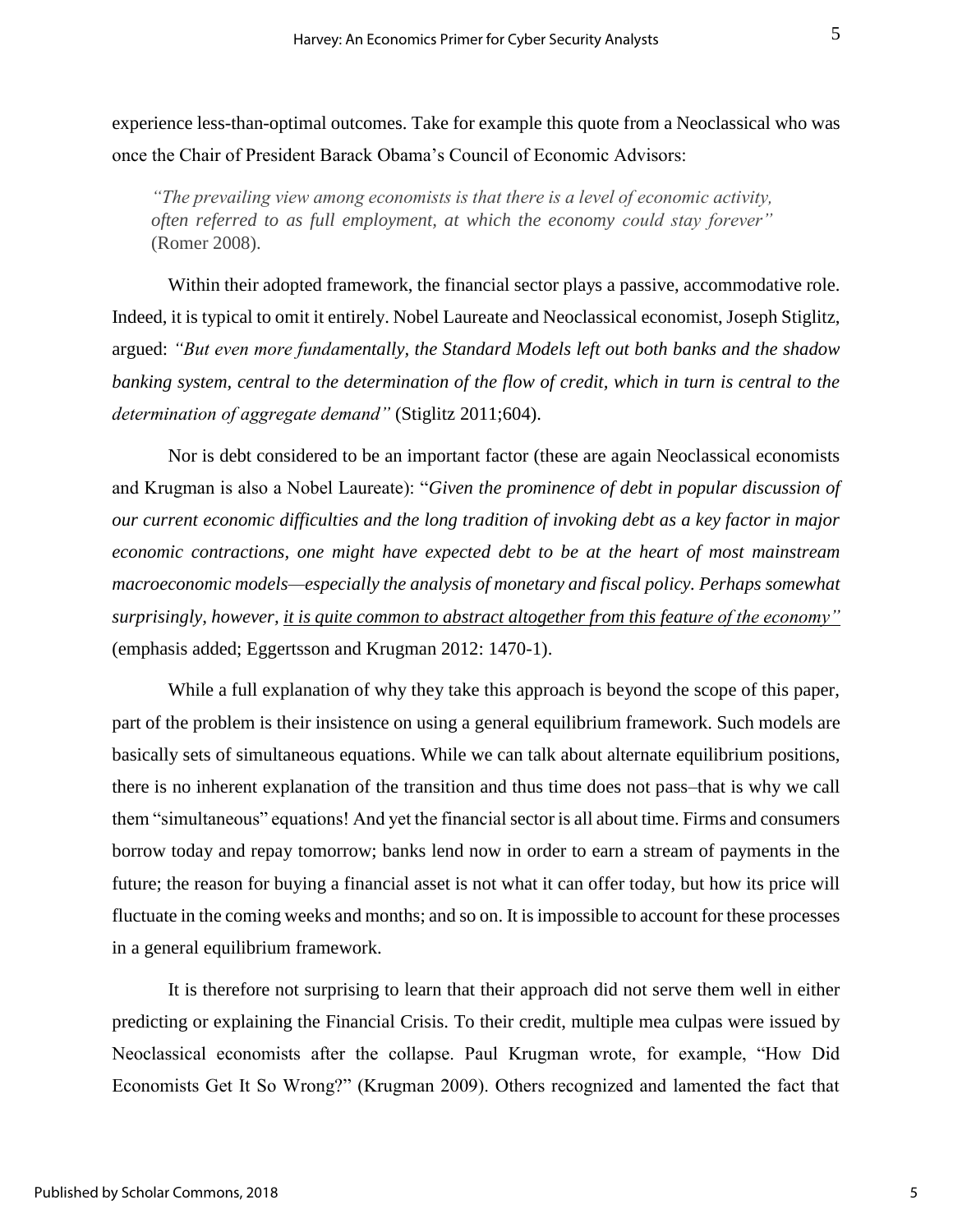traditional macro models do a very poor job of explaining and integrating the operation of banks, non-bank financial institutions, and asset markets (de Araujo, O'Sullivan, and Simpson 2013, Blinder 2010, Shiller 2010, Taylor 2011, and Stiglitz 2011). Even Queen Elizabeth II took a shot at the discipline during a visit to the London School of Economics (Pierce 2008).

Despite all this, however, there is zero evidence that any real changes are in store. Rather, as the dust has settled it has become clear that the crisis is being treated as a black swan event. Mainstream economists therefore see no reason to make changes and their models continue to be based on the assumption that economies tend to automatically eliminate unemployment and financial markets play only a passive, accommodative role.

Fortunately, not everyone was taken by surprise by the events of 2007-8. Dirk Bezemer made a study of those who had most accurately predicted the collapse to see what they had in common. He eliminated from consideration those who continuously predicted crises and also required that: *"Second, the analysts included went beyond predicting a real estate or credit derivatives crisis, also making the link to real-sector recessionary implications, including an analytical account of those links. Third, the actual prediction must have been made by the analyst and available in the public domain, rather than being asserted by others. Finally, the prediction had to have some timing attached to it"* (Bezemer 2011: 4). Those he identified shared: *"a concern with financial assets as distinct from real-sector assets, with the credit flows that finance both forms of wealth, with the debt growth accompanying growth in financial wealth, and with the accounting relation between the financial and real economy*" (Bezemer 2011: 9).

This emphasis on the financial sector is central to the Post Keynesian approach. Indeed, the economist voted as having most accurately forecast the Financial Crisis, Steve Keen, based his prediction on a model he had published in the *Journal of Post Keynesian Economics* in 1995 (Real-World Economics Review Blog 2010; Keen 1995).<sup>5</sup> There, he writes with prescience, that "a long period of apparent stability is in fact illusory, and the crisis, when it hits, is sudden" (Keen 1995: 633). Debt–the issue that Eggertson and Krugman admit is typically glossed over in the Mainstream–is a key factor in Keen's analysis. It is also noteworthy that he chose to model the

<sup>5</sup> Not by coincidence, Steve Keen was also the keynote speaker for the Cyber, Security, and Economics: Challenges to Current Thinking, Presumptions, and Future Cyber Defense Transformations Workshop (Naval War College, December 6-8, 2016).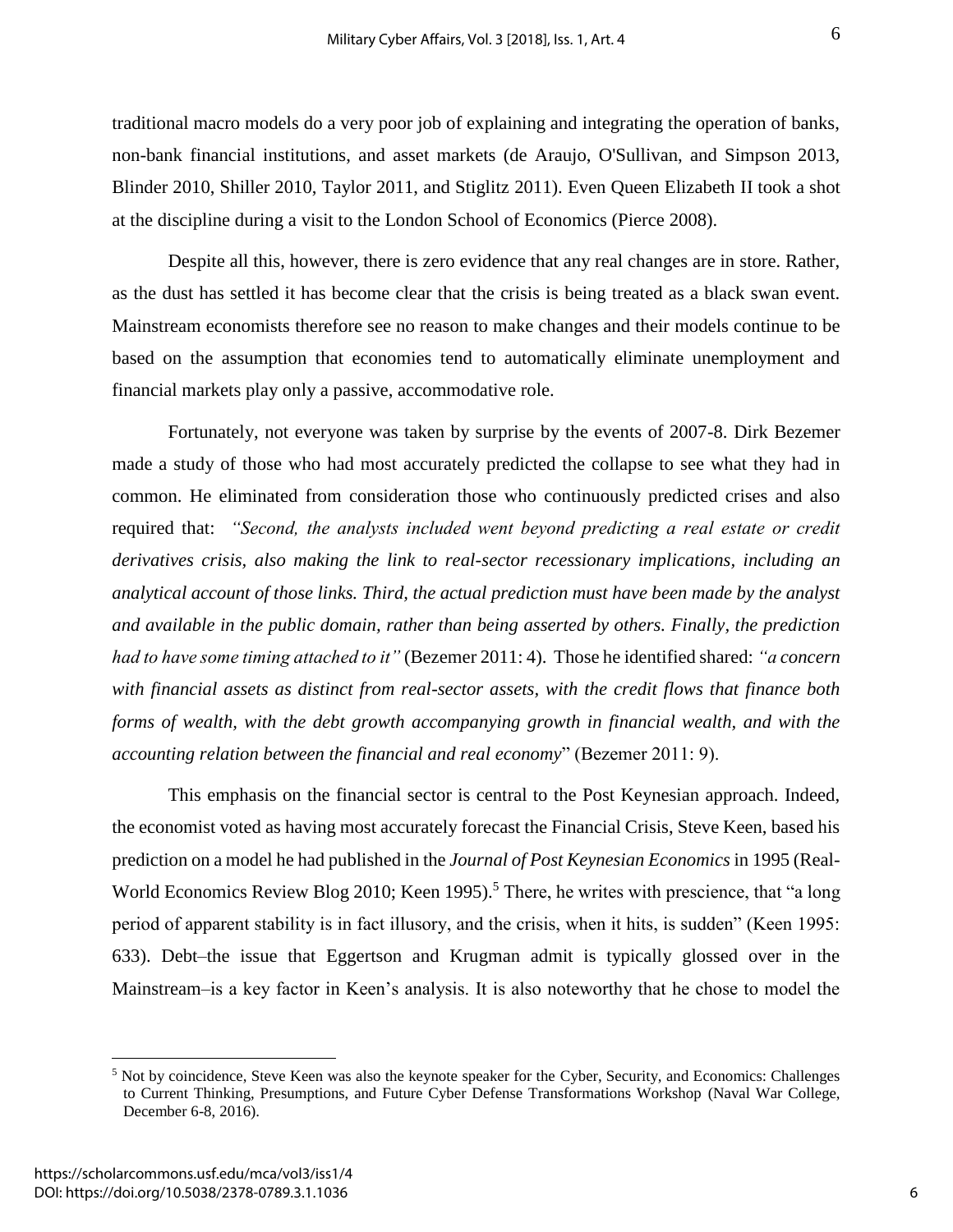economy dynamically and used a computer simulation to demonstrate how events would unfold over time.

It is for these (among other) reasons that the approach adopted in this paper is the Post Keynesian one. Not only does it have a superior track record, but it takes explicit account of sectors were cyber attack may be most likely. What appears below will, of course, be rather elementary. But it should give the reader a good sense of the foundation on which more sophisticated models are built.<sup>6</sup>

## Key Determinants of Economic Systems: Output and Employment

The capitalist system is inherently unstable. This is not to say that it should be abandoned or that it creates consistently negative outcomes. Powered flight is also unstable, and yet the many advantages it brings mean that we work hard to engineer into it as much stability as possible. Aircraft designers do not do this by simply assuming away the problems. Rather, they admit them, confront them, and--as much as possible--solve them. So must do we with the economy as well. By its very nature, instability provides leverage points for bad actors. As will be shown below, key in the processes that determine output and employment are investor and consumer confidence and the availability of financing. Each of these is easily disrupted and could be prime targets. An extended explanation of their nature follows.

#### Saving, Investment, and Banking

A key assumption here is that employment should be the focal point of our analysis. High levels of unemployment are not only undesirable in terms of wasted potential production of goods and services, but they create myriad social problems and political instability. In short, poor neighbors make bad neighbors.

This part of the analysis is relatively straightforward. While firms' employment decision is affected by many factors, none is more important than changes in demand. The higher the level of total spending in the economy, the more jobs are created. Wages, taxes, and regulations change only periodically and relatively slowly; economic downturns, however, can be sudden and

<sup>6</sup> Note that Keynesian and Post Keynesian are not the same thing. Ironically, it is the latter that is built more selfconsciously on the work of John Maynard Keynes, while the former is a branch of Neoclassicism.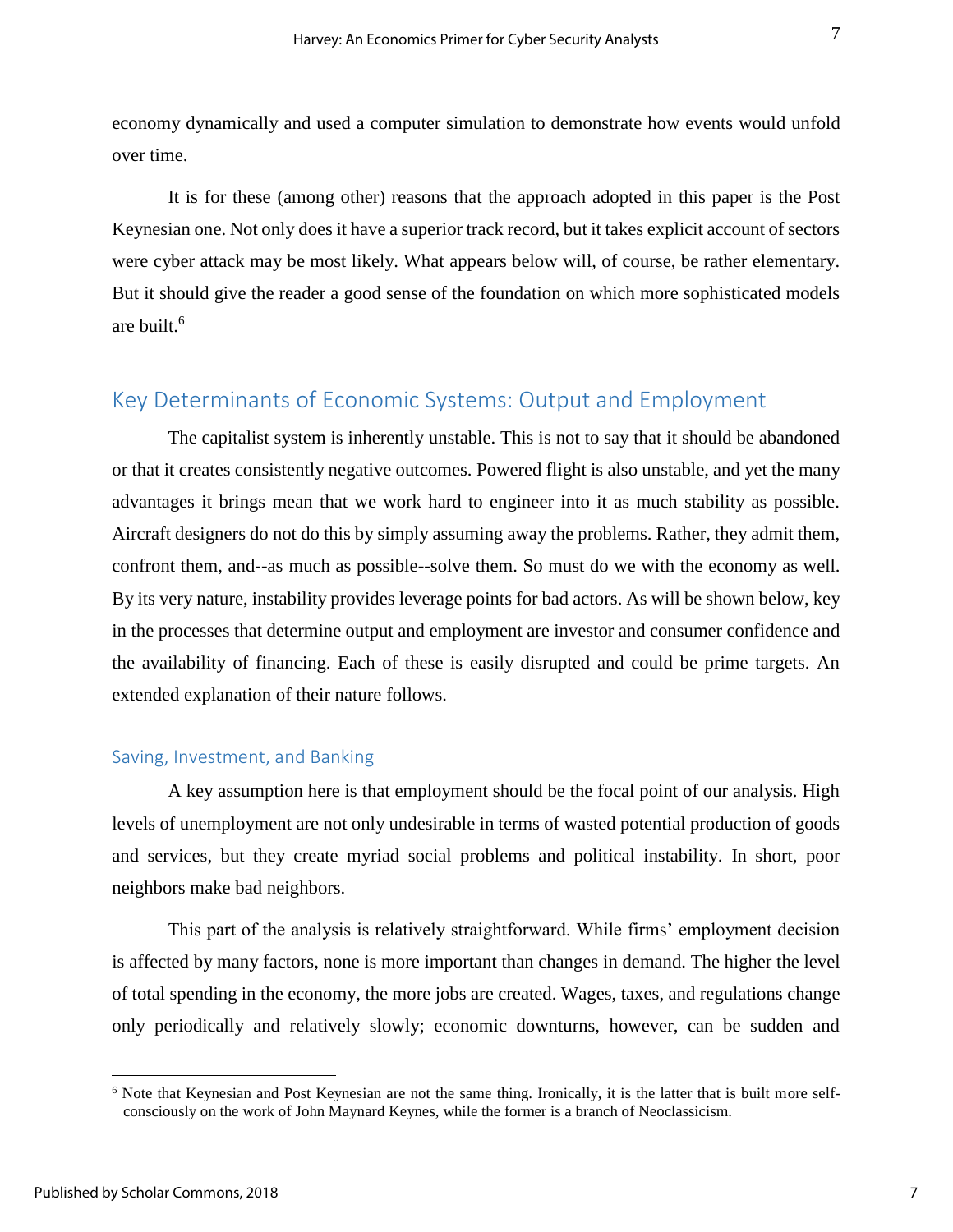catastrophic. Evidence of this is seen in Figure 1. Shaded regions are economic recessions, or sustained declines in GDP, while unshaded ones are expansions (sustained increases in GDP). As GDP is a measure of total spending, this supports the above contention that there is a very strong inverse relationship between total spending and unemployment.



**Figure 1**: The unemployment rate over the business cycle, 1970-2016. Shaded areas are recessions.

This begs the question of what determines total spending. To start, consider only the domestic private sector. With no government or foreign sectors this leaves only households and firms. The former undertake consumption expenditures like buying groceries, paying rent, and purchasing appliances. The latter's spending is comprised solely of physical investment spending, or additions to their ability to produce goods and services (such as factories and equipment–note that this is distinct from financial investment!). We do not measure their purchase of raw materials separately on the assumption that these were already included in the prices of final goods and services (the sales of which are already counted under household consumption and firms' physical investment spending).<sup>7</sup>

 $7$  For example, a \$50 dining room chair already includes the cost of the materials. There is no need to count the wood separately.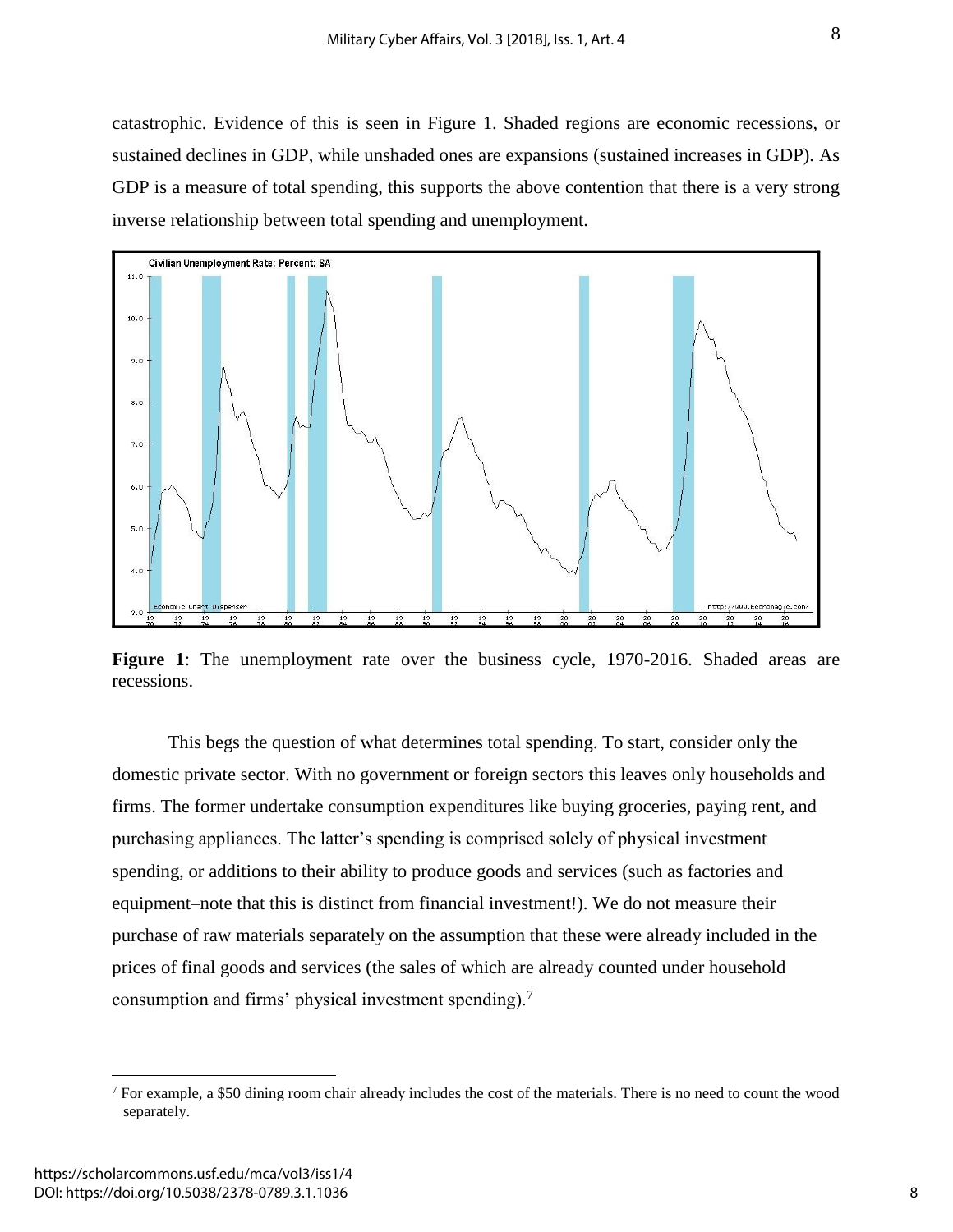Equation (1) shows this with total spending (GDP) as the sum of consumption spending (C) and investment spending (I):

$$
(1) \qquad GDP = C + I
$$

Meanwhile, at the aggregate level it must be that total spending equals total income since *every time someone makes an expenditure it becomes someone else's income*. They are simply two sides of a single transaction. Thus, the value of GDP must logically be equal to both spending (as above) and income (as below).<sup>8</sup> Equation (2) shows the two things people can do with their income (again, in a world without a government sector or international trade):

$$
(2) \qquad GDP = C + S
$$

where GDP is income, C is (still) consumption, and S is saving.

Because spending  $=$  income, comparing equations (1) and (2) shows something very important:

 $(3)$   $I = S$ 

In equilibrium in this simple world, investment spending must be equal to total spending. This is not controversial among economists. No one disagrees with equation (3). The arguments are related to its relative significance and the process by which the equality is maintained. What follows reflects the Post Keynesian school of thought's approach.

Investment is an injection into the income stream (in that it creates new income) while savings is a leakage. Only when injections are equal to leakages can we be in equilibrium. A useful analogy is a bucket with a hole in its side and a garden hose above. The water level will be stable only when the inflow is equal to the outflow. Likewise, GDP (the water level) is in equilibrium if and only if S (the hole, supplemented by any overflow) is equal to I (the garden hose). If the hose is filling the bucket faster than it can possibly leak out of the hole, the water level (GDP) will rise until the overflow at the top adds just enough to the leakage from the hole to make inflow (I) equal to outflow (S). On the other hand, if the garden hose is filling the bucket at a rate slower than the maximum at which the hole leaks, the water level will fall until the hole

<sup>&</sup>lt;sup>8</sup> In fact, GDP is officially calculated both by adding up all spending in the macroeconomy (the expenditures approach) and all the income (the income approach). While they do not end up with the same number, they know that they should and that any discrepancy is due simply to reporting errors and omissions.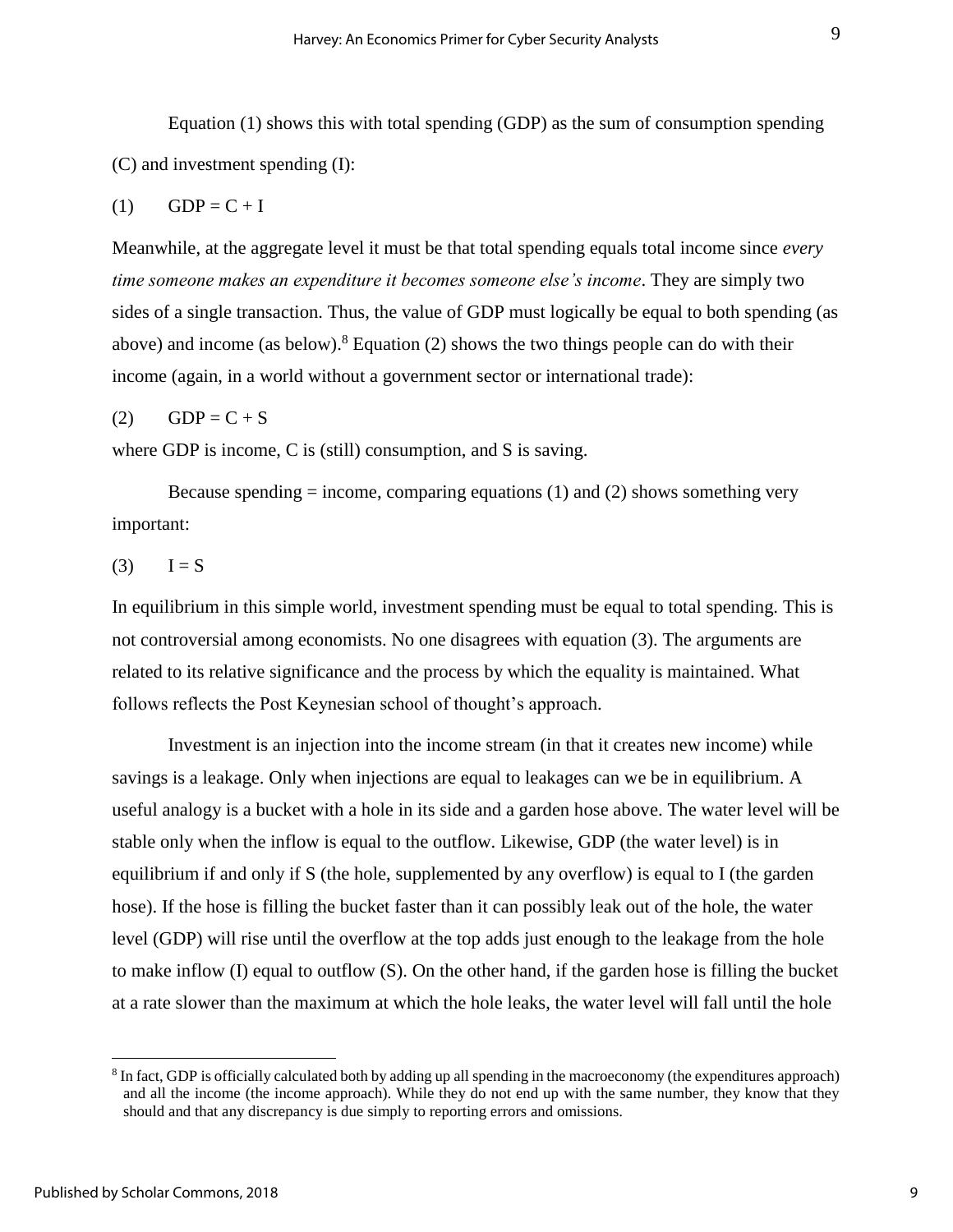lets out only as much as is coming in. If the hose is turned off, water will flow out until the leak, too, stops (once the water level is just below the hole). One way or another, we have an equilibrium level of water (GDP) only when the outflow  $(S)$  = the inflow  $(I)$ .<sup>9</sup>

In this relationship, I is the driver while S simply follows. Continuing the analogy, imagine that the hole is of a fixed size but that the gardener is periodically altering the flow from the hose. After every variation there will be a period of adjustment during which the level changes until the flows are once again equal. This is precisely what happens in the real world (with the exception that there are more holes and hoses and the economy doesn't wait for the new equilibrium to prevail before the next alteration hits). Saving is largely a residual because the range over which households have discretion in their spending is pretty small. House and car payments have to be made, groceries have to be purchased, and so on. Investment determines income which determines how much you can save in the same way that the flow from the hose determines the water level which determines the size of the leak.<sup>10</sup> This is a critical point: in the real world, investment (and more broadly all injections) are in the driver's seat.

One may be tempted to imagine that in the real world the water from the hole (S) somehow feeds the hose (I). This is false but worth examining because a) it is a widespread belief and b) it leads the discussion toward other key points that need to be highlighted. A critical assumption in that fallacious argument is that banks loan out people's savings. As savings rise, the story goes, so the banks are induced to lower interest rates which then raises investment. This is called the loanable funds theory of interest and it is what lies behind the Neoclassical argument that America needs to increase its savings rate if we are to grow faster. But not only do banks not loan out people's savings, increasing the savings rate just makes the hole in the bucket bigger. This would actually lower the level in the bucket rather than raise it. In reality, the only way to

<sup>9</sup> The next logical step is to add imports and taxes as leakages and exports and government spending as injections, but this will be saved until later.

 $10$  One thing this simple analogy does not capture is the fact that the investment spending is subject to a multiplier effect which causes one additional dollar of investment to create several additional dollars of spending. For example, if a new restaurant is built for \$10 million (investment spending), those for whom the \$10 million was income will no doubt spend some percentage of it. If that rate is 50%, then incomes actually rise by \$15 million (\$10 + \$5 million). Furthermore, if those receiving that 50% (i.e., \$5 million) also spend 50%, then incomes have risen by \$17.5 million, and so on. This means that the investment hose (and the hoses we will add later) is even more important than the bucket analogy suggests.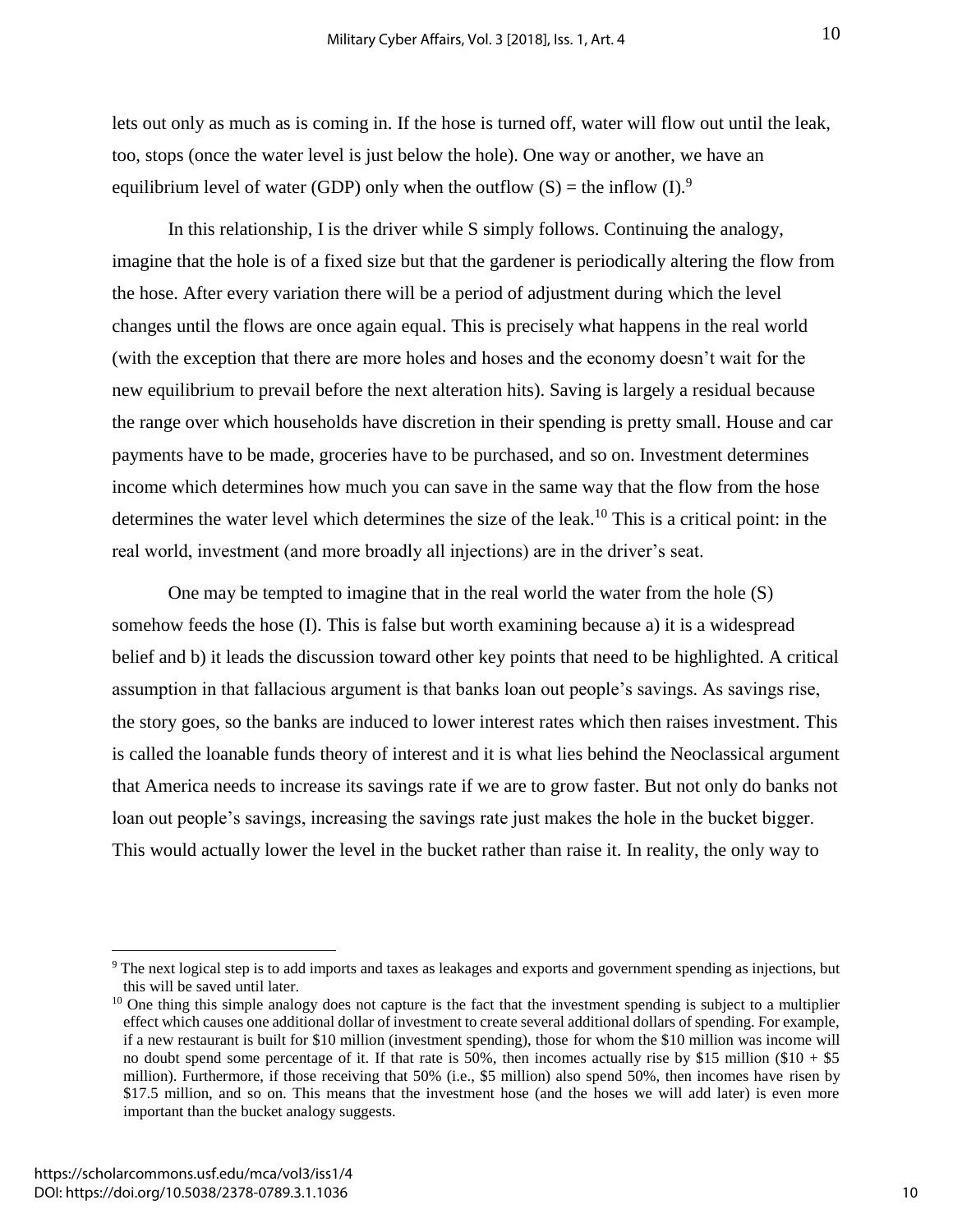truly save more is to have the firms invest more because, as argued above, investment creates income which creates saving.

The manner in which the process actually works is not only fascinating in and of itself, but it turns out to create an area of particular vulnerability to cyber attack. In the real world, banks create money out of thin air. Their only potential constraint, which in practice is rarely relevant, is maintaining sufficient reserves (money on hand to meet demands for withdrawals).

To understand this, imagine a simple agrarian economy where farmers need to buy seed and fertilizer before they grow, harvest, and sell a crop. Unless they are lucky enough to have a great deal of savings, they will need credit. And so, farmer Pat goes to the local general store and asks if she can take the seed and fertilizer today and then pay at the end of the season. Store owner Chris, accustomed to this arrangement, says sure, but Pat must sign an IOU for the amount of the seed and fertilizer. Assuming that this is \$100, Pat walks away with \$100-worth of seed and fertilizer and Chris has a piece of paper that Pat will purchase (and then destroy) for \$100 in the future.

Note that merchant Chris would only do this if she trusted farmer Pat to repay. *Trust is absolutely critical to a well-functioning financial system as the latter essentially consists of a series of interconnected promises to pay someone in the future*. Even in this simple economy this has significance well beyond merchant Chris and farmer Pat, for what they have done is created money. Consider this: what if farmer Pat is well-known in the community and widely trusted? Then merchant Chris could spend the \$100 IOU at other stores. Those shop owners could then do the same, with the IOU circulating throughout the town until the end of the harvest when the last holder sells it back to farmer Pat for \$100 (or \$100-worth of crops). In the meantime, it was as good as gold. In fact, even if farmer Pat ultimately defaults, it still served as money right up to the last transaction. The IOU is money and it is created by the extension of credit. Merchant Chris was in no way limited by the volume of others' savings that she already held–indeed, she had none. It is all driven by trust.<sup>11</sup>

This, in principle, is exactly what happens when you buy a new car. The biggest difference today is that we now have a sector of the economy that specializes in determining

 $11$  If trust in farmer Pat were to fluctuate after the initial transaction, subsequent IOU holders may discover that others are unwilling to accept it at face value.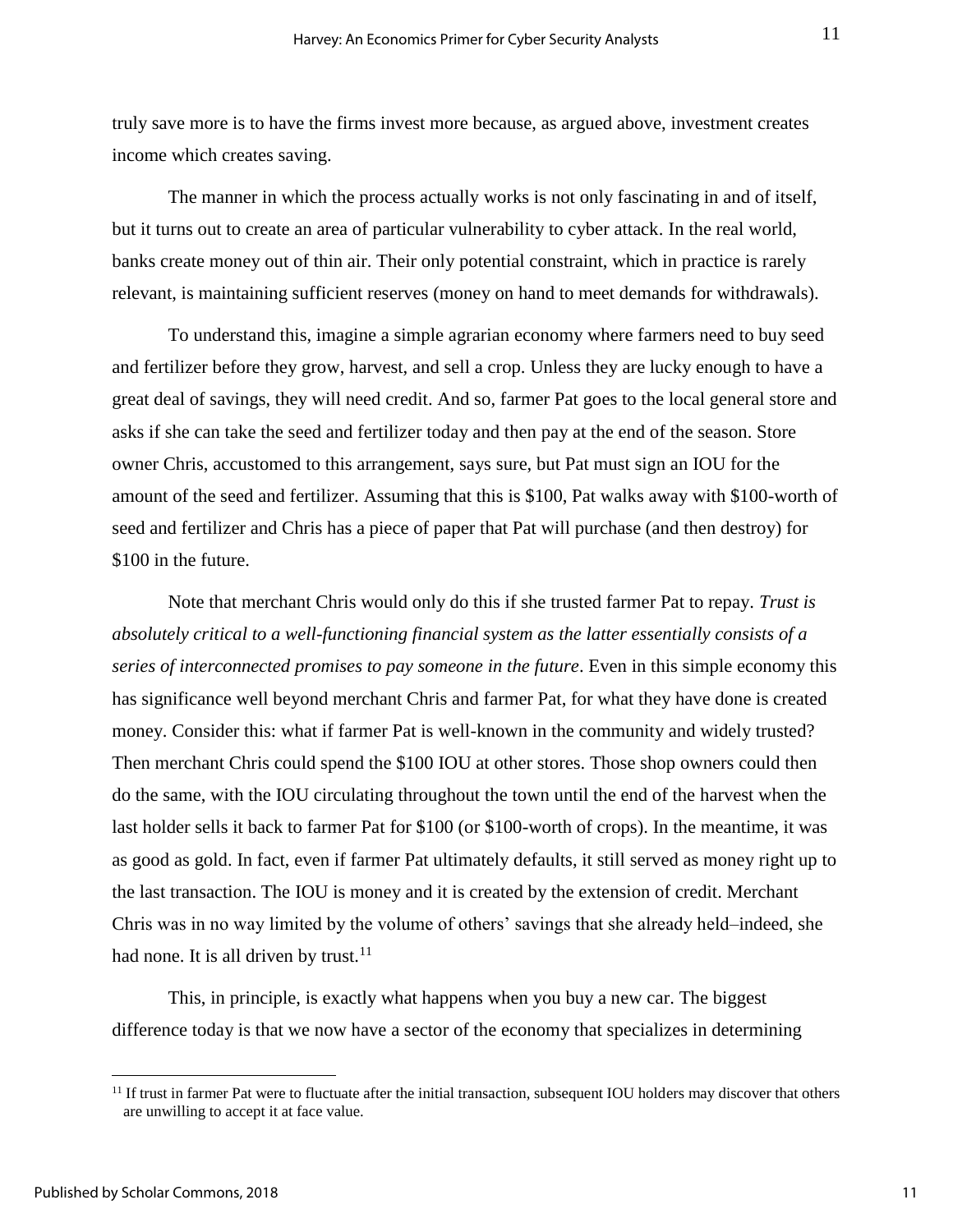credit worthiness. The car dealer, unlike merchant Chris, does not therefore need to do this as well (though some branch of the company may do so). When you buy a car, you do not write an IOU to the dealership, but arrange with the bank to do so for you. The bank thereby actually buys the car and lets you use it so long as you keep up with your promise to meet the debt repayment schedule.

This may seem different in the sense that the dealership got real, honest-to-goodness money while Chris the merchant just got Pat's promise to repay. If Chris holds the IOU, it could be that on judgement day it's worthless because Pat defaults. But this is no different than the situation in which the dealership finds itself. The bank doesn't send over a bundle of cash, they give the dealership a demand deposit account–created out of thin air on a keyboard--of the appropriate amount. *If that bank were to fail, the money is gone just as much as it was in the simple agrarian society.* While today the government insures these deposits (within limits), that is external to the market and not part of the essential process. In fact and without government guarantees, the dealership is every bit as dependent on the bank's promise as merchant Chris was of farmer Pat's. Incidentally, moving that demand deposit to a different bank just changes which institution needs to remain sound if the dealership is to access those funds. The same problem of truest remains.

Though this runs counter to the public's image of money, the overwhelming majority of it came into existence as a result of this very process (somewhere in the range of 97% of our money is just an IOU as described; Werner 2014: 71). Mortgages, college and car loans, and the financing of appliance purchases all create money. Even in the simple agrarian economy, one can easily imagine that with a sizeable number of farmers all using IOUs to buy seed, fertilizer, etc., a great many of these would be floating around town at any given moment and that IOUs would end up being used to settle IOUs! Farmer Pat might pay off her IOU with merchant Chris by using a \$100 IOU written to her by rancher Jim, for example. Production takes time and therefore debt, credit, and IOUs are essential to the process.<sup>12</sup>

Though today it is required by law that the bank keep some percentage of outstanding loans in reserve as cash, central banks are generally very accommodative about supplying such funds. This is so because central banks a) understand the need to allow extensions of credit for

<sup>&</sup>lt;sup>12</sup> Note that just as loans create money, defaults and repayments destroy it.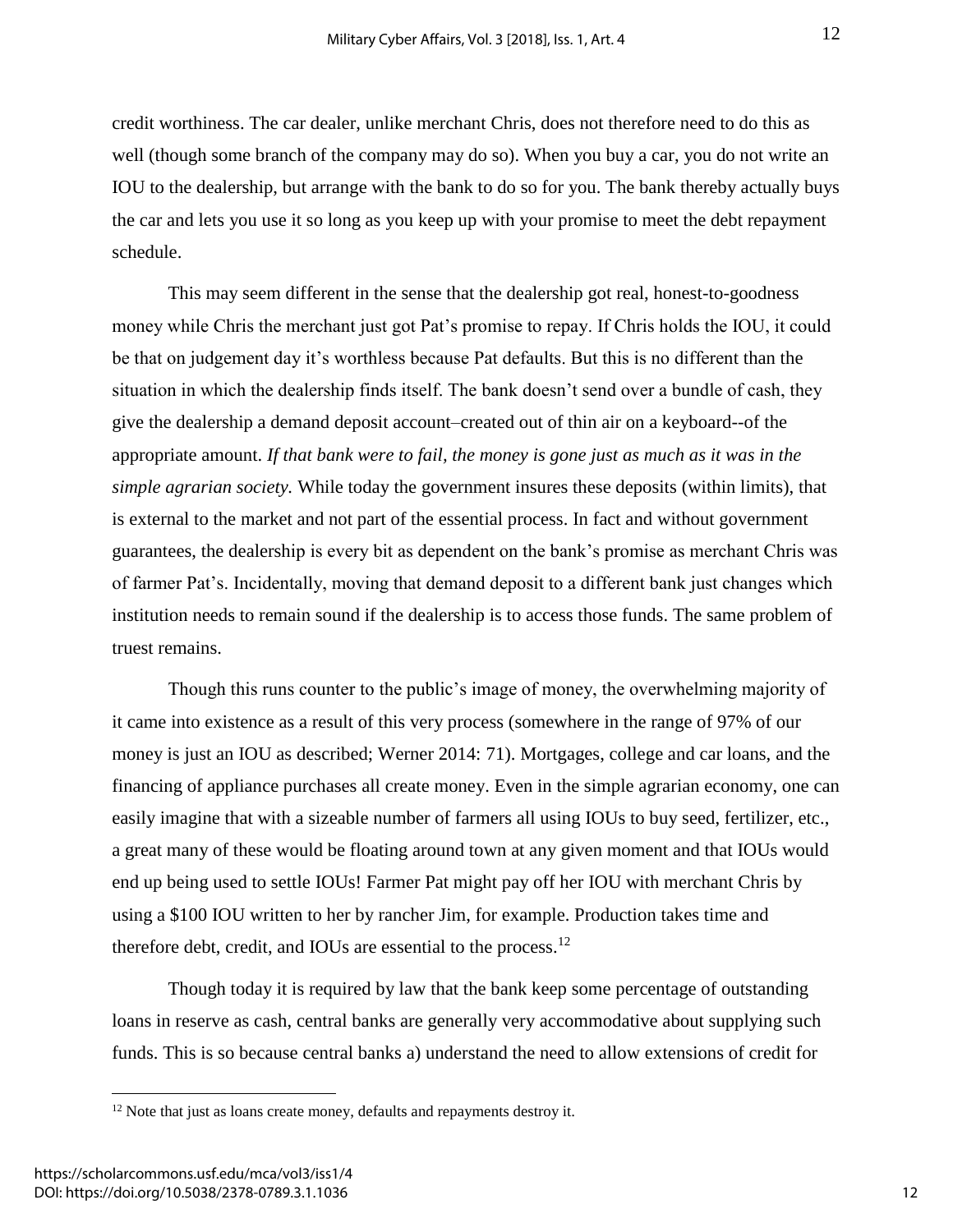the economy to grow and b) target interest rates. If the system as a whole is running short of reserves, this would not only constrain growth, it would tend to cause interest rates to rise. To prevent the latter (assuming they want to maintain their interest rate target), central banks automatically provide those reserves. A need for reserves is therefore rarely a binding constraint on banks.

This explanation leaves out a number of details (a few of which will be filled in below), but it gives the essence of the story. *Investment depends in no direct way whatsoever on saving.*  Banks make loans from thin air and Americans' savings rate has no effect on banks' ability to make loans. When firms invest, this generates income and creates the savings. As Keynes wrote (where by cash he means bank loans): *"The investment market can become congested through shortage of cash. It can never become congested through shortage of saving. This is the most fundamental of my conclusions within this field"* (Keynes 1937: 669).

Returning to the bucket analogy, this explanation of the financial system reinforces the idea that it is the hose at the top (i.e., physical investment spending) that is really driving the whole process and is thus the true determinant of the level of output in the macroeconomy. The more firms decide to invest, the more GDP will rise; if firms cut back, GDP falls. More on this in just a moment.

Something implicit in the discussion above is that there might be another constraint on the investment hose other than just the gardener's decision how much to turn the spigot. Since investment is extremely expensive and the costs come well before the revenues, firms must finance their projects by borrowing. And just because banks can create money at will does not mean they will choose to do so. Loan officers must agree that firms' plans are sound or the investment will not occur. To extend the analogy, unless the gardener has paid his water bill, his desire to fill the bucket will be irrelevant. Note, too, that the bank must be in a position to make such loans. *In short, a healthy financial sector is thus a necessary prerequisite to a strong flow from the investment hose.*

The begging question now is what determines firms' level of physical investment spending. Investment determines GDP which determines employment–but what makes someone decide to build a new restaurant in the first place? The quick answer is expected profit. Entrepreneurs must believe that they will earn more than the project costs. Those costs are more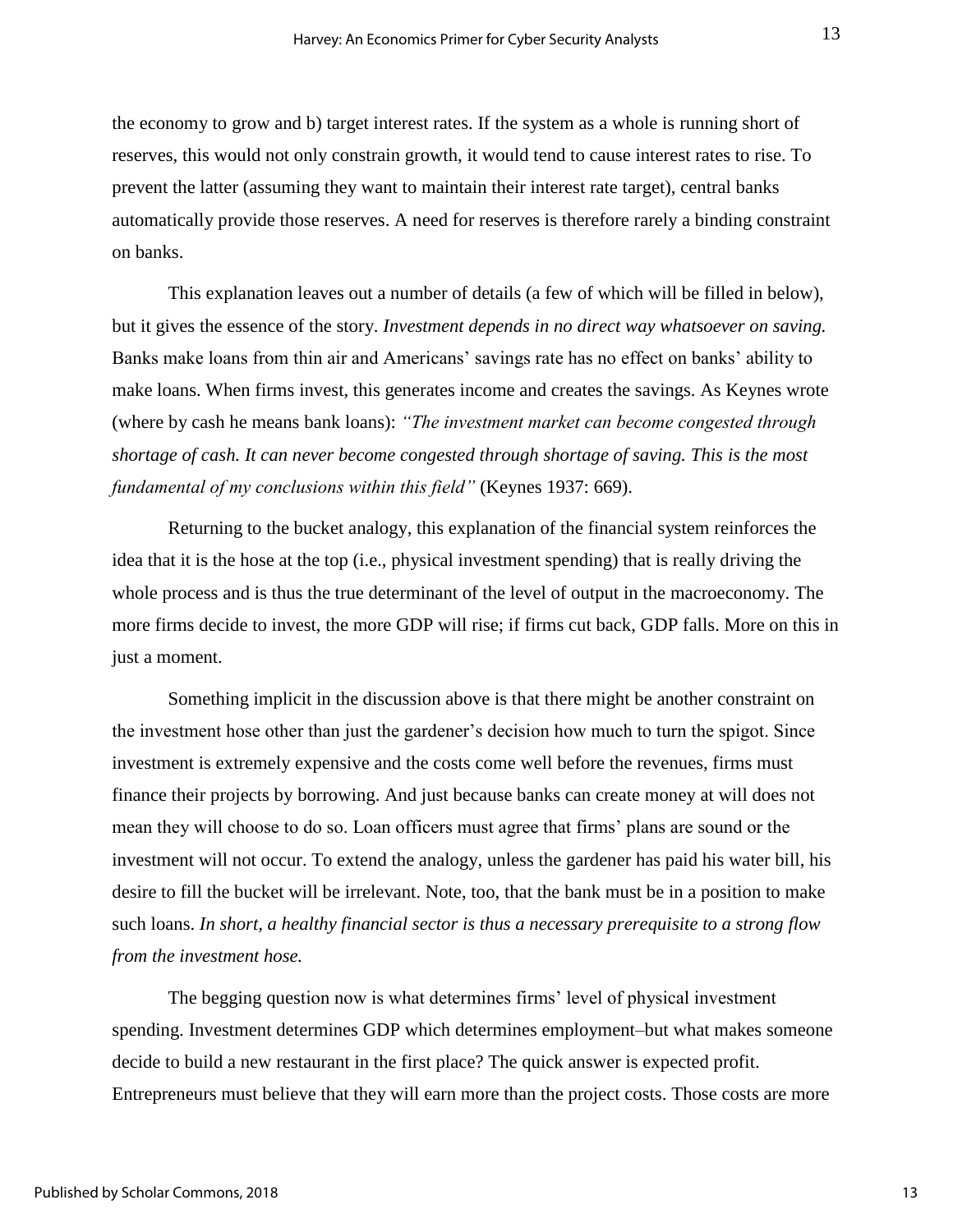than just monetary. Not only are investment projects generally extremely expensive, but they represent long-term and largely irreversible commitments. An entrepreneur who decides to open a restaurant will find herself carrying a great deal of debt and she will expect to be involved in its operation for years if not decades. Furthermore, she cannot magically change the restaurant into a gift shop if things are not going well. This is not a decision to be made without careful consideration.

This, alone, is discouraging news if we require a strong flow from the investment hose to avoid stagnation and unemployment; but it gets worse. Unfortunately, the nature of the real world is such that entrepreneurs lack the basis for making reliable forecasts of future profit. Keynes was fascinated by this. Why do people make important decisions based on inconclusive evidence? To understand this, consider first a world in which we know all the possible futures and the odds of each one. In that case we can create mathematically objective forecasts. This is possible at the roulette table, for example. We may not know which number will come up, but we know the odds. In the event that our prediction does not come true, we do not then question the very foundation of our forecast.

Agents acting in such a world do not panic in the face of unsuccessful wagers, nor would they decide that the odds have changed in their favor after successful wagers. Assuming the same game is repeated, the probability distributions are constant. But that is not the world in which we live. In reality, we do not know all the possible outcomes nor the probabilities associated with each. These things are, according to Keynes, not simply difficult to determine, but fundamentally unknowable. And it is in this environment that entrepreneurs must make decisions about their extremely expensive, long-term, and practically irreversible investment projects. They have to determine their plans with painfully inconclusive evidence.

One may ask, then, why any coldly rational individual would invest at all. Indeed, they would not, but then we are not coldly rational. Instead, Keynes argued that "a large proportion of our positive activities depend on spontaneous optimism rather than on a mathematical expectation" (Keynes, 1936: 161). When our spontaneous optimism (also known as animal spirits) outweighs the reluctance created by the fundamental uncertainty of the real world, we act; when it does not, we do not. Little wonder that investment is the most volatile component of GDP.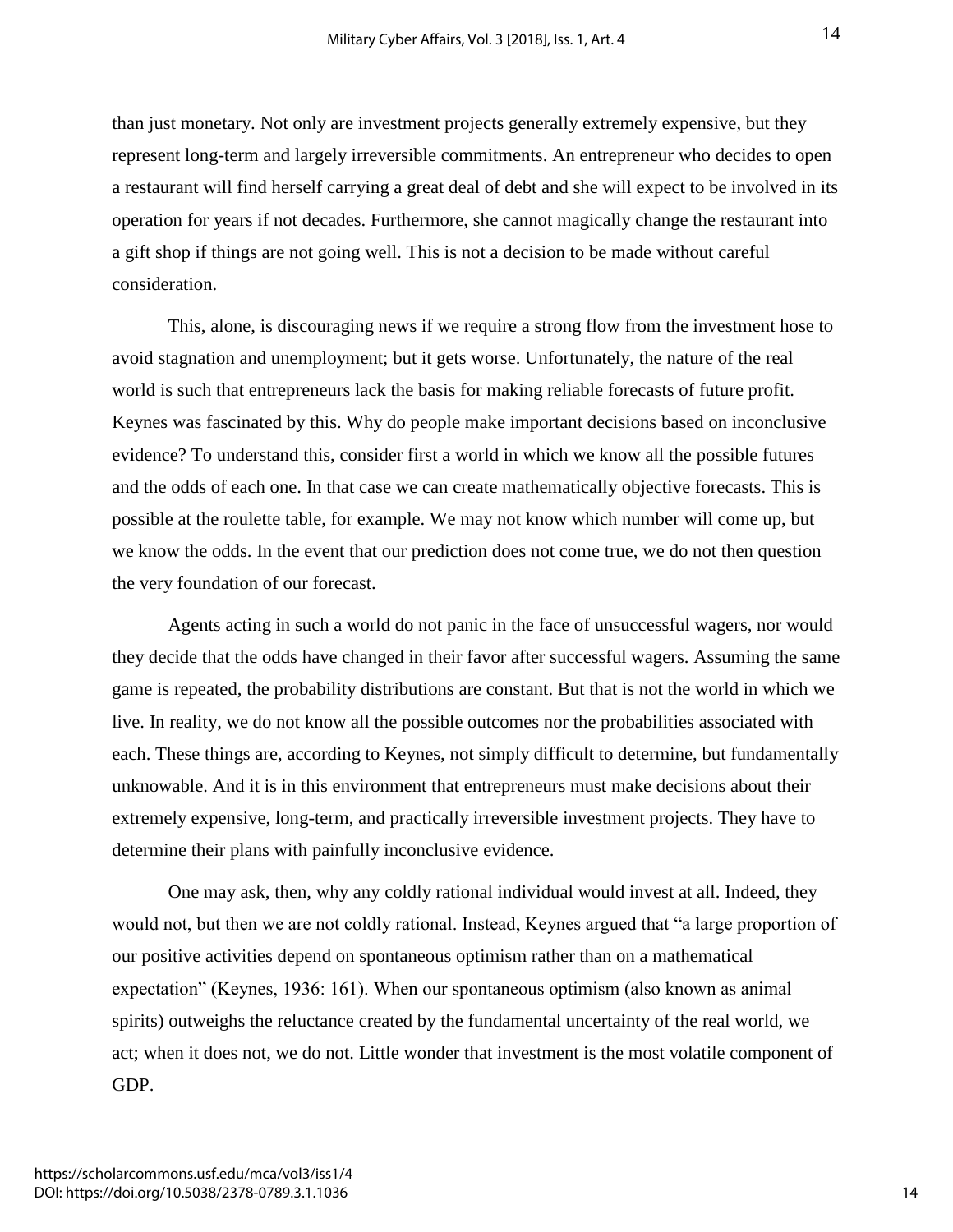This is not to say that the investors are irrational. That would imply that they had all the relevant information and simply ignored it or made illogical inferences. Choosing alternative A or B below is an example of irrationality (assume each opportunity has the same cost and the alternative outcomes are \$0):

A: 50% chance of earning \$100;

B: 75% chance of earning \$100; C: 99% chance of earning \$100.

Fair enough, but which is the rational choice below?

A: 50% chance of earning \$100;

B: 75% chance of earning \$??;

C: ??% chance of earning \$100.

It is impossible to create a conclusive argument and barring a sufficient level of spontaneous optimism ("I know others failed, but it will work for me!"), the subject in question will simply not play the game. The investment hose thus depends on, in addition to the other factors mentioned above, the psychological state of the business community. Keynes summarizes the situation thusly (the state of long-term expectation governs the investment decision):

*"We should not conclude from this that everything depends on waves of irrational psychology. On the contrary, the state of long-term expectation is often steady, and, even when it is not, the other factors exert their compensating effects. We are merely reminding ourselves that human decisions affecting the future, whether personal or political or economic, cannot depend on strict mathematical expectation, since the basis for making such calculations does not exist; and that it is our innate urge to activity which makes the wheels go round, our rational selves choosing between the alternatives as best we are able, calculating where we can, but often falling back for our motive on whim or sentiment or chance*" (Keynes, 1936: 162-3).

A great deal of blood, sweat, toil, and tears is expended when collecting and analyzing the data relevant to an investment project. But, at the end of the day, it doesn't happen unless the decision maker (and a banker) says, "What the hell-I think it'll work!"

The analysis thus far builds a case for believing that the investment hose is unreliable as a stable and consistent source of the flow necessary to generate sufficient spending to create full employment. Quite right, but the resulting patterns are not random nor is our fate simply the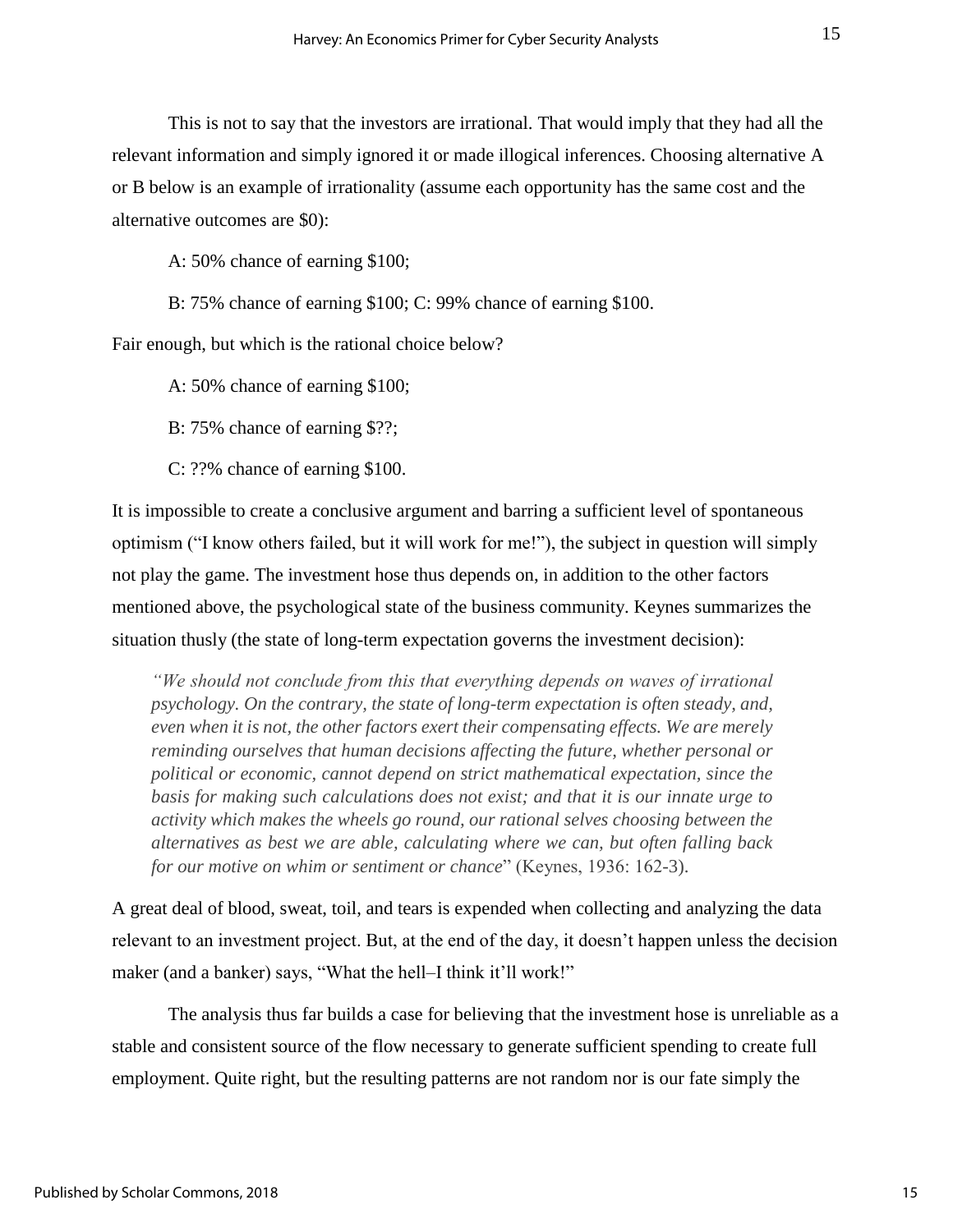result of self-fulfilling prophecy. Ironically, downturns tend to begin while entrepreneurs are still optimistic and upturns while they are still pessimistic. Tracing the stages of the business cycle will show just how the interaction between animal spirts and the fundamental uncertainty of the real world work and why there are logical reasons for the turning points. Start with the first moments of an economic expansion. Entrepreneurs and bankers are likely to still be somewhat pessimistic given the recent recession. Indeed, so far as they know, they are still mired in it. But investment spending will inevitably start to recover. This is so because businesses will eventually be unable to put off repairing and replacing equipment. If your shop has two cash registers and one breaks down during the recession, you make do with one; when the second one malfunctions, you no longer have a choice.

This increase in economic activity, which manifests itself as a rise in investment, will translate into profits and comes as a pleasant surprise to entrepreneurs (and the bankers who must finance their projects and depend on the same psychological forces). Their animal spirits are fueled and they revise forecasts upward–the main part of the upturn begins. Through this period, optimism is high and expectations of profit are continually justified because of the strong flow into the bucket. However, this will not continually indefinitely because a) firms' debt levels are increasing and b) they are reaching target levels of capacity. Once businesses expand as much as they thought would be profitable, they stop–not because they are pessimistic, but because you don't make a profit from building a restaurant, only from operating it. They want to start earning income and repaying those loans.

This means that the volume from the investment hose is being lowered little by little as individual firms find they have built as much new capital as they wanted. This causes a decline in income (because  $Y = C + I$ ) and, therefore, profits. Unfortunately, entrepreneurial expectations of profit were formed back when the hose was being run at full force and incomes were high. This means that they are disappointed as the projects come on line.<sup>13</sup> At first, they may write this off as temporary or random chance. But, as the realization sets in that they aren't going to earn what they expected, so agents recall with discomfort the fact that they never really had a solid basis for their forecasts. Panic may ensue as their error of optimism "is replaced by a contrary

<sup>&</sup>lt;sup>13</sup> They may also find profits are being squeezed by the fact that many more restaurants exist at the top of the business cycle than earlier.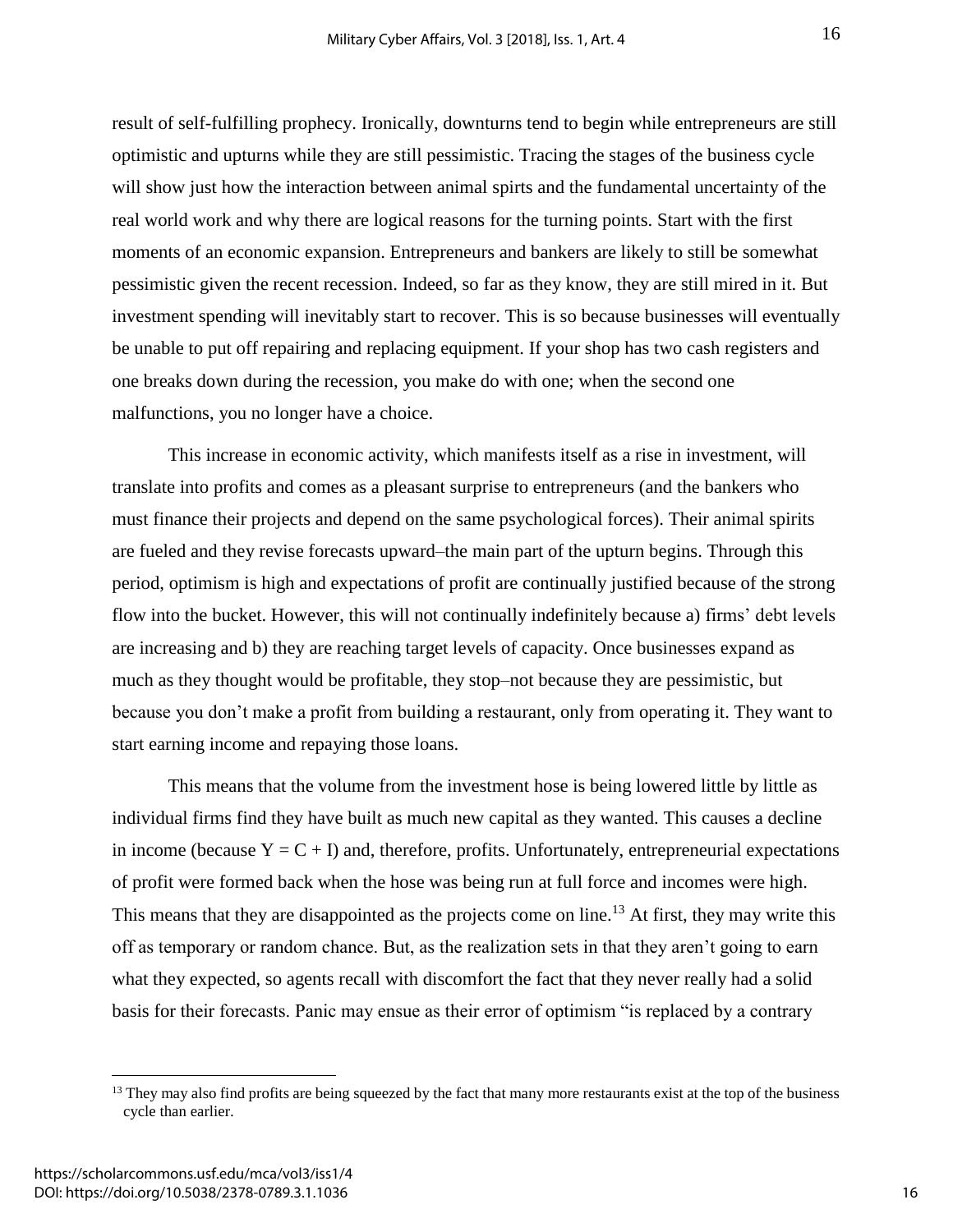'error of pessimism'" (Keynes 1936: 321). The recession starts (sometimes catastrophically) and we will not recover until the volume of replacement investment described above creates profits sufficient to come as a pleasant surprise to entrepreneurs and bankers.

This does not, by the way, depend on the idea that overinvestment took place. Entrepreneurs did not necessarily build more restaurants than would be profitable at full employment; rather, the problem is that they built them based on expectations that were bound to be disappointed (which, combined with the flimsy foundation of their forecasts, led to panic).

Because of that, slowing the expansion is not a reasonable means of addressing this problem. Keynes discusses the folly of raising interest rates during an upturn at length (which is standard practice at the Federal Reserve, incidentally). If our goal is to fill the bucket, slowly squeezing off the investment hose addresses one problem by creating another.

#### The Financial Sector Background to Crises

The importance of the financial sector goes beyond the IOU/loan/money-creation process discussed above. Though the other mechanisms constitute a minority of financial market activity, they impact the economy out of proportion to their size and are certainly more dramatic. For example, firm financing via stock sales is actually not very common.<sup>14</sup> Nor can it be, for you can only sell the company once! After that initial offering, the firm never sees a penny from any subsequent sales, which at that point simply represent a transfer of ownership. But, if that same firm decides to finance a later project by borrowing from a bank, you can be sure that the latter will use the current stock price as an indicator of creditworthiness. In addition, a falling stock price can lead owners to replace management or to a buyout that does the same. Management is therefore very sensitive to the results of the resale of their stock even though they do not directly benefit. In this manner, stock prices affect firm behavior and financing beyond the initial offering.

Meanwhile, for other firms those stocks and other financial assets are an important part of their balance sheet. Because this is key to understanding both the Financial Crisis and one of our

<sup>&</sup>lt;sup>14</sup> Note that in this case, people's savings are the funds used for the financing. For that reason, this process does not create money.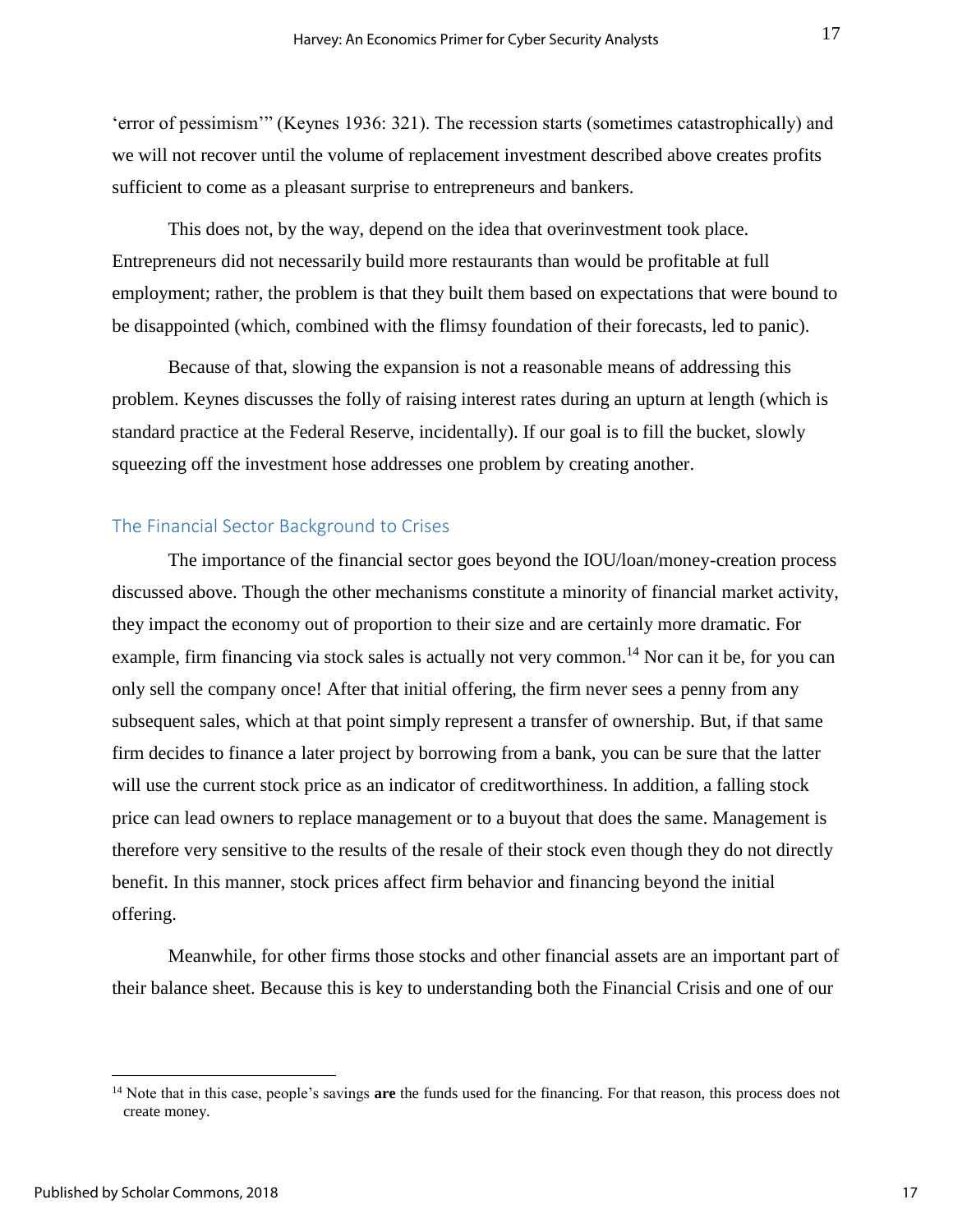vulnerabilities to cyber attacks, I will go into some detail. Consider first the factors that contribute to the solvency of a commercial bank:

| <b>Assets (millions)</b> | <b>Liabilities (millions)</b> |
|--------------------------|-------------------------------|
| \$60 T Bills             | \$200 Checking                |
| \$160 Loans              | \$10 Borrowed Funds           |
| \$20 Reserves            | \$30 Net Worth                |
| Total \$240 million      | Total \$240 million           |

*Basics of First National Bank of USNWC*

Items on the left add to the bank's value while those on the right represent their obligations. Though net worth is not a liability, per se (except in the sense that it is what the bank owes its shareholders), it is included on the right to make the two columns balance. It is the excess of the value of assets over liabilities. In the above example, First National Bank of USNWC owns \$60 million worth of Treasury Bills, which is government debt that offers a low-interest but low-risk financial investment. These add to the bank's value. So do the loans they have extended, which will be their biggest source of income. They also hold \$20 million in reserves, just in case withdrawals exceed deposits. Consistent with currency federal regulations, this is set at ten percent of checking deposits (see

http://www.federalreserve.gov/monetarypolicy/reservereq.htm). Were this a world in which no such regulation existed, the ratio of reserves to deposits would be determined solely by what the bank manager thought prudent. On the right, the bank owes its depositors \$200 million in checking and has borrowed \$10 million from households, firms, other banks, or the government. Thus far I have left stocks out of the example but they will be added shortly.

To review a bit of what was discussed above but in this new context, the following is how a bank loan shows up on its balance sheet. Say an entrepreneur approaches the loan officer with an investment project that the latter thinks will be very profitable. She will scramble to make this loan as soon as possible so that the customer will not go to a competing bank. She does not need anyone's savings, nor will she even bother to worry about the requirement that she have ten percent of deposits in reserve. This is so because, by law, she has fourteen days to meet the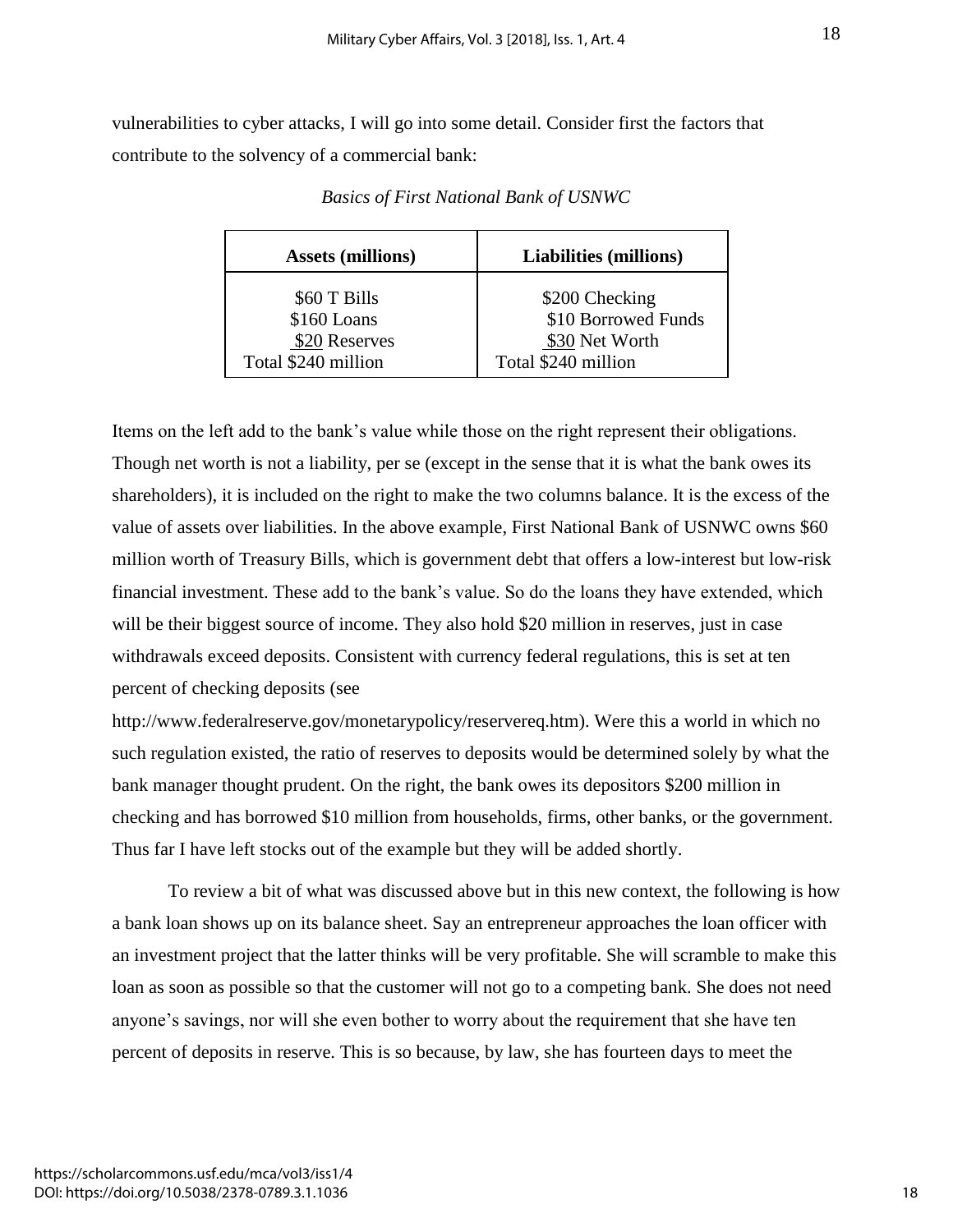latter.<sup>15</sup> And so, assuming a loan of \$10 million, the balance sheet changes as follows (new values are italicized):

| <b>Assets (millions)</b> | <b>Liabilities (millions)</b> |
|--------------------------|-------------------------------|
| \$60 T Bills             | \$210 Checking                |
| $$170$ Loans             | \$10 Borrowed Funds           |
| \$20 Reserves            | \$30 Net Worth                |
| Total \$250 million      | Total \$250 million           |

*Loan for First National Bank of USNWC*

Bank assets have increased to \$250 million because they have an additional ten million in loans on the books. Meanwhile, since the manner in which the loan was extended was by creating (out of thin air) a checking deposit for the entrepreneur in the amount of ten million, liabilities rise by the same amount. The books again balance and were it not for the Federal Reserve's requirement regarding reserves we would be done. Instead, the bank has a couple of choices. The first thing they will likely do is check the federal funds market, which is the interbank market for reserves, to see if other banks had any excess. Since under normal circumstances reserves earn no interest, those with excess will be happy to loan them out overnight.<sup>16</sup> This counts toward meeting the requirement and in that event, the balance sheet would change as follows (new values subsequent to the loan are italicized):

| <b>Assets (millions)</b>                     | <b>Liabilities (millions)</b>                           |
|----------------------------------------------|---------------------------------------------------------|
| \$60 T Bills<br>\$170 Loans<br>\$21 Reserves | \$210 Checking<br>\$11 Borrowed Funds<br>\$30 Net Worth |
| Total \$251 million                          | Total \$251 million                                     |

*Loan Consequences for First National Bank of USNWC*

Borrowed funds (and liabilities) rose by one million, as did reserves (and assets).

 $\overline{a}$ 

19

 $15$  It is a bit more complicated than that (she needs to hit the target based on a fourteen-day average of deposits), but the fact remains that she has time to meet the target.

<sup>&</sup>lt;sup>16</sup> After the Financial Crisis emergency measures were introduced that did pay interest, but these will eventually be suspended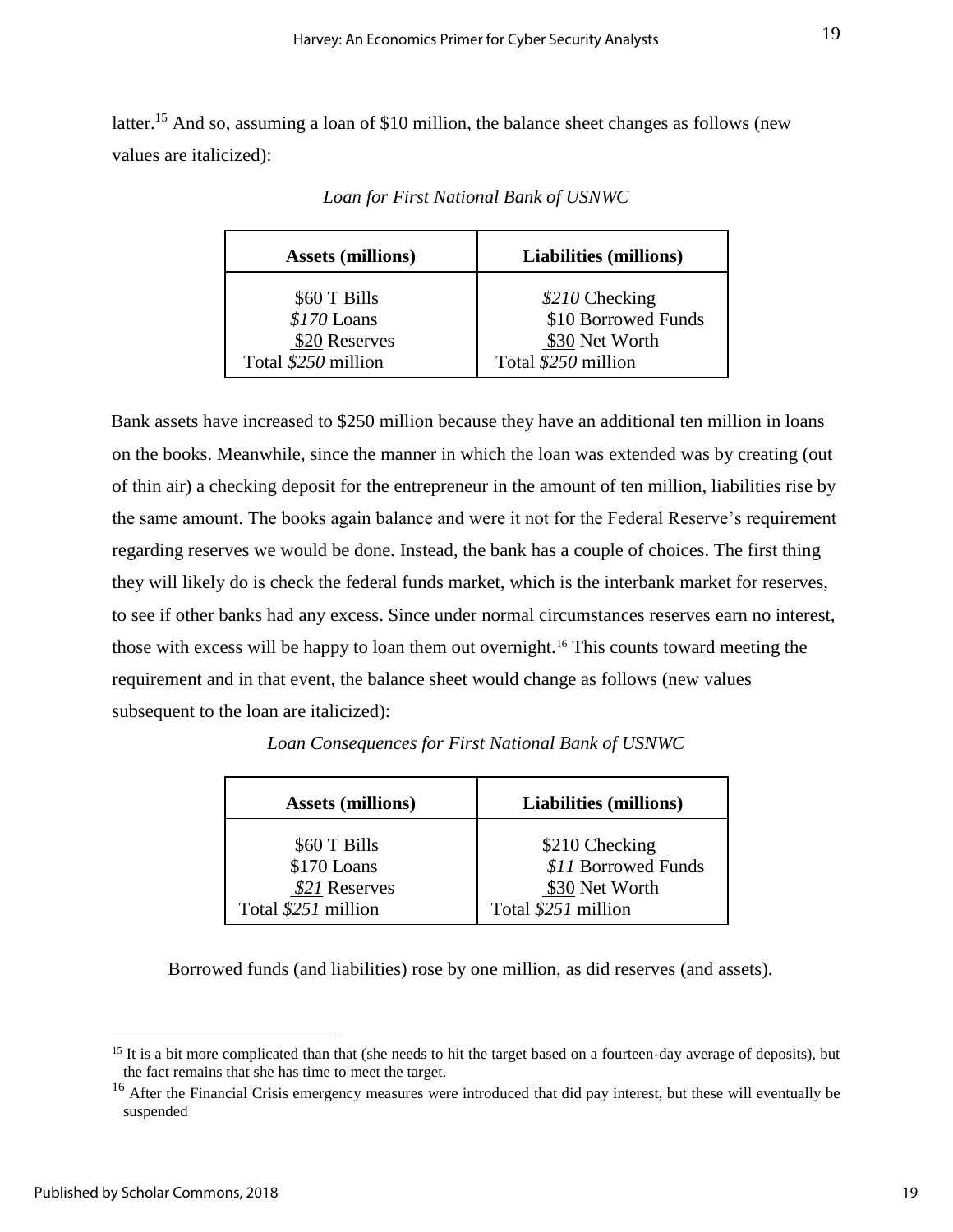It is quite possible, however, that the entire banking system is short of reserves. This would be very likely during an expansion. In that event, the federal funds market will not be a viable alternative and banks will compete for the available reserves. This will drive up interest rates. If the Federal Reserve has not changed its interest rate target, this will be an unwelcome development and they will therefore offer to buy assets from banks to make sure that rates remain stable. The balance sheet below shows this possibility (new values subsequent to the loan are italicized):

| <b>Assets (millions)</b> | <b>Liabilities (millions)</b> |
|--------------------------|-------------------------------|
| \$59 T Bills             | \$210 Checking                |
| \$170 Loans              | \$10 Borrowed Funds           |
| \$21 Reserves            | \$30 Net Worth                |
| Total \$250 million      | Total \$250 million           |

*Reserves Poor Banking and First National Bank of USNWC*

Note that in this event, neither total assets nor total liabilities change, only the form in which the former is held. Here, it is assumed that the Federal Reserve purchased one million dollars worth of Treasury Bills from FNB of USNWC, the proceeds of the sale being added to reserves. Note further that this implies that central banks, if they are targeting interest rates, are obliged to accommodate private sector needs for reserves. If the banking system runs short, the central bank must supply reserves by buying T Bills. If the banking system finds itself with net excess reserves, the Fed will soak them up by selling T Bills (which banks would prefer since they pay interest).

Commercial banks and similar institutions therefore do not realistically face any reserve constraints in lending. If they believe that customers are proposing profitable projects, loans are made with little thought to the reserve requirement (and absolutely no thought to making sure they have enough of people's savings in the vault–they do not need them). An important constraint does exist, however, and one that featured in the Financial Crisis. Furthermore, it could represent a point of vulnerability to cyber attack. It is net worth.

The ratio of net worth (or capital) to assets is key to the institution's financial health. Using the last balance sheet above, for FNB of USNWC that figure is \$30 million/\$250 million,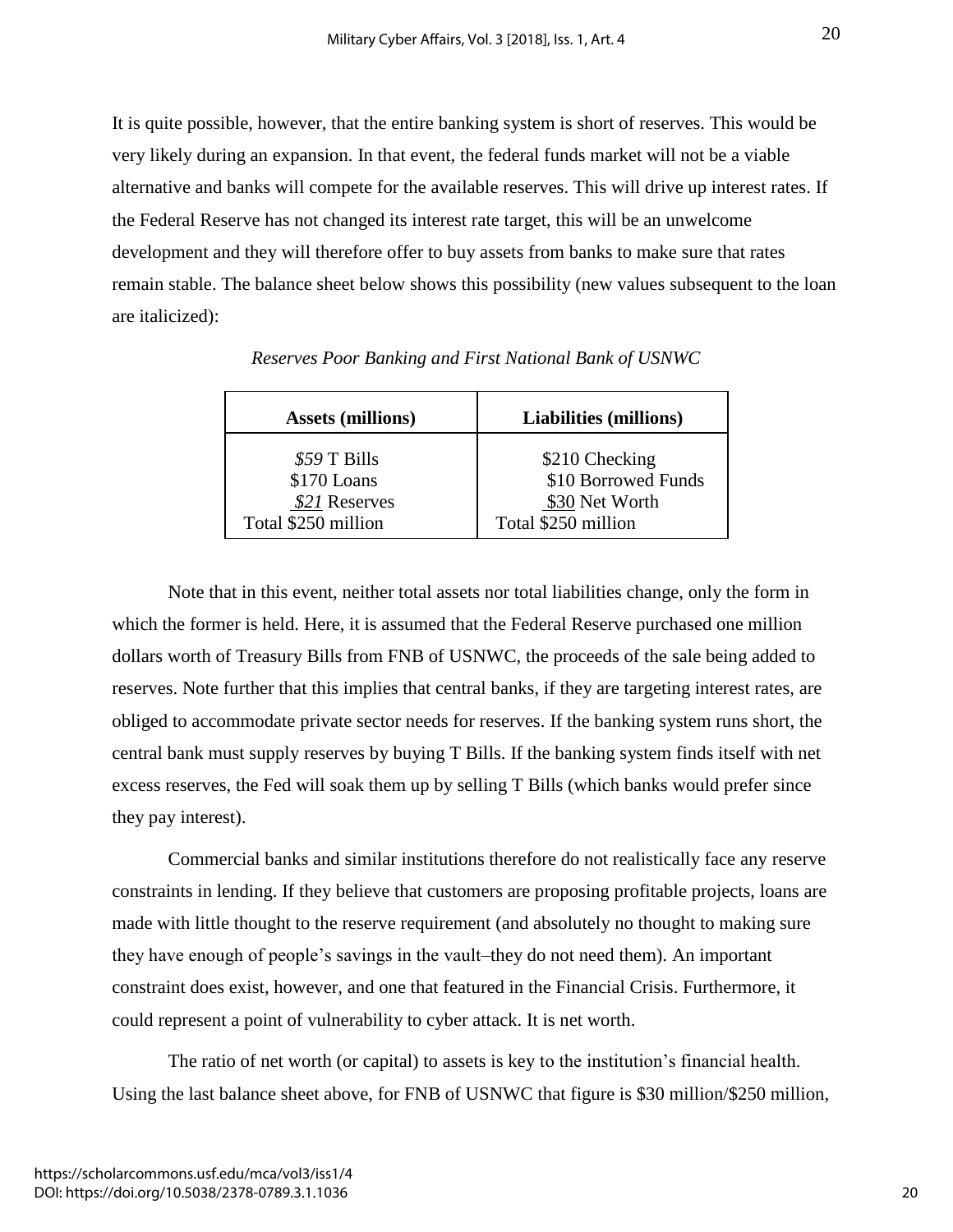or 12%. This means that while at present liquidating all its assets would allow the bank to both pay all its creditors and walk away with \$30 million, *it could no longer do so if the value of its assets fell by more than 12%*. The bank would become insolvent and management should expect a knock on the door by federal regulators who will decide whether or not to shut down the institution– and maybe set a few examples pour encourager les autres.

The real risk therefore lies not in having insufficient reserves, but in the chance that asset values decline. The likelihood that such a disaster strikes varies considerably with the type of asset in question. In this example, two of the three are very safe. Reserves are already cash and T Bills have a near zero chance of default. But, loans--indispensable to the bank as their main source of income and therefore their preferred asset--are vulnerable. If defaults force them to write off a sufficient dollar value, this could spell trouble. As that number changes from \$170 million to \$169 million to \$168 million, so net worth falls from \$30 million to \$29 million to \$28 million. And if the banking system as a whole is experiencing such a write down, everyone will become increasingly hesitant to extend new loans. This, of course, makes any economic recovery even more difficult as firms absolutely need loans for investment and many day-to-day activities.

All this said, rapid changes in the bank's loan portfolio, while possible, are unlikely. Generally speaking, they should have at least some notice of trouble brewing on that front. However, imagine instead that the entry for loans was instead stocks (or subprime derivatives!). These can change dramatically and without warning. In 2008, the market lost 21% in about a week. Taking the above balance sheet and substituting stocks for loans, that would leave the bank with \$170 million x  $21\% = $35.7$  million less in assets and a net worth of -\$5.7 million– insolvency. Or assuming instead that the loans remained the same but the bank held stocks instead of the \$59 million in T Bills, this would see their net worth fall from \$30 billion to \$17.61 million. This is why commercial banks are restricted in the volume and type of assets they own. Other financial institutions (including shadow banks, or financial institutions that issue cash-like assets but are not subject to the same restrictions) are not similarly as limited, however, and those holding large volumes of subprime derivatives, for example, were dangerously exposed before the crisis.<sup>17</sup> In 2008, Lehman Brothers net worth-to-assets ratio was somewhere

<sup>&</sup>lt;sup>17</sup> I will not go into great detail on how non-bank financial institutions work on the assumption that the essential lessons are clear from the above. In short, they do not create money in the same way commercial banks do and instead provide a variety of other services like brokering, risk pooling, and contractual saving. See, for example,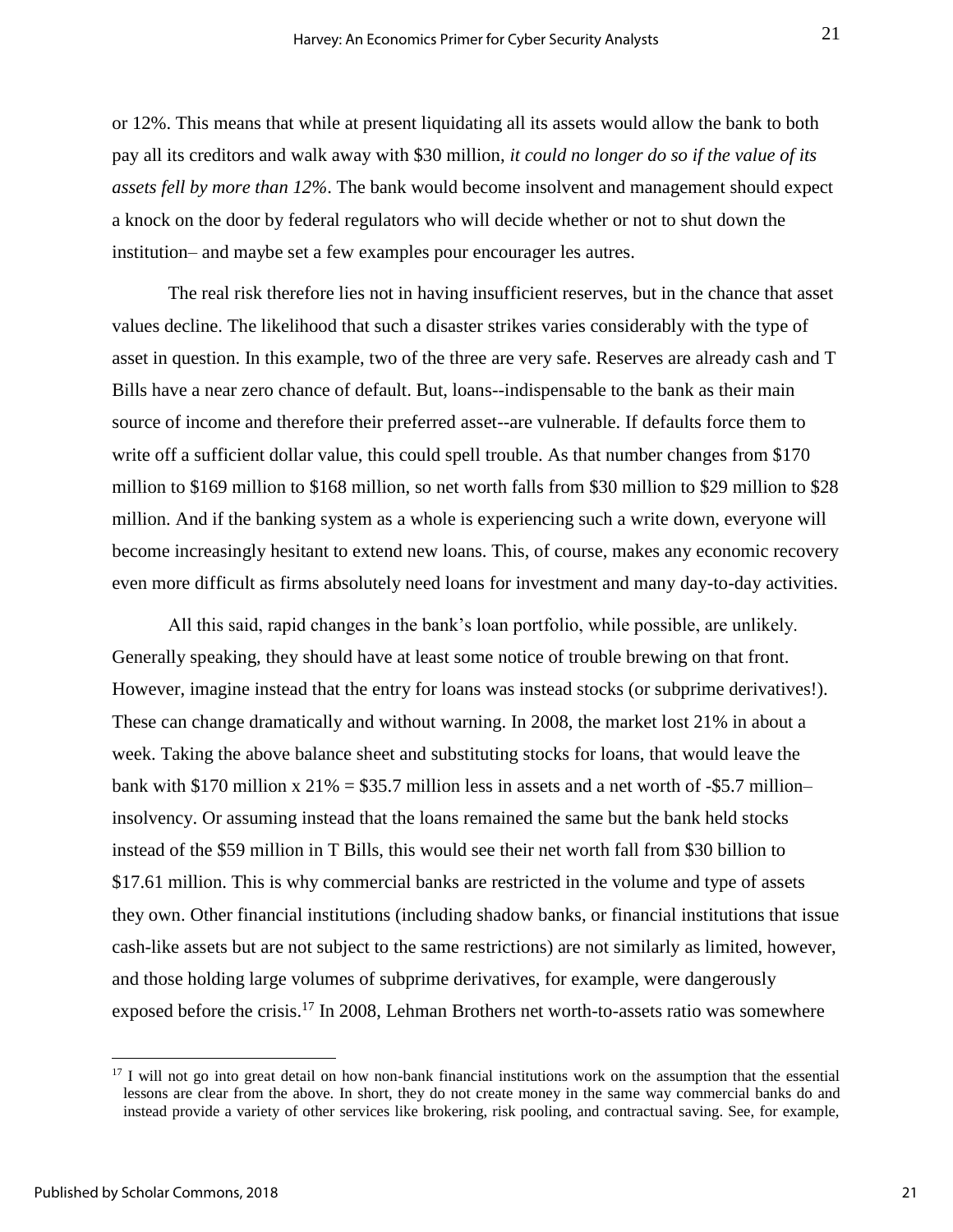22

in the range of three to five percent–they were just a three to five percent depreciation of assets away from insolvency. Apparently, this was not enough.

Thus, while stocks (and bonds and financial derivatives) play a relatively small role in the financing of most activities, their values are not only extremely important to the original issuer but also in determining the health of those institutions who later hold them.<sup>18</sup> Fluctuations in asset prices can wreak havoc on the ability of the financial system to provide the funding necessary to keep the investment hose is open and flowing. The critical shortage of funding after the Financial Crisis, a result of the collapse in asset (and housing) prices, simply compounded the problems we were already experiencing. It is not just your retirement savings at risk when institutions fail, it has a decisive impact on current spending and employment, too, and is thus squeezing off the investment hose because firms cannot get access to credit. This is why the Federal Reserve monitors banks' net worth-to-asset ratios and sets the formula by which these should be measured and the minimum value permitted. That the latter was raised after the Financial Crisis while the required reserve ratio remained unchanged is evidence of their relative importance.

Not answered so far is what determines stock and other financial asset prices. After all, if it is a stable, rational process whose inputs are based on the fundamental determinants of the profitability of the asset issuer, then we have little to fear in terms of a sudden collapse in asset prices that might lead to financial havoc. Unfortunately, those undertaking financial investment face the same root problem of fundamental uncertainty as those involved in physical investment. This means that objective mathematical forecasts are impossible and so we are once again left to depend on animal spirits for the ultimate force driving asset agents' purchases. One significant difference here is the relative ease with which an individual can divest herself of an asset. While it is difficult to sell a second-hand restaurant, there is an extremely well-organized and quite popular market for second-hand financial assets. Hence, individuals are less reluctant to commit here than is true with physical investment.

Werner (2014) for further discussion. The near-exception is shadow banking, which issues assets claimed to be as safe as cash. This cannot be true, however, as they do not boast the same federal guarantees (Adrian and Ashcraft 2012). Subprime derivatives were marketed this way.

<sup>&</sup>lt;sup>18</sup> They play a more important role in certain sectors, however, like venture capital for riskier endeavors.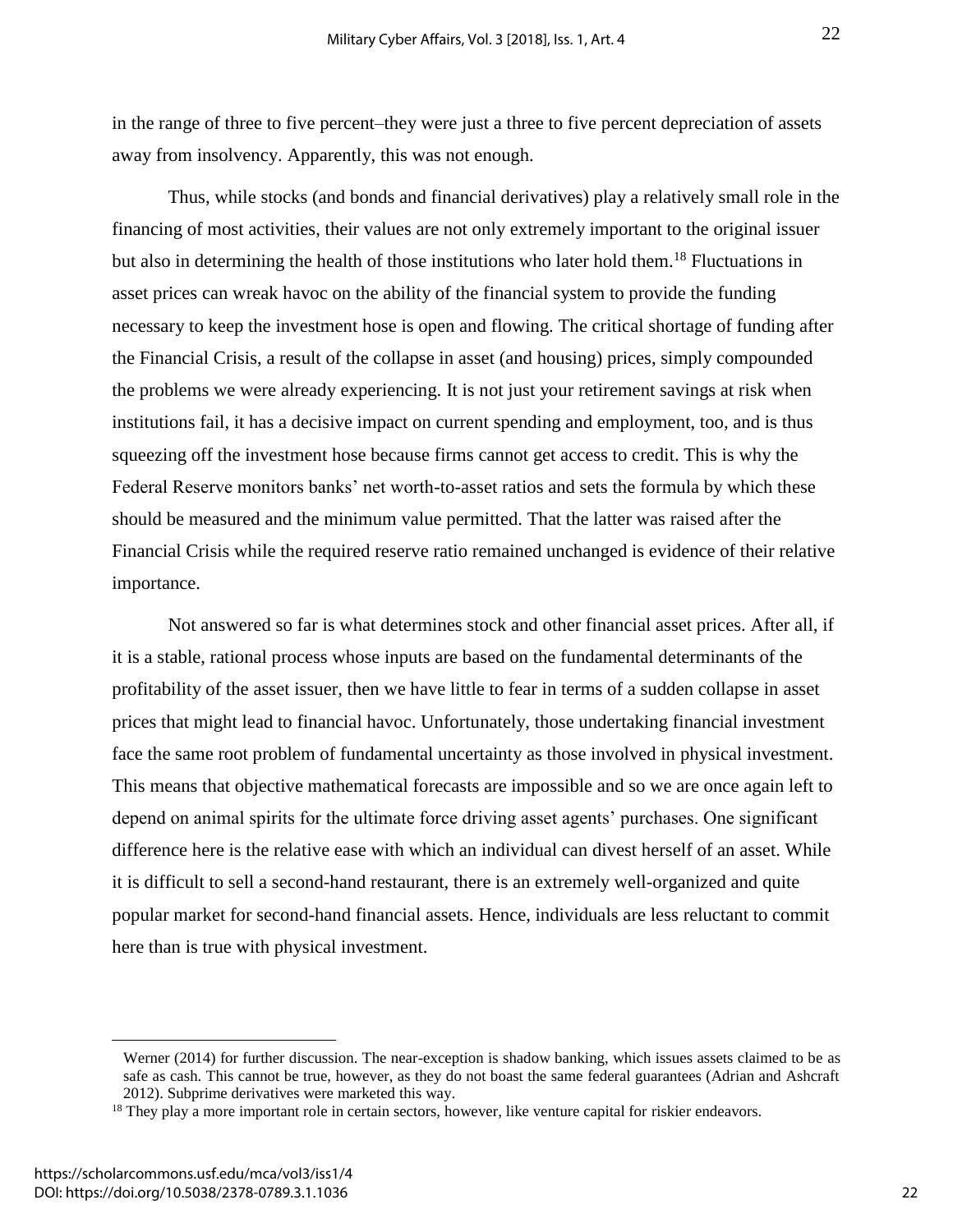That is, however, a mixed blessing. On the one hand, it adds depth to the market; on the other, it tends to attract large numbers of ill-informed, poorly prepared buyers (who assume they can get out if things go bad). This is particularly true during booms when everyone is convinced that they are a genius because prices continue to rise. The reality is that under such circumstances almost any conceivable portfolio of assets appreciates. It is easy to see how bubbles emerge under these circumstances and why they eventually burst when the profits of the issuers do not justify the stock prices (recall what profits tend to do at the top of the business cycle and as expansion turns to recession). In fact, there exists a litany of psychological and environmental reasons (in addition to the interaction between fundamental uncertainty and animal spirits) to expect stock prices to separate themselves from fundamental determinants for extended periods and to exhibit considerable volatility (see pages 97-100 in Harvey 2015). Among these is the fact that both individuals and financial institutions are constantly tempted to take greater risks since these promise higher returns. This is especially during calm periods, which Steve Keen warns us not to accept as anything "other than a lull before the storm" (Keen 1995: 634).Cyber Insecurity and National Economic Instability

The above paints a picture of an economic system where there are plenty of instabilities even without adding to the mix a large volume of bad actors who hope to exploit and destabilize it through cyber access and tools. Employment depends on the volume of water in the leaky bucket, which means that it depends on the flow of water from the investment hose. Meanwhile, investment turns out to be the most volatile component of GDP. This is so because it does not occur unless entrepreneurs' (and those of the bankers who must fund them) 'animal spirits' are sufficient to overcome the fact that this very expensive, long-term, and practically irreversible decision must be made without conclusive evidence. The last is the inescapable consequence of living in a world where we never know all the possible outcomes or their likelihoods.

Business optimism is easily upset and is therefore a weak link. Keynes recognized this even in 1936:

*"This means, unfortunately, not only that slumps and depressions are exaggerated in degree, but that economic prosperity is excessively dependent on a political and social atmosphere which is congenial to the average business man. If the fear of a Labour Government or a New Deal depresses enterprise, this need not be the result either of a reasonable calculation or of a plot with political intent;—it is the mere consequence of upsetting the delicate balance of spontaneous optimism. In* 

23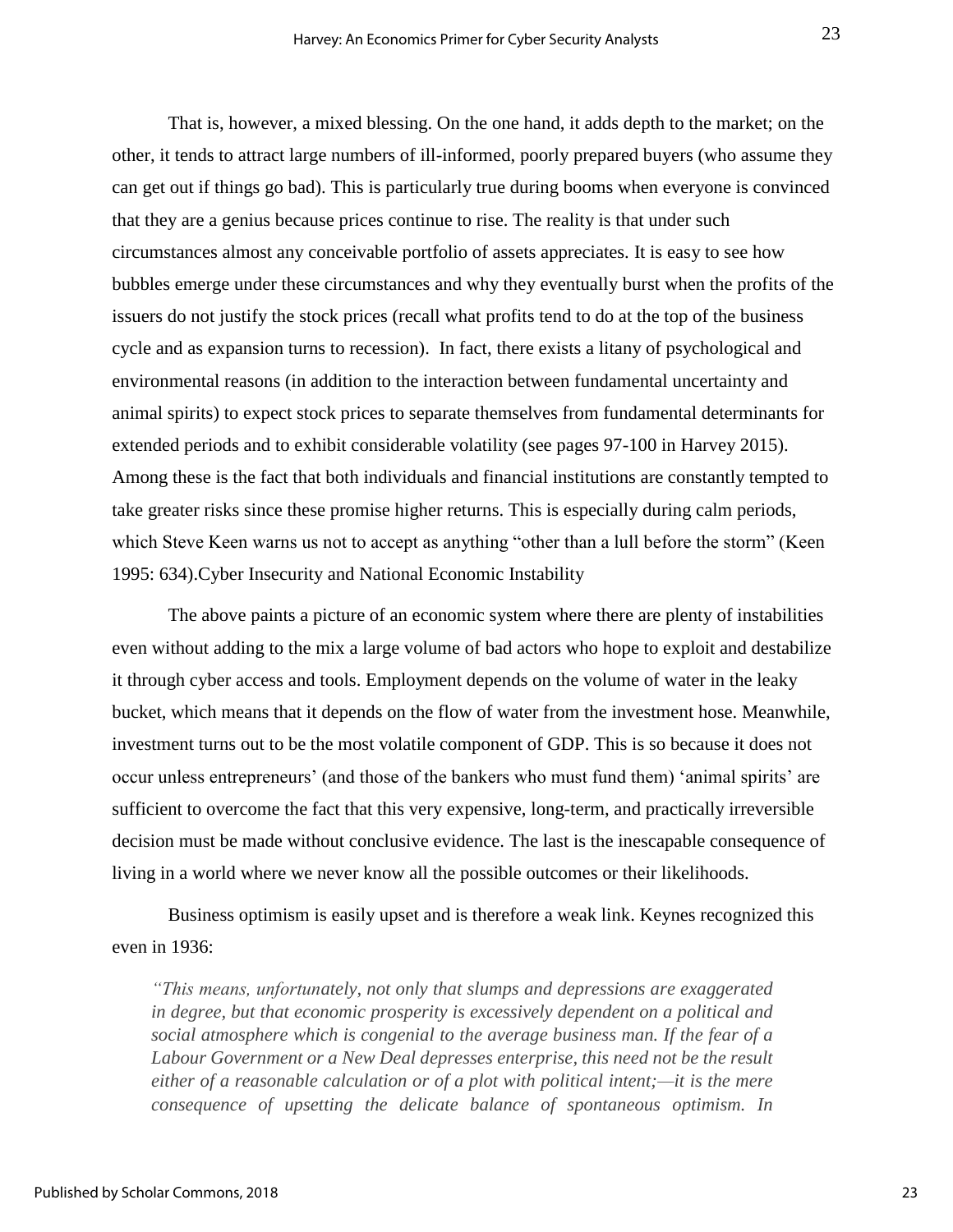*estimating the prospects of investment, we must have regard, therefore, to the nerves and hysteria and even the digestions and reactions to the weather of those upon whose spontaneous activity it largely depends"* (Keynes 1936: 162).

And while it need not be the result of a "plot with political intent," it certainly may be. The advantage for the attacker here – whether cyber or  $no - is$  that there are so many avenues in a complex integrated national system by which one can upset the "delicate balance of spontaneous optimism." Attacks on infrastructure would be terribly disruptive. They could, for example, interrupt supply and distribution lines (Dubowitz and Fixler 2015: 33) and energy sources like oil and natural gas (Shulsky 2015: 57-8). Furthermore, the internet itself has become central to sales, communication, and coordination for nearly all firms in modern democracies (Shulsky 2015: 59-60). Outages would be costly – even if emphemeral – and repeated outages would increase anxiety and reduce animal spirits. Nor do attacks need to be exclusively economic or physical to have such effects. Russian efforts at undermining our confidence in the electoral process, for example, have disrupted American life well beyond November 8 and January 20 and created a divisive atmosphere of fear and distrust (Ravich and Fixler 2017:14-5). All of these dampen spontaneous optimism and therefore all act to squeeze off the flow of water from the investment hose.

To add yet another layer of danger, no flow is possible without financing. On the one hand, the fact that banks create money at will is a plus. It means that we are not dependent on anyone else to create the funds necessary for investment or to provide mines to happen to discover just the right about of gold or silver at the right time. On the other hand, - and as emphasized above – that entire system is built around trust. It is a series of interrelated promises to pay someone else in the future (typically with someone else's promise). Money is not paper and metal, it is an entry on a computer screen. It can, unlike a dollar bill, disappear. It is no doubt for this reason that so much has been written on the vulnerability of finance to cyber attack. Perhaps the most terrifying to business and the community at large would be a hack that erased the names of depositors. Replacing lost funds would not be that difficult from a practical perspective because, again, they are just electronic. The government could easily play such a role in easing fears (in a manner similar to that they employ following conventional financial crises). The absence, however, of a record of who lost what would very quickly drive people to seek alternatives to the regulated banking system. This would have national system-wide negative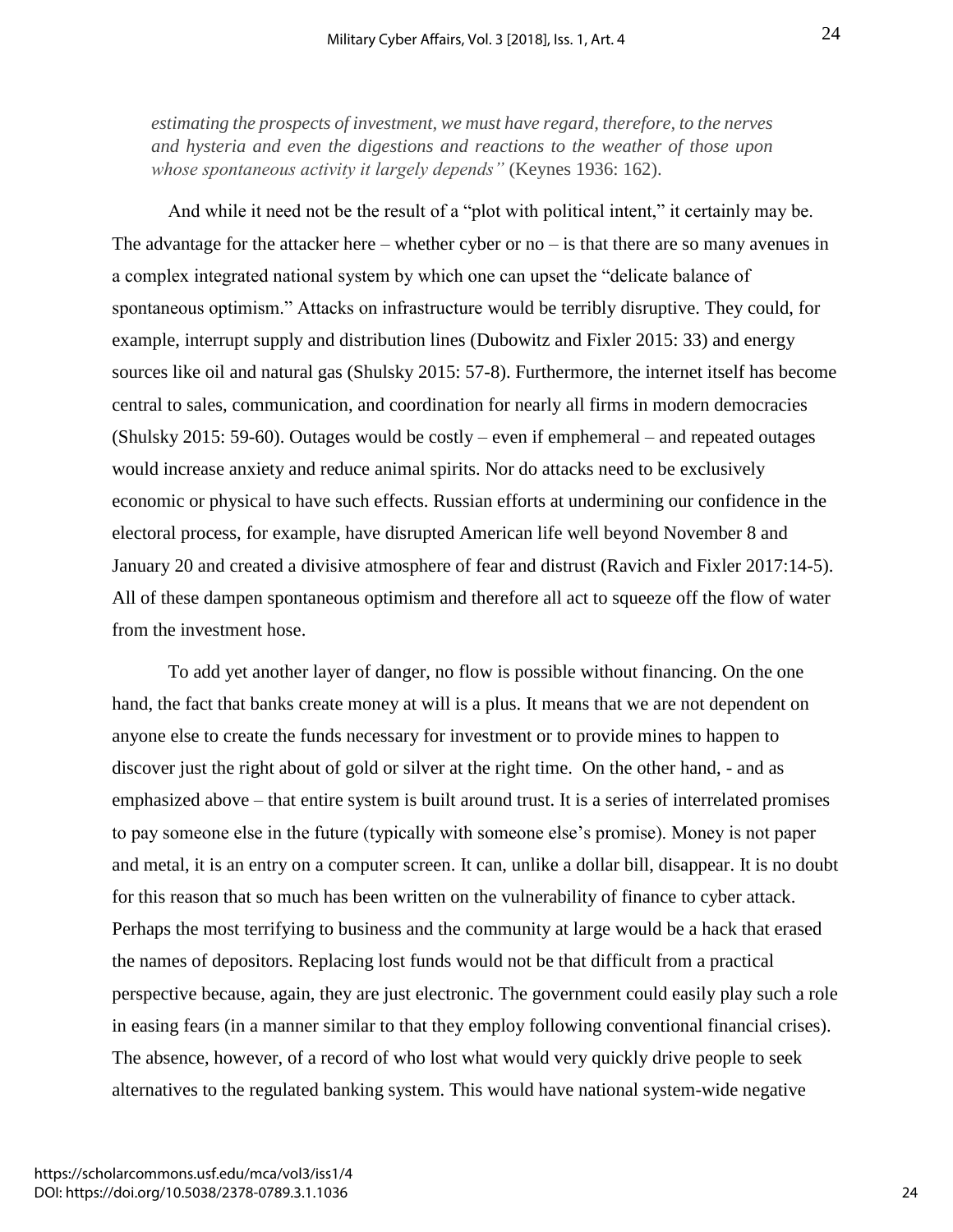consequences for consumption, investment, and animal spirits. The investment hose would slow and the saving leak get larger. The turmoil would serve adversaries interests, especially if they are able to maintain opaqueness in their role in stimulating or enhancing this loss of depositor names at critical moments.

Strikes on the financial market aimed at driving down asset prices would also be effective a number of levels. To start, they would create panic by reducing the value of people's savings and retirement portfolios. Second, it would make problematic the funding of those projects that do not rely on bank loans (like venture capital). Third – and what may be most significant – is the impact that precipitous declines in asset values would have on the solvency of financial and nonfinancial firms alike. As shown above, it does not necessarily take a large fall to push net worth near, to, or below zero so that what had otherwise been a safe net worth-to-assets ratio can suddenly become problematic. That this could affect so many businesses at once makes it a particularly useful avenue of attack for adversaries or their proxies in a cybered world.

## Implications: More hoses, Government Spending, and Government Debt

The news is not all bad, however. One may wonder how, if the above is accurate, we are not in a constant state of recession or very sluggish growth even without cyber attacks. The reason is that in the real world, there are two more hoses filling the bucket: government spending and exports (or G and X). And although this means there are also two additional leaks (taxes and imports, or T and M), the net impact is almost always positive.<sup>19</sup> Dealing first with exports versus imports, this is actually a net leakage. The US buys more from the rest of the world than they do from us, meaning that the export hose does not offset the import hole. In 2015, with US GDP around \$18 trillion, the trade deficit was \$0.5 trillion (a level around which it has varied for the past fifteen years). This is not huge, but it is nevertheless negative.

On the other hand, the government spending hose has added more than taxation has subtracted every year since the end of the Clinton administration. While last year this was barely sufficient to offset the trade deficit (thus leaving investment to do the heavy lifting), from 2009

<sup>&</sup>lt;sup>19</sup> Note that with the addition of the new hoses and holes, it is no longer necessary for  $S = I$  in equilibrium. Now, with this more realistic model, total leakages  $(S + M + T)$  must equal total injections  $(I + X + G)$  but there is no assumption that any of the individual pairs match one another.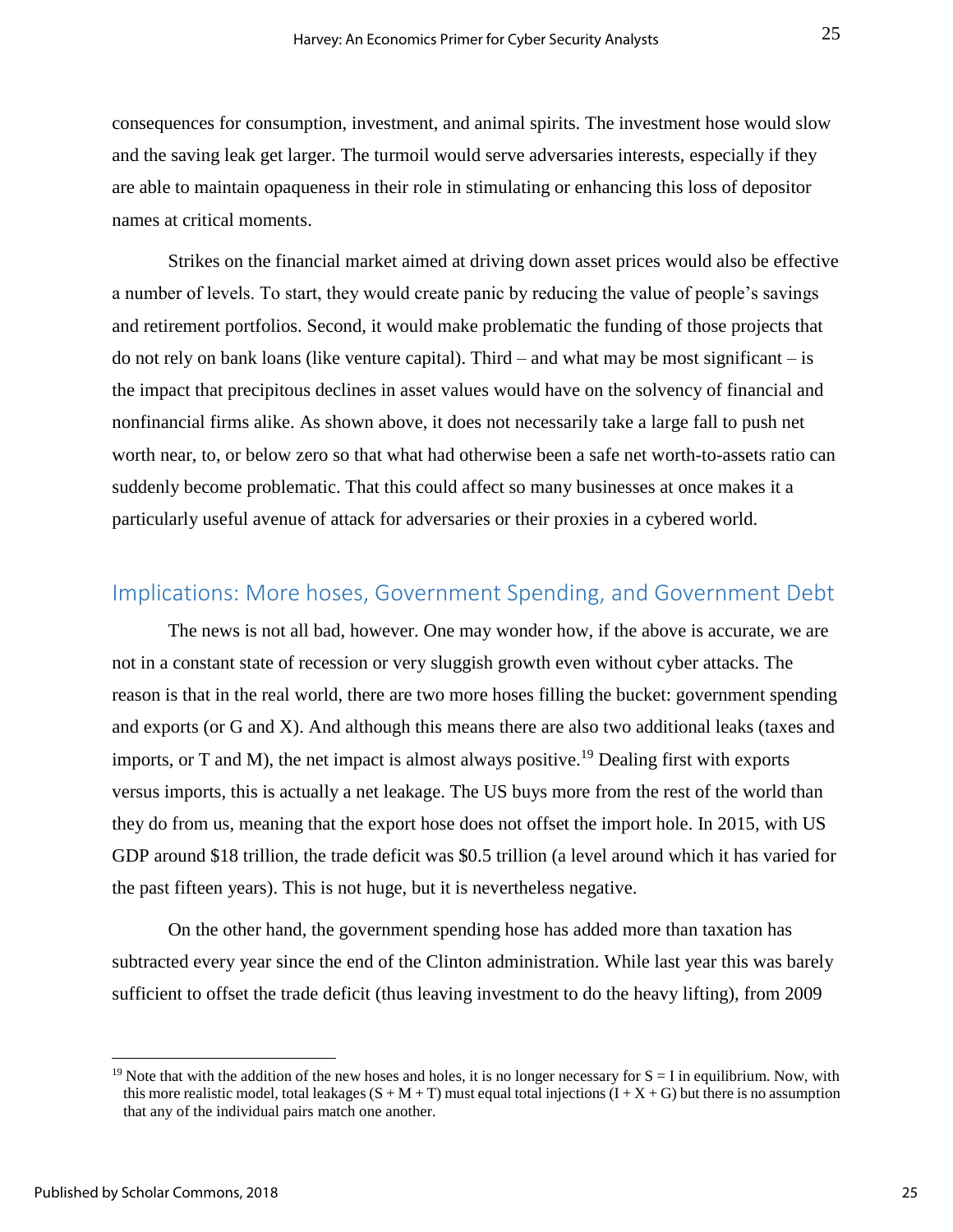through 2012 the net addition was at least \$1 trillion every year. This was, of course a function of the fiscal stimulus package passed after the Financial Crisis. But even without such extraordinary measures, the manner in which we program government budgeting causes an automatic increase in G - T whenever the level in the bucket starts to fall. Since a decline in the water level represents a decline in income, this tends to lower  $T<sup>20</sup>$  And because more individuals will then automatically qualify for income-support programs like welfare and unemployment, G will rise.<sup>21</sup> This creates at least a partial buffer against any downturns caused by fluctuations in investment and is a major reason why recessions since WWII have lasted about half as long as those before. The government sector today is much larger than it was before the war, making the automatic stabilization effect much more potent.

Because it has direct implications for cyber security both in terms of a non-vulnerability and in how we can finance reforms, a pervasive myth about national deficits must be addressed at this point. While on the one hand, any net inflow created by the government spending hose minus the taxation leak serves to stimulate the economy and keep the water level high, it also represents a budget deficit and an addition to the national debt. Thus, many worry that any shortterm benefit may be offset by the long-term costs. But such concerns are based on a fundamental misunderstanding of how the process works. Despite what is written on innumerable blogs and doomsday web sites (usually loaded with pop ups about buying gold and survival items), federal government debt is not analogous to that of a household or firm. It is, first and foremost, impossible for the US to be forced to default on the national debt–not unlikely, not improbable – but impossible. This is so because 100% of our debt (unlike that of Greece and most developing and transitional economies) is in our own currency. We do not have to earn or borrow dollars; we make them. Were China to suddenly cash in all of its US government debt (which would not, incidentally, be in their best interest), we could create the new dollars at the drop of a hat and from thin air. Indeed, we already do so continuously. Before I expand on that and because this is so poorly understood, let me cite others making the contention that the US cannot be forced to default.

 $20$  Since we have a progressive tax system, the actual size of the hole would even shrink as people fell into lower brackets.

 $21$  Note, too, that G also benefits from the multiplier effect mentioned in footnote 13.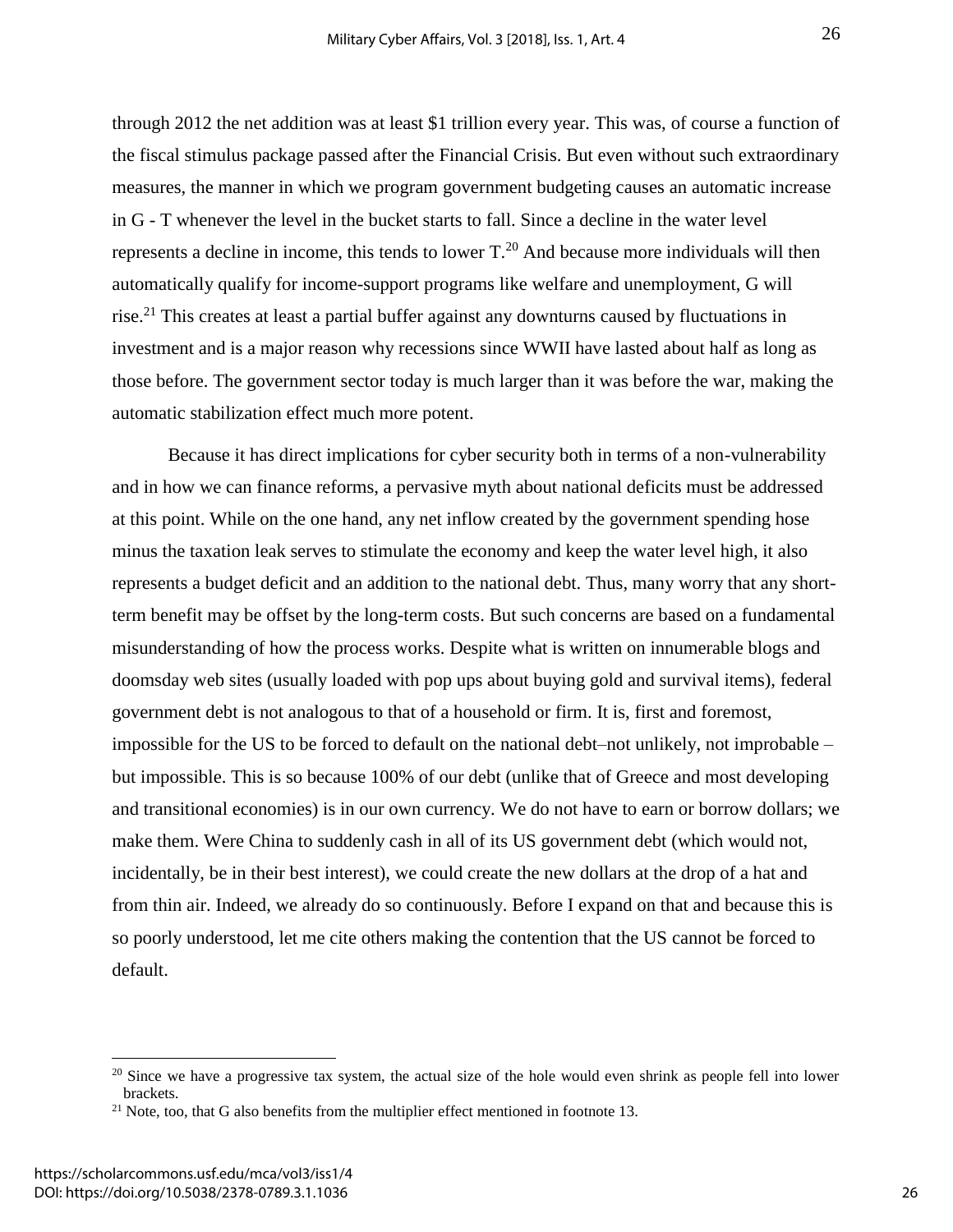*"In the case of governments boasting monetary sovereignty and debt denominated in its own currency, like the United States (but also Japan and the UK), it is technically impossible to fall into debt default"* (Mahe 2011).

#### *Erwan Mahe, European asset allocation and options strategies adviser*

*"There is never a risk of default for a sovereign nation that issues its own freefloating currency and where its debts are denominated in that currency"* (Market Wired 2011).

#### *Mike Norman, Chief Economist for John Thomas Financial*

*"As the sole manufacturer of dollars, whose debt is denominated in dollars, the U.S. government can never become insolvent, i.e., unable to pay its bills. In this sense, the government is not dependent on credit markets to remain operational"* (Fawley and Juvenal 2011).

#### *Federal Reserve Bank of St. Louis*

*"The necessity for a government to tax in order to maintain both its independence and its solvency is true for state and local governments, but it is not true for a national government"* (Ruml 1946).

#### *Beardsley Ruml, Chair Federal Reserve Bank of New York (1937-1947)*

*"The United States can pay any debt it has because we can always print money to do that. So there is zero probability of default"* (Allen 2011).

*"Central banks can issue currency, a non-interest-bearing claim on the government, effectively without limit"* (Greenspan 1997).

#### *Alan Greenspan, Chair of the Federal Reserve (1987-2006)*

*"A sovereign government can always make payments as they come due by crediting bank accounts — something recognized by Chairman Ben Bernanke when he said the Fed spends by marking up the size of the reserve accounts of banks"* (Wray 2011).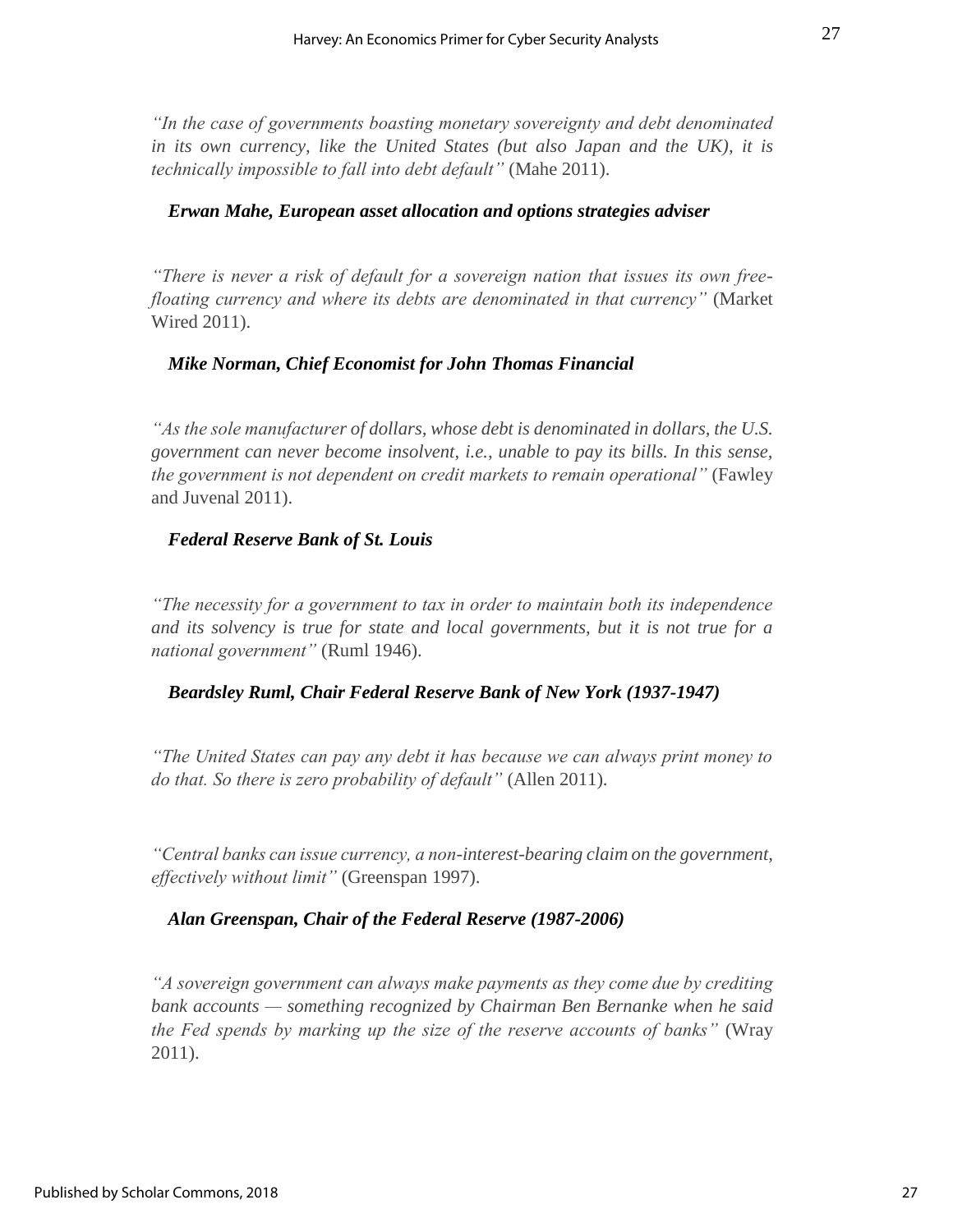## *L. Randall Wray, Professor of Economics at Bard College, Senior Scholar at the Levy Economics Institute, and Co- Editor of the Journal of Post Keynesian Economics*

*"In the case of United States, default is absolutely impossible. All U.S. government debt is denominated in U.S. dollar assets"* (Zeihan 2011).

#### *Peter Zeihan, Vice President of Analysis for STRATFOR*

*"I am not worried about the deficit. It is big enough to take care of itself"*  (Saikowski 1984).

## *Ronald Reagan, President of the United States (1981-1989) Gridiron Club annual dinner, Mar. 24, 1984*

*"Reagan proved that deficits don't matter"* (Dayen 2016).

#### *Dick Cheney, Vice President of the United States (2001-2009)*

While appeal from authority is generally frowned upon, this issue is not a theoretical one, but a legal and practical one. If you promise to repay in a medium that you are allowed to produce at will, you can never fail to meet a payment. Note, too, that these cites come from a variety of sources including scholars, public officials, private investors, and Federal Reserve researchers. In terms of the federal government's budget, default is simply off the table as a potential issue.

One may wonder whether or not this means that we simply print money to finance federal government deficits. Yes we do, with the exceptions that the money is electronic (and hence it is not "printed") and the process followed is indirect. In order to generate the cash flow necessary to cover a deficit, the Treasury Department sells Treasury securities. The vast majority of these are purchased by *primary dealers*, who have agreed in advance to buy as many as the government wishes to sell (with an eye toward profiting from resale). Significantly, the Treasury is not allowed to sell securities directly to the Federal Reserve. Recall from above that the Fed regularly buys and sells Treasury bills from banks in order to adjust reserve levels and maintain interestrate targets. This creates (when the Fed buys a Treasury bill) and destroys (when they sell a Treasury bill) money. What they are not allowed to do, however, is buy those Treasury bills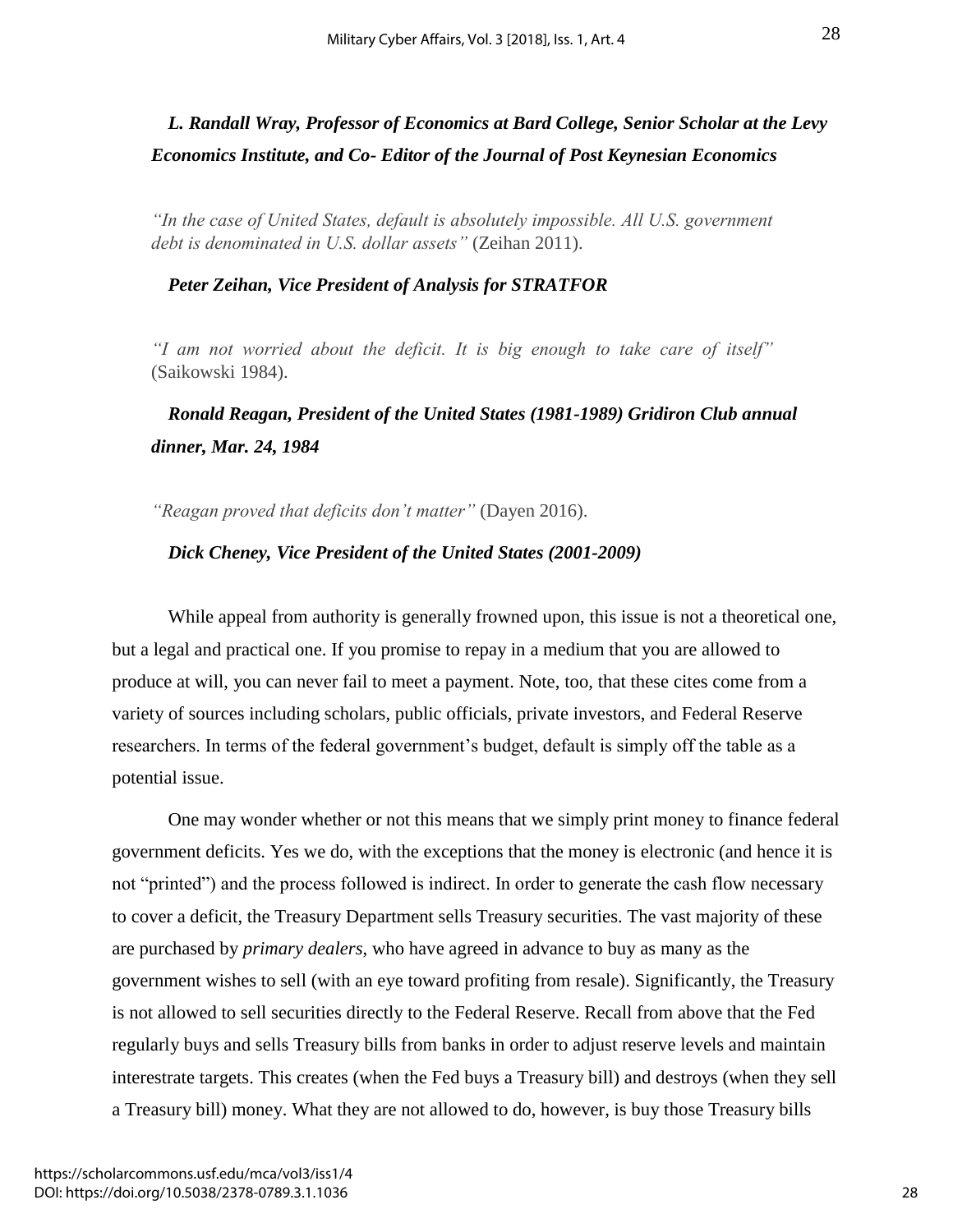directly from the Treasury. The reason for this is to prevent one government agency (the Federal Reserve) from automatically creating the financing for the other (the Treasury). But for all intent and purposes, that is exactly what happens.

The reason is that primary dealers **are** permitted to sell their Treasury securities to the Fed. Thus, with the exception that they must go through an intermediary, the Treasury trades their securities for cash from the Fed. This is illustrated in Figure 2. The Fed is all but obligated to carry out this transaction (i.e, to purchase the newly-sold Treasury bills) so long as the Fed is targeting a specific interest rate. This is so because the Treasury's sale of securities adds to the overall demand for cash (the Treasury's demand for cash has been added to everyone else's) and is therefore likely to drive interest rates up. If the Fed does not inject new cash into the financial system to replace that withdrawn by the Treasury, banks required reserve targets are likely to come up short. If this resulted in competition among banks for reserves then interest rates would rise, frustrating the Fed's attempt to target them. This is precisely why the Treasury always contacts the Fed before a new sale. They are not just being polite, the latter needs to be prepared to act to neutralize the impact of the Treasury Department's sale.



**Figure 2:** How the Federal Reserve effectively purchases T Bills from the Treasury for cash.

What this establishes so far is that the US cannot be forced to default on debt issued in its own currency because we can create dollars at will and that we do precisely that whenever the

29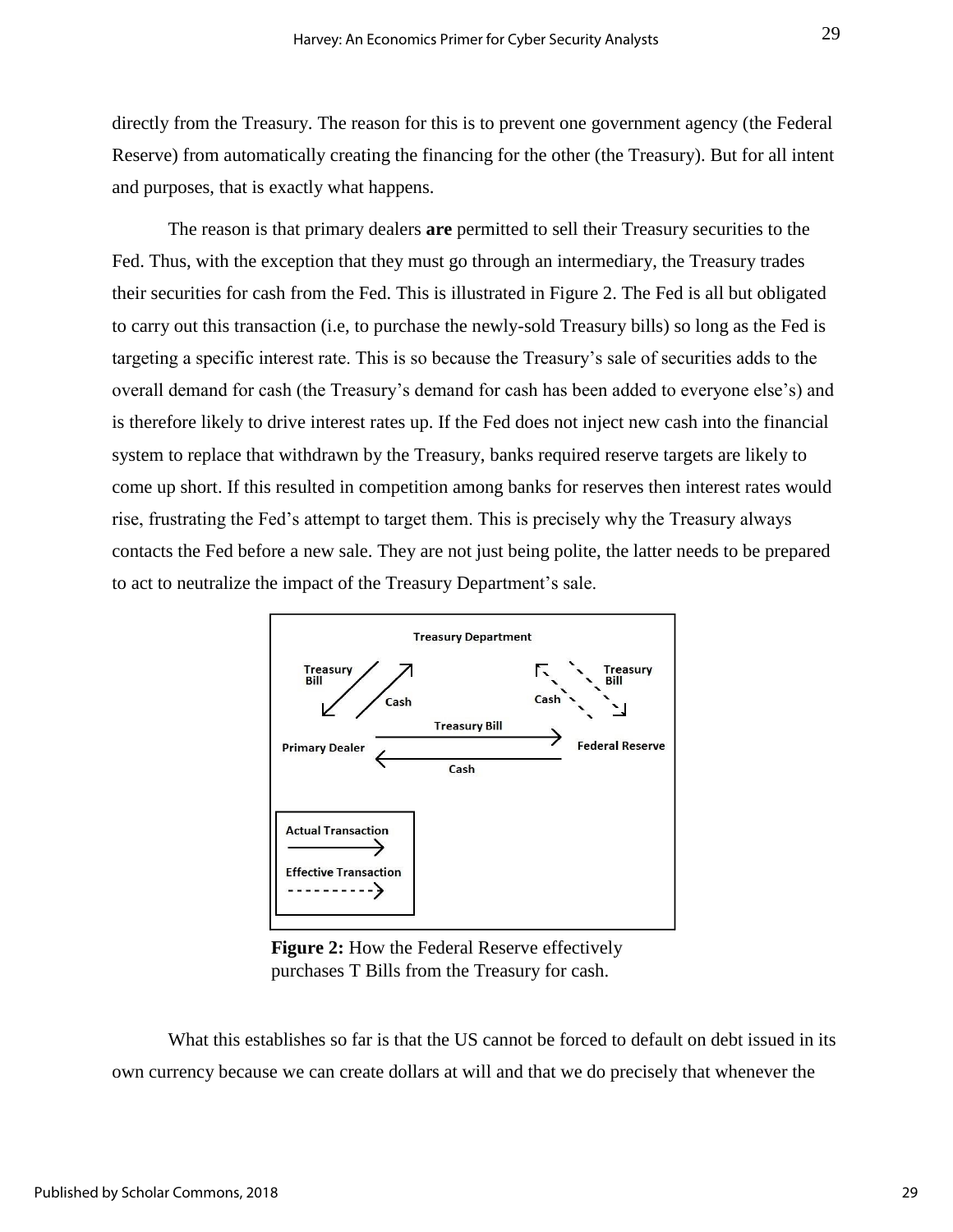Treasury sells securities to finance a budget deficit.<sup>22</sup> Though legally prohibited from directly funding Treasury activities, this is in effect what the Fed does via an intermediary (primary dealers). Only in the event that they have changed their interest-rate target would they act differently. Generally speaking, the government "prints" money to finance operations.

Contrary to popular belief, this does not automatically cause inflation. It may, but only under unusual (and otherwise positive!) circumstances and even then not because of the printing of money but as a result of the government spending it was used to finance. Consider, for example, the fact that after the Financial Crisis, the deficit (as a percent of GDP) rose to levels not seen since WWII, and yet inflation has been practically non-existent. This has been despite the fact that the Fed bought so much of the debt that the Chair of the Fed was being called "Helicopter Ben."<sup>23</sup> But there is no reason to expect stimulation of the economy to cause inflation if we are at less than full employment. When firms have excess capacity, the first thing they do in response to an increase in demand is raise production. Only as they near capacity do they start raising prices.

Because most modern democracies tend to engage in high levels of deficit spending only when the economy is in crisis, we almost never see it result in inflation. The major exception for the US was during WWII, when we continued at what are still historic levels of deficit spending while unemployment was under 2%. This would, indeed, have caused terrible inflation, but then that is why FDR enacted rationing and wage and price controls. Deficit spending thus tends to be inflationary whenever conditions are such that we do not need to deficit spend (at least for economic reasons)! It would be akin to increasing the volume on the government spending hose when the investment and exports hoses have already filled the bucket net of the three holes.

These issues are important both because they indicate that US federal government debt **is not** a source of potential cyber vulnerability, but also that funding any counter measures should not be (economically if not politically) problematic up to the point of full employment. The government does not have to "find" the money for programs in the way generally portrayed in the media and politics. We know exactly where it is: at the Fed! And while continuing to raise government spending when our resources are fully employed is potentially inflationary, that's a

 $22$  Note that this is in addition to the money created by commercial banks as they make loans.

<sup>&</sup>lt;sup>23</sup> In reference to a famous article by Milton Friedman in which he uses a helicopter to increase the money supply.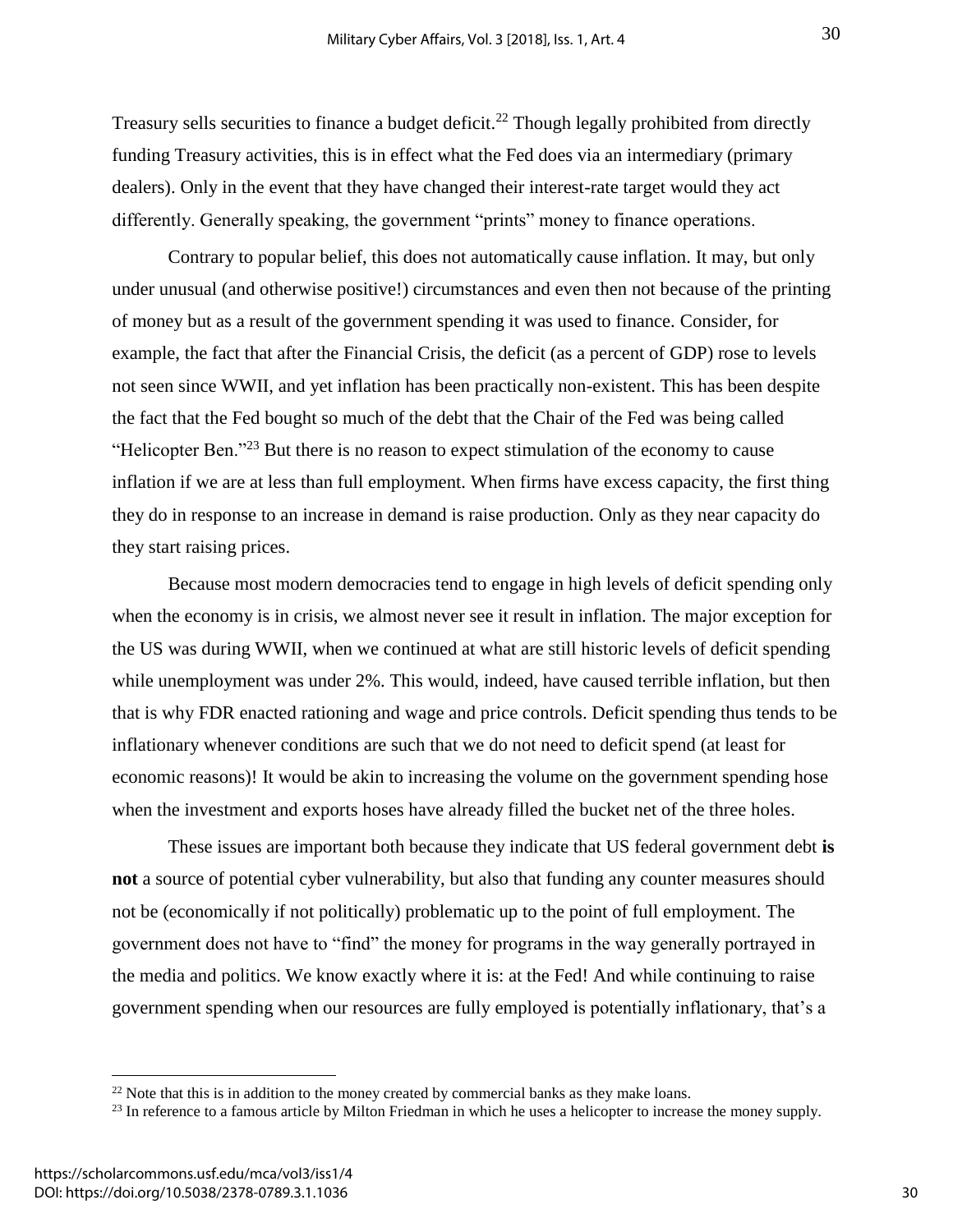good problem to have. At the macro level, money is never a binding constraint, only resources are.<sup>24</sup>

## International economics

Ours is not the only bucket in the world, of course. In reality, we have a series of interconnected ones, linked both by the import and export flows and financial markets. Dealing with the latter first, these represent by far the most common cross-border transaction. There are roughly ten currency market transactions aimed at securing a foreign financial asset to every one undertaken in order to buy a foreign good or service. Exchange rates are therefore essentially determined by the relative attractiveness of national financial capital markets. This is why currency prices are so volatile and have no tendency to move in a way that eliminate trade imbalances. Were exchange rates actually driven by imports and exports, then currencies of deficit nations would tend to depreciate since those deficits would necessarily correspond to a relative lack of demand for that nation's currency. If no one wants Japanese goods and services then no one wants the yen and it would fall, thus making Japanese goods and services more competitive. But if this is instead a world dominated by financial capital flows and Japanese financial assets are very popular, then this can easily offset the unpopularity of their goods and services. Nations can therefore have a trade deficit or surplus indefinitely and this is the situation we actually face.

#### Exchange rates and trade flows

Currency prices are therefore subject to many of the forces discussed above when considering financial markets. They, too, are caught up in the same animal spirits vs uncertainty issues and thus psychological factors can play a significant role in driving exchange rates. Consider as evidence the fact that in the two years leading up to the opening of the financial crisis the dollar lost 28% of its value against the euro. It then rose by 18% over the next year, fell 17% in the next nine months, rose 16% for the following seven, and finally fell 18% in the next

<sup>&</sup>lt;sup>24</sup> One may wonder if the federal government even needs to tax under these circumstances. It does for two reasons: taxes can achieve purposes other than funding (e.g., income distribution or encouraging certain types of activity like charitable giving) and it creates a base value for the dollar. If dollars are the only thing the Treasury will accept in payment for taxes, it creates a reason for people to hold and use dollars. There is nothing else backing up the dollar or compelling people to use them in lieu of other forms of currency.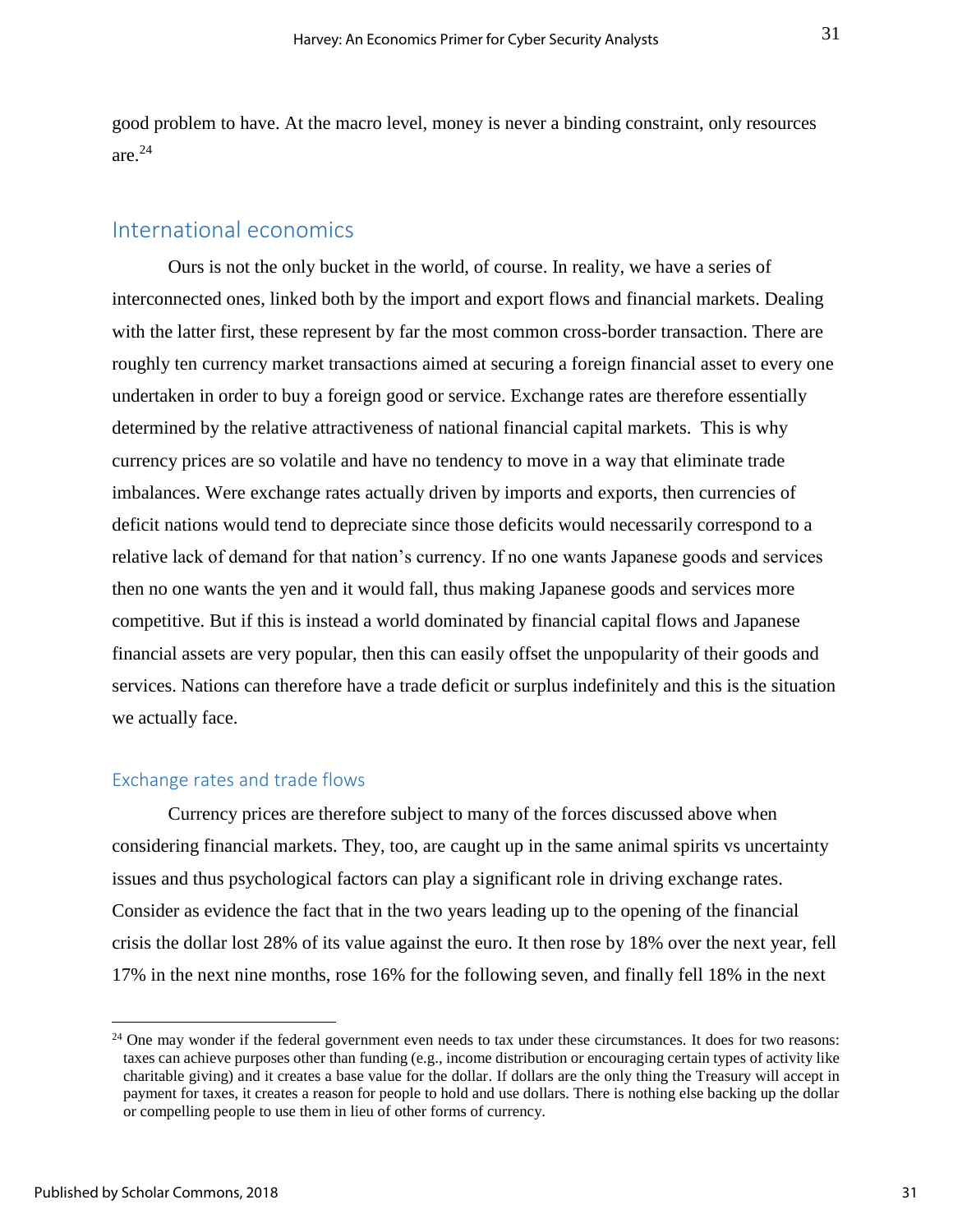twelve (leading up to June 2011; Harvey 2012). This is typical and it is extremely difficult to justify in terms of changes in the fundamental determinants of the relative strengths of the economies in question. Bear in mind that exchange rates are prices and consider the public reaction had we suffered general inflation and deflation at these rates. It would have been considered a national disaster. Even during the oil crises of the 1970s and 1980s, U.S. inflation never reached 14% (it averaged 8.75% from 1973 to 1982).

Such volatility is a function of the fact that currency prices are so tightly linked to already volatile financial markets (Quinn and Harvey 1998). Overreaction is common and crashes and crises in currency markets are directly related to the same events in domestic financial ones. Contagion moves in both directions. Meanwhile, those trading goods and services must do so at the prices set by these largely unrelated processes. Note first the difficulty an importer/exporter would have in maintaining profitability in the face of such fluctuations. This has a tendency to drive the small entrepreneur out of the market and leave it more concentrated, one of the things we hope to avoid in capitalism. Second, it means that a nation with very popular financial assets will find it more difficult to export and vice versa. This is one of the reasons why, when the Thai baht collapsed after the Asian financial crisis in 1997, their trade account suddenly shifted from deficit to surplus.<sup>25</sup> The very same thing happened in Mexico after their financial crisis in 1994. The financial market set the exchange rate which influenced trade flows.

It should not be read, however, that currency prices are the only factor affecting trade flows. Ceteris paribus, resource costs also play an important role as does technology (Milberg and Winkler 2013). Simply put, lower costs and more advanced technology both increase exports. The former is often derivative of lower wages, reduced protections for labor, and the absence of environmental regulations. The Chinese hold a considerable "advantage" here and we have little reason to want to try to compete with them along this particular dimension! Technology, on the other hand, is a different matter. Not only does technology-gap trade theory suggest that nations with a leg up tend to experience a virtuous cycle in staying ahead of their competitors (Vieira and Elmslie 1999), but it puts them in a very powerful position in the global supply chain (Milberg and Winkler 2013: 103-56). The fundamental nature of international production has changed over the past thirty years. Firms have increasingly sought to break the

<sup>&</sup>lt;sup>25</sup> People also had a lot less income with which to buy foreign goods and services.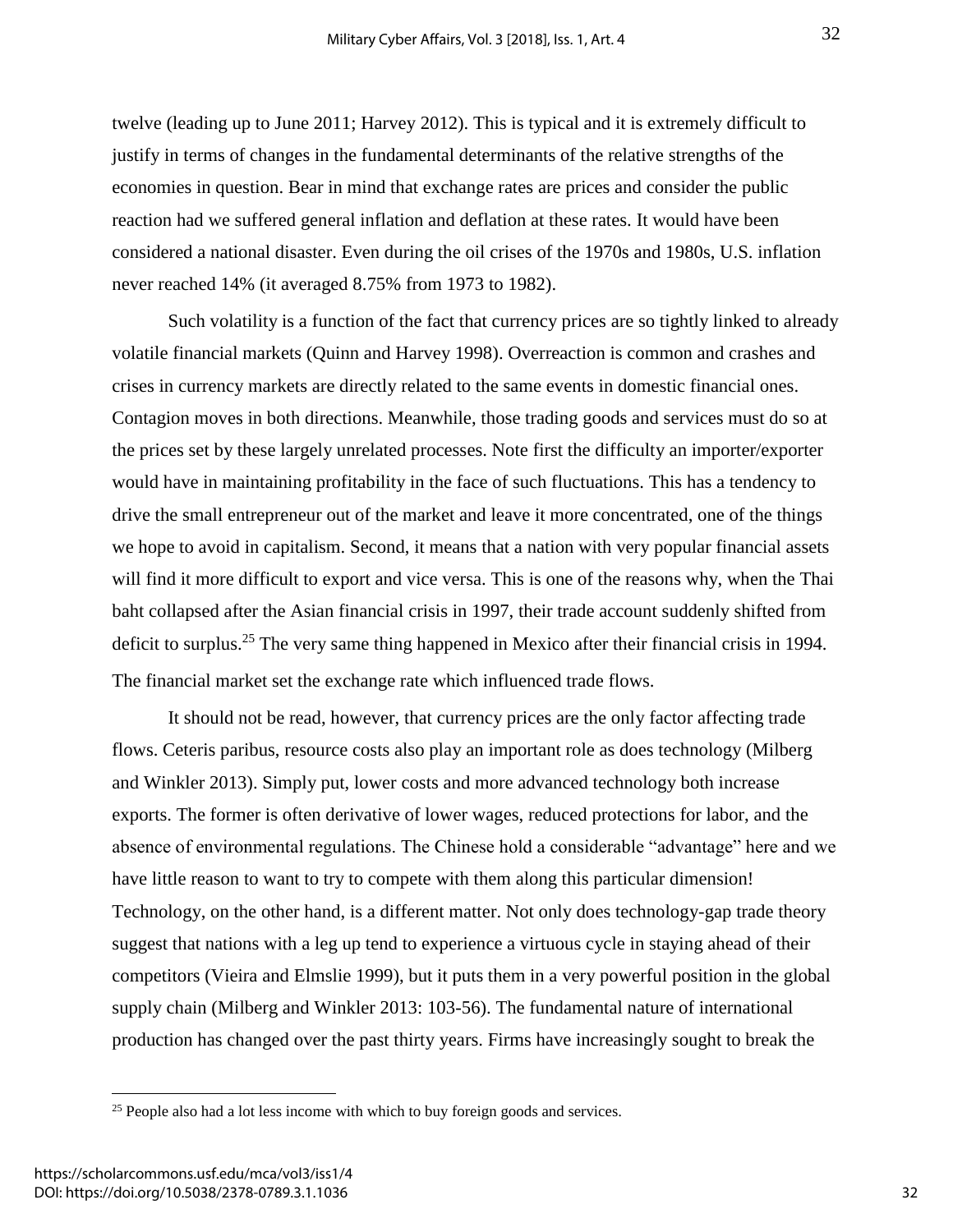process into multiple segments, keeping for themselves the most profitable stages and outsourcing the others. The lead firm in the chain is able--indeed, intends--to pressure, cajole, or manipulate the others so as to earn the highest possible profits. This includes, for example, making potential manufacturers compete among themselves for the right to assemble the product in question. The power to do is often a function of proprietary advantages. Brand, management techniques, and, of course, technology feature prominently. While on the one hand, we should want to avoid such concentrations power as these dilute the advantages of capitalism, on the other if it is going to happen then better us than them.

#### Cyber Issues Changing International Economics

Many of the factors covered in section 2 remain important. Financing, for example, is still critical to business. In fact, there is considerable evidence that part of the collapse of trade following the Financial Crisis was simply because importers were unable to secure credit (Auboin 2015). This, therefore, remains a vulnerability (though one the Chinese might not want to exploit for as long as they need to continue selling to us or have not yet replaced the US' markets in those in Africa or elsewhere in Asia!). Meanwhile, any financial market volatility or crises perpetrated by bad actors through extractive or disruptive cyber campaigns would certainly be transferred directly to currency markets. If the Dow Jones collapsed or was so often disrupted that it became viewed as crippled, the dollar would follow suit. As the latter would actually make US goods and services more attractive, this would likely not be a primary goal but simply a side effect. In any event, the increase in exports would hardly offset the damage elsewhere.

Another internationally-related issue is the impact of lost technology on US firms' position in the value chain. The theft of proprietary knowledge was not discussed in section 3 as its effect is harder to gauge at that level. One could potentially have solid growth and full employment without playing host to any cutting-edge industries. It may affect the standard of living enjoyed by citizens but, again, this is uncertain and nevertheless impossible to judge given the tools employed above. Here, however, the impact is obvious: the power of US and allies to dominate the value chain as we have done since WWII is profoundly – possibly irremediably – diminished as our technological advantages are lost. While this can already occur as a result of normal market competition, it is an expressed goal of cyber espionage and, more recently, cyber economic coercion or even operational sabotage through third parties. Losing industrial secrets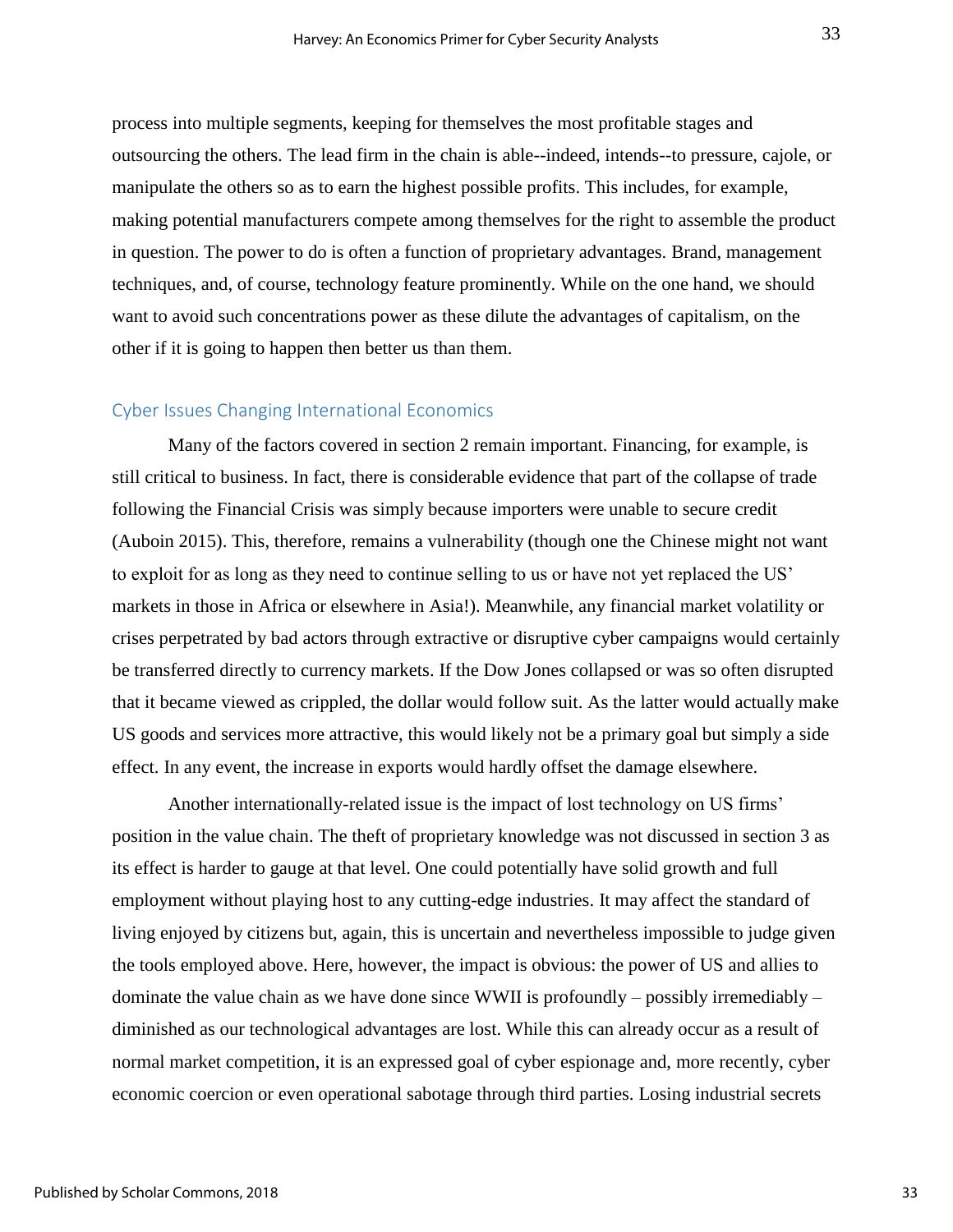to foreign powers not only constitutes a national security risk, it pushes us down the hierarchy of international global supply chains. Economically and politically, we want to be the country dictating terms and not competing to be the low-cost producer. Recall, too, that research shows that gaining advantages tends to create a virtuous circle of continued dominance over years and even decades. Losing such advantages over ten to fifteen years due to massive IP theft, for example as the US and EU have to China, has the obvious adverse longterm effects on our national competitive wellbeing. We cannot defend in the future because we did not understhand how to defend economically in a cybered world today.

## **Conclusions**

A proper understanding of what drives economic activity is indispensable to designing effective cyber defenses. While elementary, the approach outlined in this article describes an economic system that is unstable and has vulnerabilities on a number of dimensions. In some ways, however, that is the easy part. The more difficult step may be in getting reforms implemented for, even without the philosophical and political objections suggested above, ours is a democratic society in which the rights of individual citizens are assumed to trump those of the collective. If the best interests of these two do not coincide, as is the case here since security measures will almost certainly add costs, coercion may appear to be the only solution.

The trick seems to be to change the incentive structure. Rather than simply forcing firms and consumers to adopt certain practices, we could reward them for doing so. Tax breaks and subsidies are likely to be viewed as more consistent with our political philosophy than fines and penalties, even though they achieve the same purpose. In addition, recall that the federal government is not dependent on taxes for funding so that we could afford to implement such a policy up to the point of full employment (at which point tradeoffs would become necessary). And for whatever resistance may remain, we may be able to borrow the flag and apple pie from our opponents. Indeed, for our purposes, these would be appropriate symbols and not a smoke screen.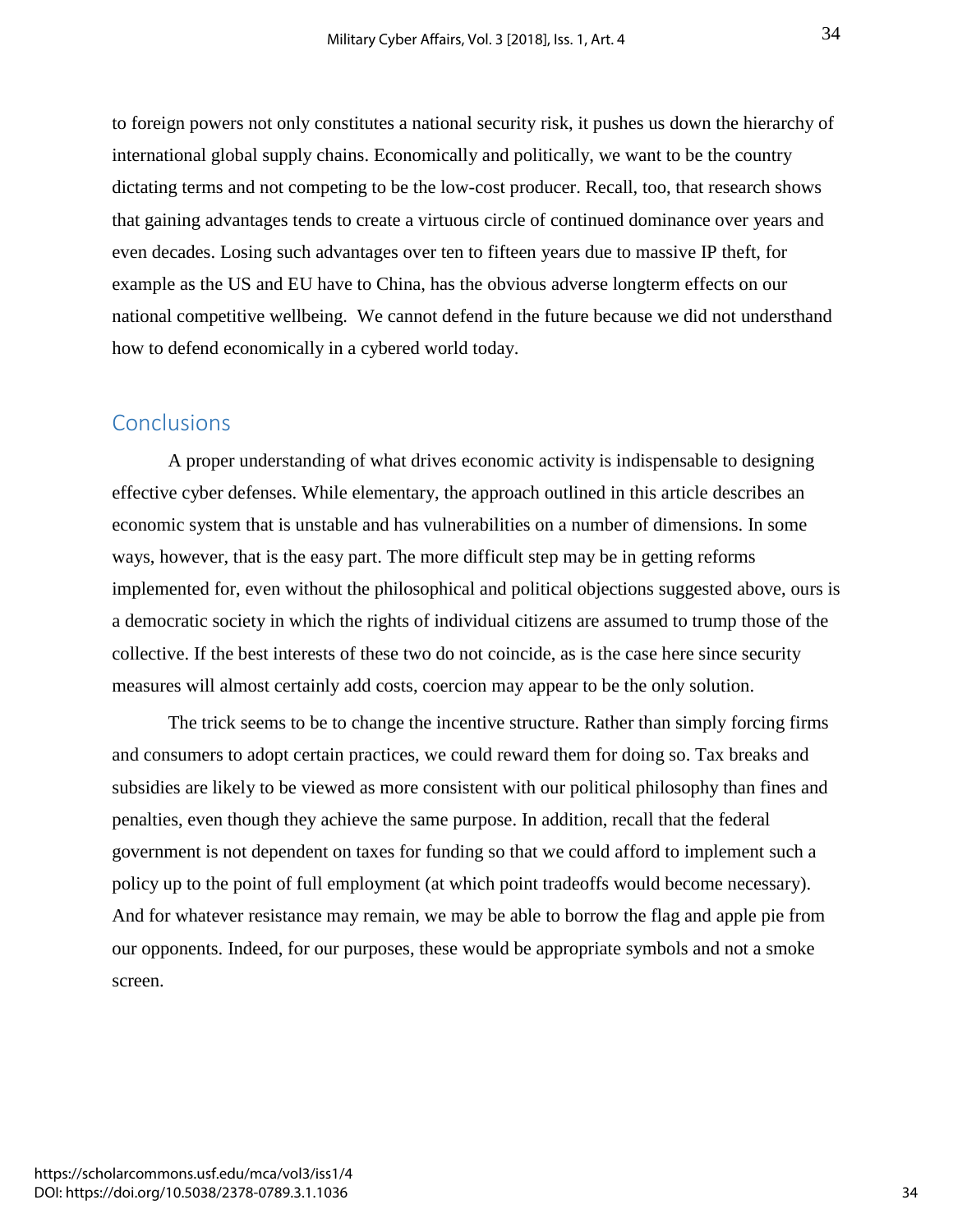### APPENDIX

Above and beyond the question of economic theory and modeling, there are certain basic concepts that may require clarification if effective communication between economists and cyber security scholars is to take place.<sup>26</sup> Starting at the highest level of analysis, what an economist means by the word paradigm is often quite different from what the non-economist means. For the former, it is the approach adopted by a community of scholars to explain economic behavior and institutions. School of thought, while arguably more narrow, means largely the same thing. Paradigms or schools of thought include Neoclassicism, Marxism, Austrianism, and Institutionalism. What they do not include are capitalism, socialism, communism, mercantilism, free trade, feudalism, imperialism, and the like. These are to economists economic systems, not paradigms. They are what a particular paradigm or school of thought might study. Narrowing the focus slightly, a model would mean a set of assumptions and theories used to explain an aspect of an economic system. Paradigm, school of thought, and model are all related to economic theory but not (except insofar as they are used to explain them) economic systems.

Confusion can also arise over the meanings of micro versus macro economics. While it is not entirely incorrect to view the former as small scale phenomena (individuals, households, and firms) and the latter as large scale (entire nations), this is useful only as a starting point. The problem is that economists tend to categorize their sub disciplines by the tools of analysis most often employed rather than any sense of size. For example, while international trade is most clearly a large-scale phenomenon, it is generally viewed as a micro field because it uses models and concepts derived from the study of individuals, households, and firms (most importantly, opportunity cost tradeoffs in a state of full employment–more on the latter term shortly). Similarly, the economics of labor markets is generally viewed as micro. On the other hand, exchange rates and international capital flows are macro. This is further muddled by the fact that these demarcations may actually be specific to a single school of thought.

Speaking of labor, economists often make reference to something called "full employment." While it is probably safe to say that the lay public understands that this does not mean zero unemployment, there is nevertheless a tendency to want to associate it with a

<sup>&</sup>lt;sup>26</sup> My choice of subject matter here is informed by my participation in the "Cyber, Security, and Economics: Challenging to Current Thinking, Presumptions, and Future Cyber Defense Transformations" workshop at the Naval War College in December 2016. These are the topics where I thought the most confusion existed.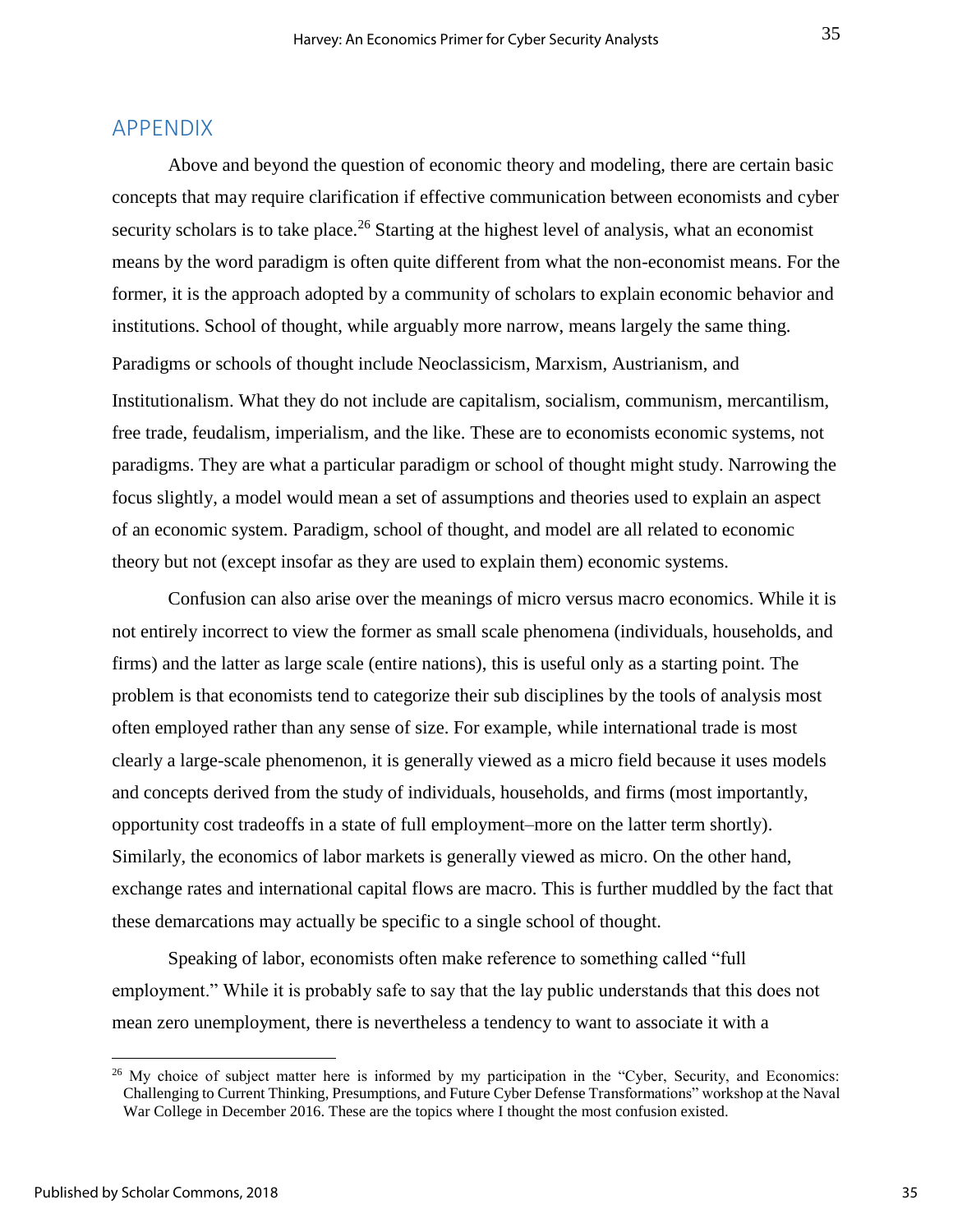particular number. Economists are sometimes tempted to do the same, but are really more focused on the underlying theory. First off, we mean only involuntary unemployment. Those who choose not to seek employment for whatever reason are not included. Hence, the unemployment rate is the ratio of unsuccessful job seekers to all job seekers (both successful and unsuccessful). Second, no attempt is made in the basic unemployment rate to account for underemployment (a cyber security expert working as a greeter at WalMart), the quality of the jobs held, the number of discouraged workers (who no longer show up in the standard statistic because they are not job seekers), and other factors that clearly and directly impact on the quality of life of the worker. That said, the Bureau of Labor Statistics does generate alternate measures that attempt to account for these (something of which the general public seems to be increasingly aware). But, strictly speaking, these are not considered when thinking of "full employment."

Given this, economists generally attribute the inability to find a job to one of three things:

- 1. Structural Factors: The individual's skill set does not match current labor market needs. Forexample, someone who is an expert in repairing eight-track players, regardless of their work ethic and experience, is unlikely to find gainful employment today!
- 2. Frictional Factors: One of the features of a capitalist system is supposed to be that firms withinferior products or higher prices go bankrupt. Since their employees will not, regardless of their individual qualifications, find new jobs instantaneously, they will add to the unemployment rate at least temporarily.
- 3. Cyclical: Even well-managed firms with industrious and highly skilled workers can gobankrupt in the wake of a significant fall in the level of economic activity. Recessions create unemployment that is not directly related to either out-of-date skill sets or market competition.

While all of these could be mitigated to an extent, *full employment refers only to the situation that prevails when cyclical unemployment is reduced to zero*. This is not, of course, a specific number we can then target. That said, it does give a clear goal: avoid downturns in the level of economic activity. And so while you may get some argument among economists regarding whether full employment is 5%, 4%, or 3%, they are nevertheless largely agreed on what they

36

36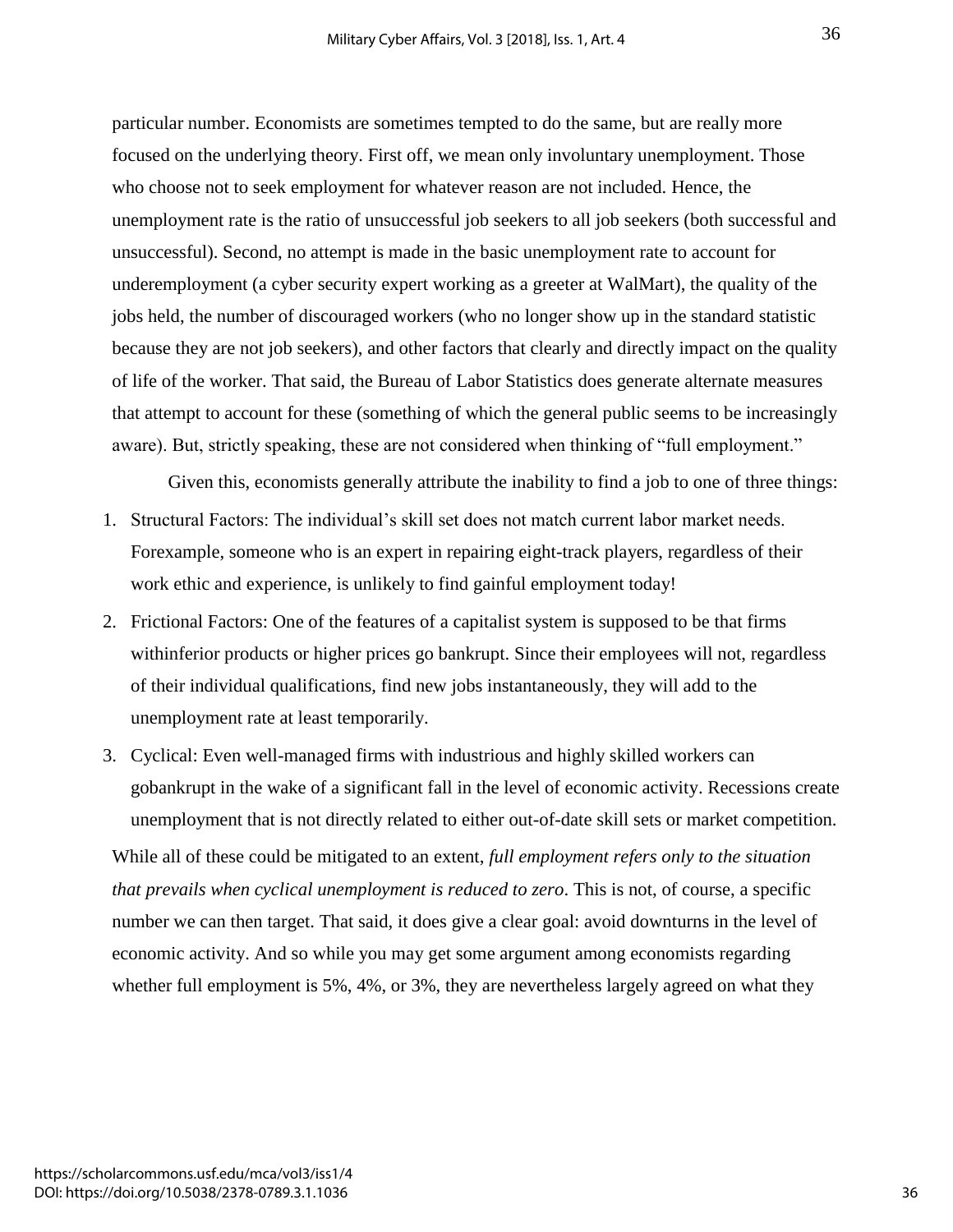are trying to accomplish: the reduction of unemployment until it is only structural and frictional.<sup>27</sup>

So far, these definitions and distinctions have been fairly standard. What follows hereafter, however, is more closely related to Post Keynesianism.<sup>26</sup> To start, capitalism (a term actually invented by Karl Marx) is not a natural system, it is a human institution. It is a tool, just one possible means of determining the allocation of resources to the production of goods and services and the distribution of the latter among the populace.<sup>28</sup> Markets are to the economy as hammers are to carpentry. Not only are they ideal for some tasks and ill-suited to others, but there is more than one variety. Markets are neither evil nor brought down from Mount Sinai by Moses (on a third tablet etched with a supply and demand diagram). It makes as much sense to say that you are pro-market as it would for a carpenter to say she is pro-hammer (short of meaning that she is glad there is one in her tool box). Ideology has no place in useful economic analysis.

Another area of confusion regards "market efficiency." This term is often used in an objective, engineering sense and as if it were an absolute good. It is not that simple. Indeed, there may be times when we wish the market were not efficient!

Market efficiency is essentially the speed with which relevant information is reflected in the market price. As such, it is typically used to describe conditions in financial markets, but it may be easier to start with something more basic. Say a report is released that a particular model of automobile has an electrical wiring problem that makes it a fire hazard. Assuming the public really cares about this issue, the price of that vehicle should fall, and rather quickly. If it does not, that is evidence of an inefficient market. On the flip side, if it is somehow determined that consuming eggs prevents cancer and once again the public cares, then we should expect the price of an egg to rise. If it does not, this, too, suggests that the market is inefficient.

From the description so far one could reasonably conclude that market efficiency is, indeed, an objective measure: the faster relevant information is reflected in prices, the more

 $27$  These, too, could be reduced of course, but as the means of doing so (retraining programs and centralized job banks, for example) tend to be more long term in nature, they are usually ignored in discussions of how to achieve full employment (which involves solving a short-term issue). 26 It is also closely related to Institutionalism, another school of thought that I would recommend to the cyber community but will not discuss here.

<sup>&</sup>lt;sup>28</sup> Command can do this instead, as in ancient civilizations or feudalism. Some authority decrees who will do what and how they will be rewarded. Tradition can play a similar role. Indeed, both of these were dominant throughout most of human history and elements of each remain today.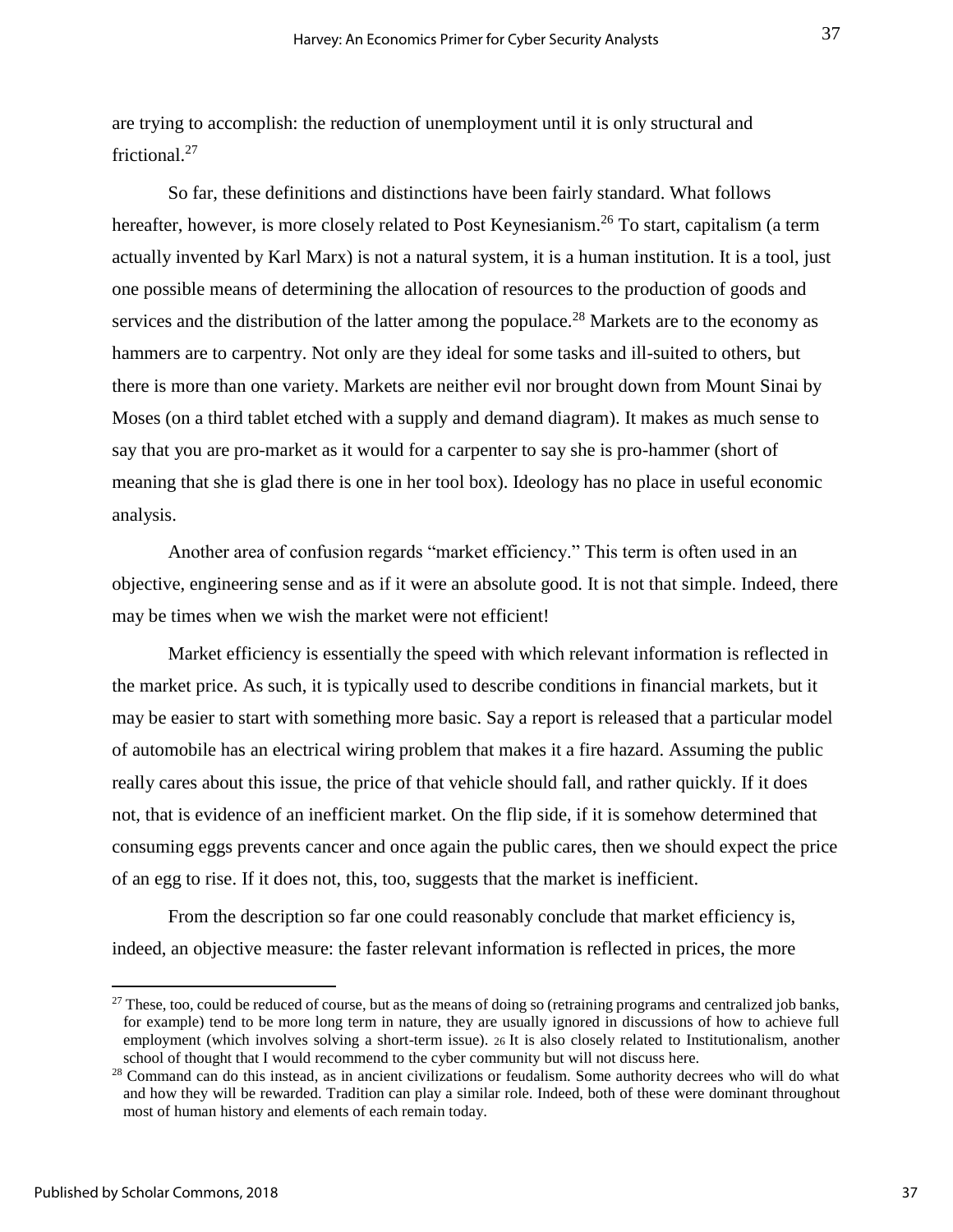efficient the market. In a very strict sense one could make such an argument. But the problem is the word "relevant," for this is subjective and a function of the values of the society in question. Take for example a racist culture. If the wage paid to the oppressed race were equal to that of the dominant one, this would imply that the society's racism was not showing up in the wage structure. Relevant information, which in this racist culture includes the race of the worker, is not being reflected in the market price. In an efficient market, oppressed-race workers would be paid less. Likewise, in a society where status is highly valued, an efficient market would value luxury goods such as designer clothes, diamonds, and country club memberships higher than (relative to a society where status is not valued) those of more pragmatic items including books, healthy foods, and fuel-efficient cars. Meanwhile, in a culture that praises scientific achievement, the structure of earnings across careers will be such that the best and brightest are more likely to be attracted to engineering than modeling. Though some of these examples may be extreme, it is not idle conjecture. These are issues that exist in the real world and have played a significant role in, for example, the lack of economic development in some nations (James 1996).

All that said, it is likely that in many cases we would, indeed, prefer market efficiency. But is nevertheless important to keep in mind the fact that markets are just people and one of the factors determining prices is the weighted (by the distribution of income) expression of their values–no matter how twisted or noble. Having an efficient market does not guarantee that a nation will advance more quickly, nor are markets mechanistic arbiters of justice. In the maze of graphs and equations it is easy to lose sight of the fact that what we are really studying is homo sapien behavior.

One last common fallacy to be addressed is the idea that capitalism is pro-business. The truth is quite the opposite. A key premise of Adam Smith's analysis was that we cannot trust entrepreneurs:

*"People of the same trade seldom meet together, even for merriment and diversion, but the conversation ends in a conspiracy against the public, or in some contrivance to raise prices"* (An Inquiry into the Nature and Causes of the Wealth of Nations, Book I, Chapter X).

Thus, we must design a system that weakens individual businesses to the point that they are forced to do the bidding of their customers. This is achieved primarily via competition. A healthy capitalist economy is one in which there is a wide diffusion of power with many firms fighting it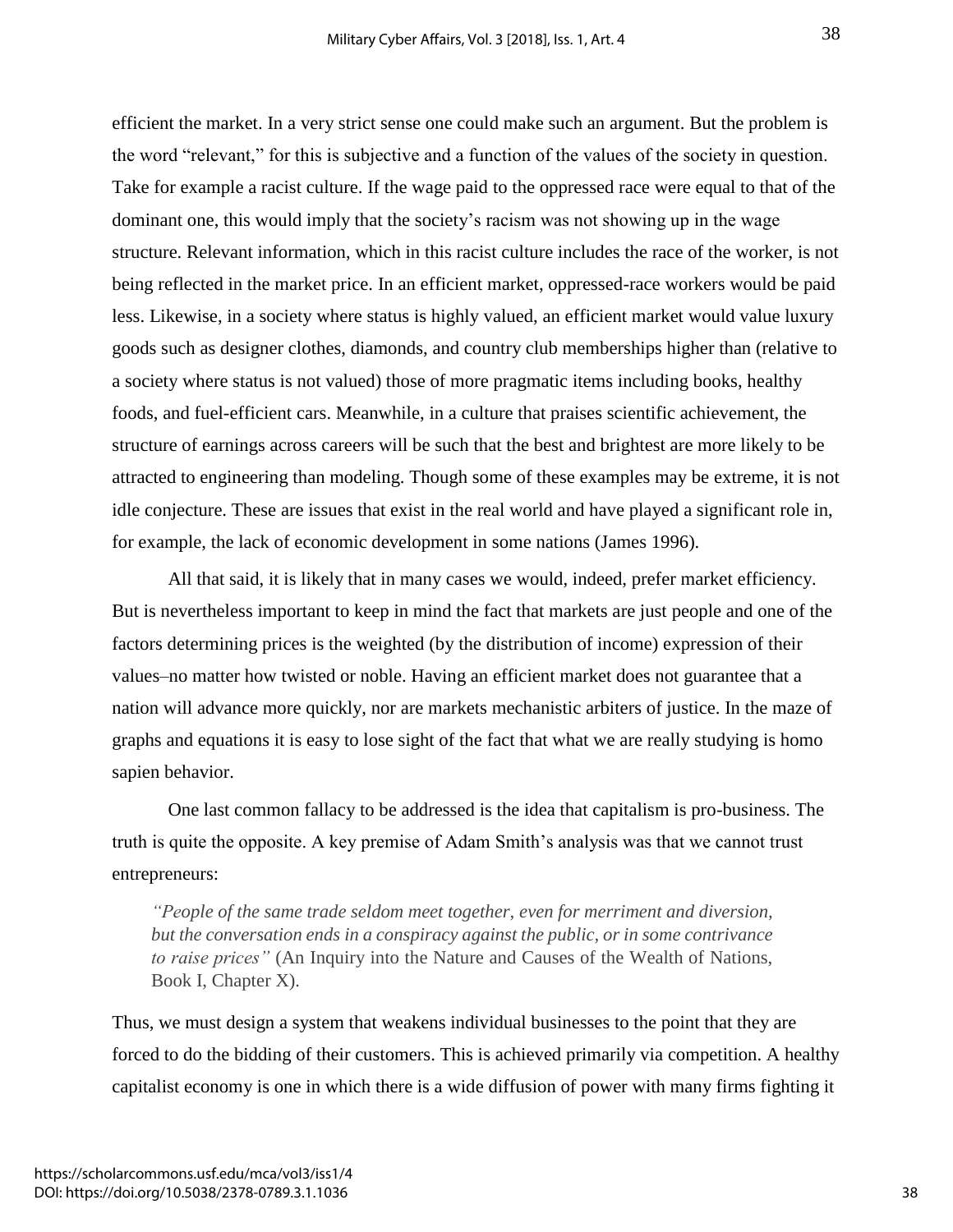out for the consumer's dollar. The alternative, industry concentration leading to monopoly and oligopoly, greatly reduces the benefits of a capitalist system.<sup>29</sup> One must therefore be very careful to consider the impact of regulations and rulings on the power of business relative to consumers–especially when industry leaders appear to be in favor of them! Corporate lobbyists are paid to represent the corporation and increased competition is rarely good for profits. What is good for Wall Street is not necessarily good for Main Street.

<sup>&</sup>lt;sup>29</sup> Interestingly, Adam Smith was not dead set against unions. He believed that even in a competitive market, there was no question as to who held the upper hand in the wage negotiation.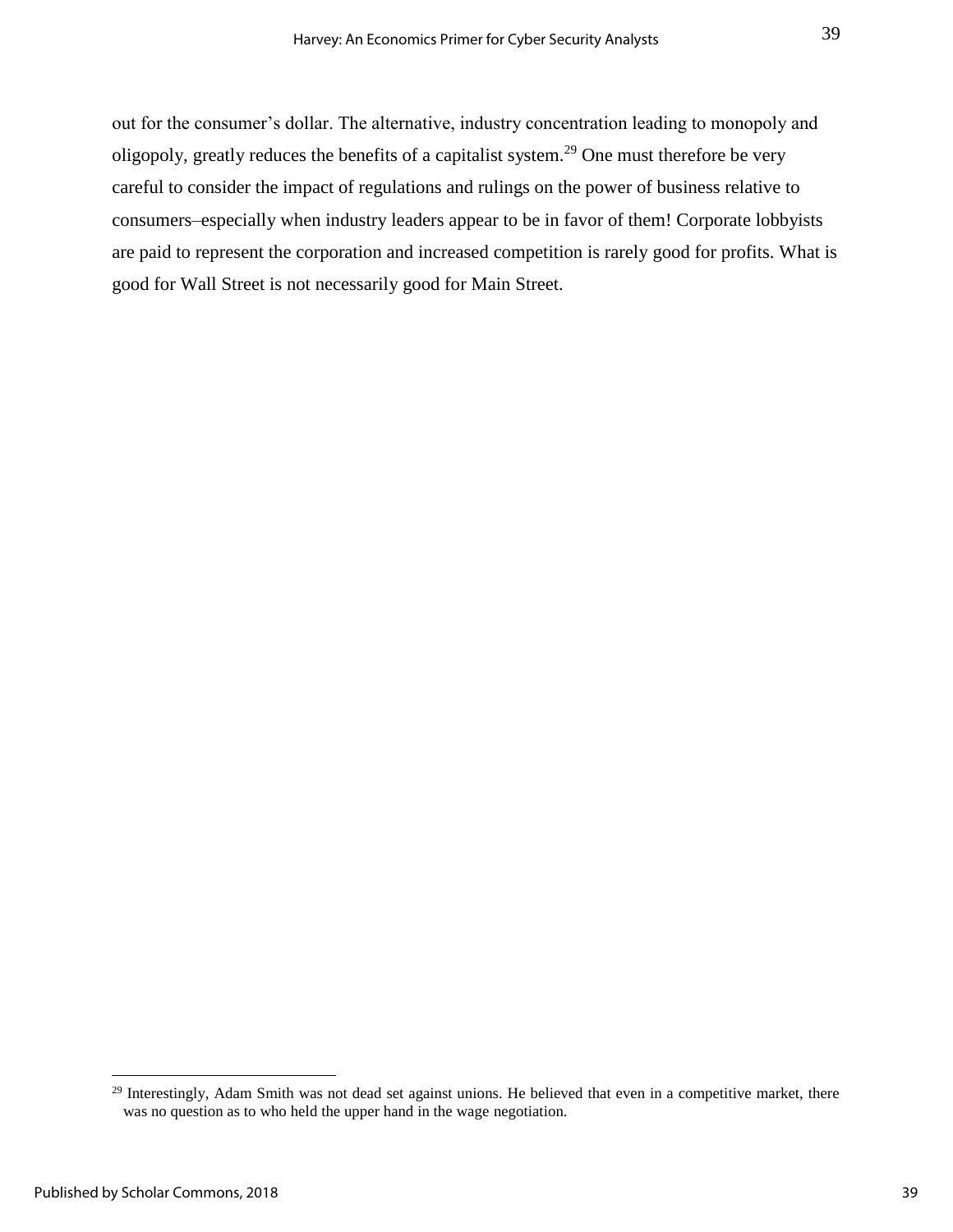## **REFERENCES**

- Adrian, Tobias, and Adam B. Ashcraft. "Shadow banking regulation." *Annu. Rev. Financ. Econ.* 4.1 (2012): 99-140.
- Allen, Patrick. "No Chance of Default, US Can Print Money: Greenspan." *CNBC* (August 7, 2011).
- Amadae, S. M. (2003) Rationalizing Capitalist Democracy: The Cold War Origins of Rational *Choice Liberalism*, Chicago, University of Chicago Press.
- de Araujo, Pedro, Roisin O'Sullivan, and Nicole B. Simpson. "What should be taught in intermediate macroeconomics?" *The Journal of Economic Education* 44, no. 1 (2013): 74-90. <http://www.cnbc.com/id/44051683>
- Auboin, Marc. "Improving the availability of trade finance in low-income countries: an assessment of remaining gaps." *Oxford Review of Economic Policy* 31.3-4 (2015): 379-395.
- Bezemer, Dirk J. "The credit crisis and recession as a paradigm test." *Journal of Economic Issues* 45, no. 1 (2011): 1-18.
- Blinder, Alan. "Teaching macro principles after the financial crisis." *The Journal of Economic Education* 41, no. 4 (2010): 385-390.
- Dayen, David. "Donald Trump Is Right: Deficits Don't Matter." *New Republic* (May 11, 2016).
- Dubowitz, Mark and Annie Fixler. "Cyber-Enabled 'Swift' Warfare: Power, Blowback, and Hardening American Defenses." In *Cyber-Enabled Economic Warfare: An Evolving Challenge*, Samantha F. Ravich editor, Hudson Institute (2015).
- The Economist, "Too much of a good thing." *The Economist* (May 16, 2016). [http://www.economist.com/news/briefing/21695385-profits-are-too-high-america](http://www.economist.com/news/briefing/21695385-profits-are-too-high-america-needsgiant-dose-competition-too-much-good-thing)[needsgiant-dose-competition-too-much-good-thing](http://www.economist.com/news/briefing/21695385-profits-are-too-high-america-needsgiant-dose-competition-too-much-good-thing)
- Eggertsson, Gauti B., and Paul Krugman. "Debt, deleveraging, and the liquidity trap: A Fisher-Minsky-Koo approach." The Quarterly Journal of Economics 127.3 (2012): 1469-1513.
- Fawley, Brett W., and Luciana Juvenal. "Why health care matters and the current debt does not." *The Regional Economist* 19.4 (2011): 4-5. https://www.stlouisfed.org/publications/regionaleconomist/october-2011/why-health-car e-matters-and-the-current-debt-does-not
- Greenspan, Alan. "Remarks by Chairman Alan Greenspan At the Catholic University Leuven, Leuven, Belgium." *Federal Reserve Board* (January 14, 1997). <https://www.federalreserve.gov/boarddocs/speeches/1997/19970114.htm>
- Harvey, John T. "Exchange Rate Behavior During the Great Recession." *Journal of Economic Issues* 46.2 (2012): 313-322.
- Harvey, John T. Contending Perspectives in Economics: A Guide to Contemporary Schools of *Thought*. Edward Elgar Publishing (2015).
- Harvey, John T. "An Introduction to Post Keynesian Economics: Involuntary Unemployment With Perfectly Flexible Wages and Prices." *The American Economist* 61.2 (2016): 140-156.
- Hicks, John. "IS-LM: an explanation." Journal of Post Keynesian Economics 3.2 (1980): 139- 154.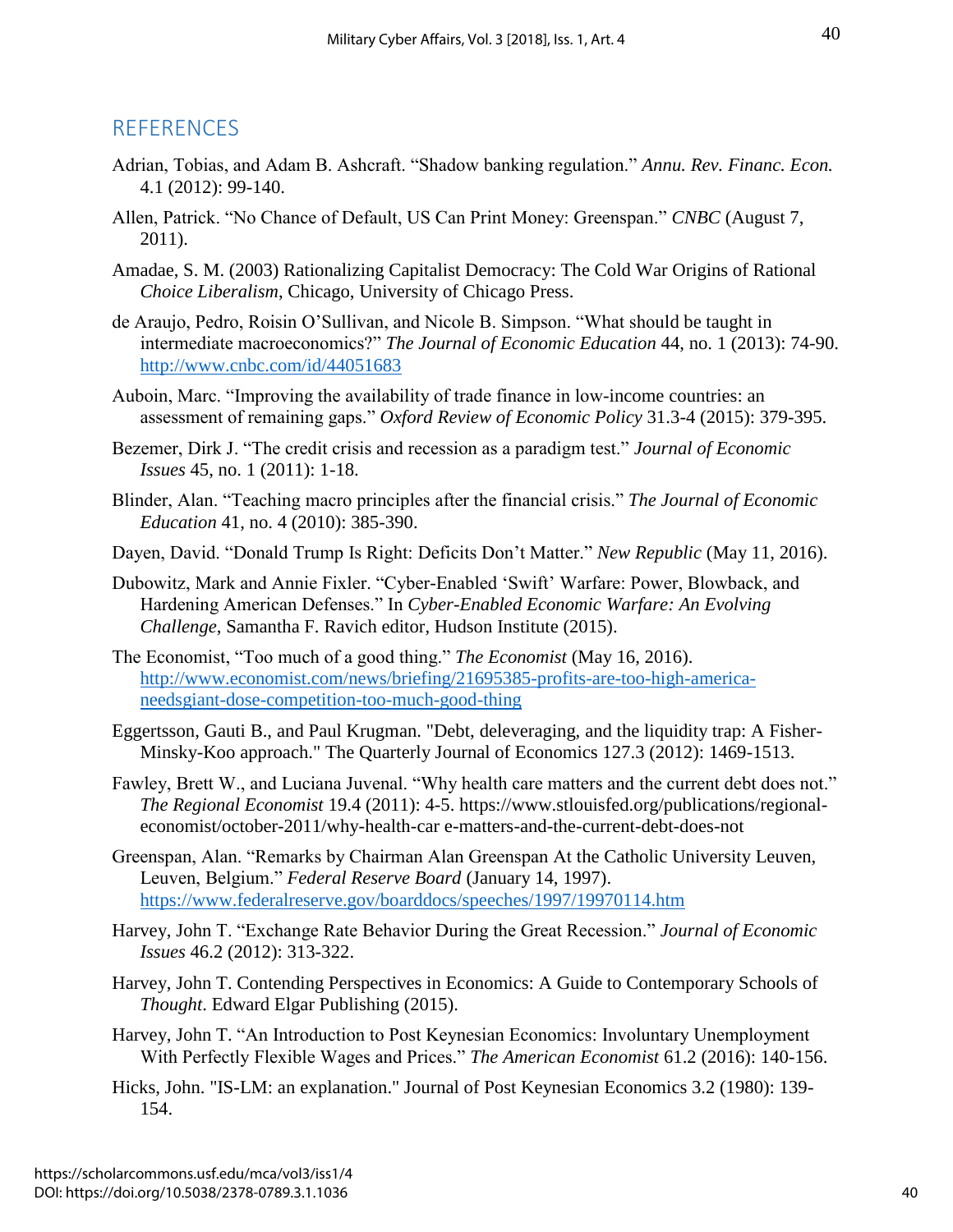- James, Dilmus D. "Technology and Third-World Development: A Twenty-to Thirty-Year Retrospective." *The Institutional Economics of the International Economy*. Springer Netherlands, (1996): 143-159.
- Steve Keen. "Finance and Economic Breakdown: Modeling Minsky's 'Financial Instability Hypothesis.'" *Journal of Post Keynesian Economics*, vol.17, no. 4 (1995): 607-35.
- Keynes, John Maynard. *The General Theory of Employment, Interest and Money*, London: Macmillan (1936).
- Keynes, John Maynard. "The" ex-ante" theory of the rate of interest." *The Economic Journal* 47.188 (1937): 663-669.
- Krugman, Paul. "How Did Economists Get It So Wrong?" *New York Times* Sept 2, 2009. <http://www.nytimes.com/2009/09/06/magazine/06Economic-t.html>
- Mahe, Erwan. "Wake up S&P: The U.S. Can't Default on Its Debt." *Seeking Alpha* (April 21, 2011). [http://seekingalpha.com/article/264717-wake-up-s-and-p-the-u-s-cant-default-on-its](http://seekingalpha.com/article/264717-wake-up-s-and-p-the-u-s-cant-default-on-its-debt)[debt](http://seekingalpha.com/article/264717-wake-up-s-and-p-the-u-s-cant-default-on-its-debt)
- Market Wired, "John Thomas Chief Economist Mike Norman Says S&P's Actions Will Not Affect US Sovereign Debt Valuations." *Marked Wired: News Room* (April 20, 2011). [http://www.marketwired.com/press-release/john-thomas-chief-economist-mike-norman-s](http://www.marketwired.com/press-release/john-thomas-chief-economist-mike-norman-s%20ays-sps-actions-will-not-affect-us-1504799.htm)  [ays-sps-actions-will-not-affect-us-1504799.htm](http://www.marketwired.com/press-release/john-thomas-chief-economist-mike-norman-s%20ays-sps-actions-will-not-affect-us-1504799.htm)
- Milberg, William, and Deborah Winkler. *Outsourcing economics: global value chains in capitalist development*. Cambridge University Press (2013).
- Paganini, P. (2013, March 01). Cyber-espionage: The greatest transfer of wealth in history. H+ Magazine online.
- Pierce, Andrew. "The Queen asks why no one saw the credit crunch coming," *The Telegraph*, November 5, 2008. [http://www.telegraph.co.uk/news/uknews/theroyalfamily/3386353/The-](http://www.telegraph.co.uk/news/uknews/theroyalfamily/3386353/The-Queen-asks-whyno-one-saw-the-credit-crunch-coming.html)[Queen-asks-whyno-one-saw-the-credit-crunch-coming.html](http://www.telegraph.co.uk/news/uknews/theroyalfamily/3386353/The-Queen-asks-whyno-one-saw-the-credit-crunch-coming.html)
- Quinn, Stephen F., and John T. Harvey. "Speculation and the Dollar in the 1980s." *Journal of Economic Issues* 32.2 (1998): 315-323.
- Real-World Economics Review Blog, "Keen, Roubini and Baker win Revere Award for Economics" May 13, 2010. [https://rwer.wordpress.com/2010/05/13/keen-roubini-and-baker](https://rwer.wordpress.com/2010/05/13/keen-roubini-and-baker-win-revere-award-for-ec%20onomics-2/)[win-revere-award-for-ec onomics-2/](https://rwer.wordpress.com/2010/05/13/keen-roubini-and-baker-win-revere-award-for-ec%20onomics-2/)
- Ravich, Samantha F. and Annie Fixler. "Policy Analyst Framework and Terminology for Understanding Cyber-Enabled Economic Warfare," *Center on Sanctions and Illicit Finance, Foundation for Defense of Democracies* (February 22, 2017).
- Romer, Christina D. "Business Cycles." In The Concise Encyclopedia of Economics, edited by David R. Henderson, Indianapolis, IN: Liberty Fund, Inc., 2008. http://www.econlib.org/library/Enc/BusinessCycles.html (accessed July 26, 2010)
- Ruml, Beardsley. "Taxes for revenue are obsolete." *American Affairs* 8.1 (1946): 35-9. <http://spoonfedtruth.ucoz.com/PDFs/TaxesForRev.pdf>